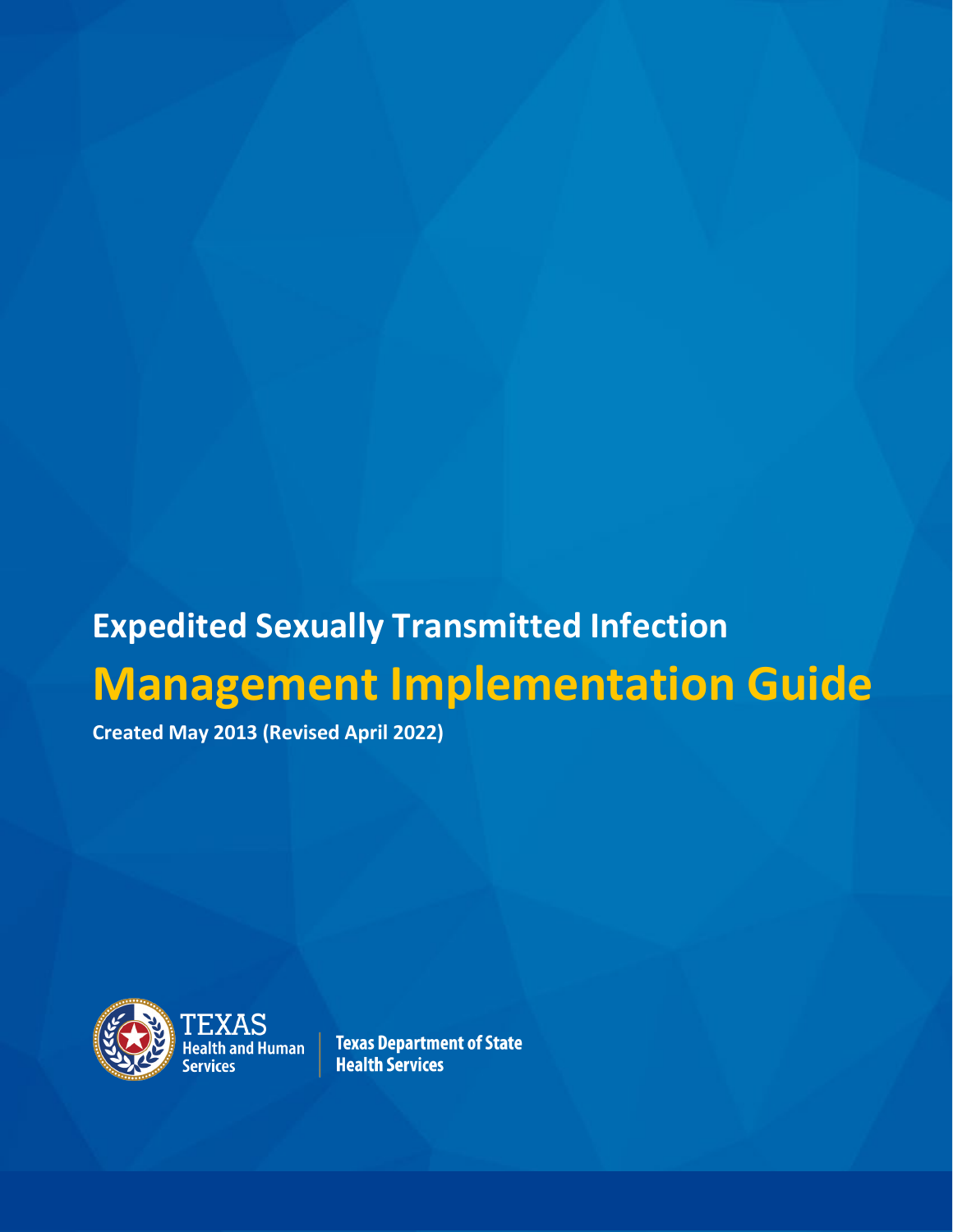# **Contents**

| Sample Disclosure and Consent to Treatment for STIs by Oral Medication (English)29 |  |
|------------------------------------------------------------------------------------|--|
| Ejemplo de Divulgación y consentimiento para el tratamiento de las ITS mediante    |  |
|                                                                                    |  |
|                                                                                    |  |
|                                                                                    |  |
| Sample STI Field-Delivered Therapy Medication Tracking Log Instructions37          |  |
| Sample STI Control Program Field-Delivered Therapy Medication Tracking Log38       |  |
|                                                                                    |  |
|                                                                                    |  |
|                                                                                    |  |
|                                                                                    |  |
|                                                                                    |  |

*Click on the sections above or use [view] [navigation pane] [headings] in MS Word to navigate this publication.*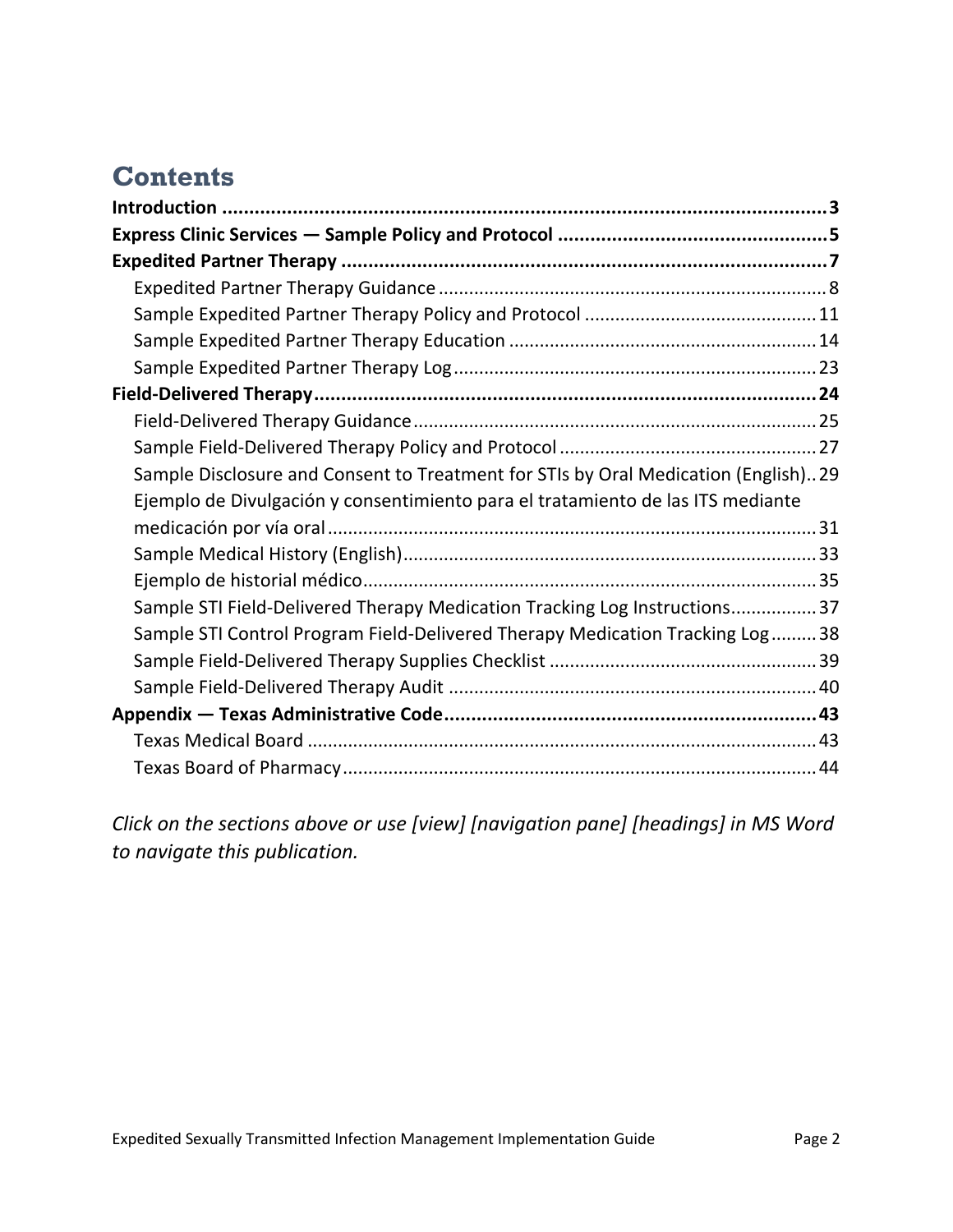# <span id="page-2-0"></span>**Introduction**

**Expedited Sexually Transmitted Infection (STI) Management** is a conceptual framework for describing methods of treating clients and their partner(s) diagnosed with STIs. The goal of expedited STI management is to decrease the burden of disease by eliminating or reducing barriers to testing and treatment. Expedited STI Management includes:

- "Express" STI Clinic Services
- Expedited Partner Therapy (EPT)
- Field-Delivered Therapy (FDT)

Research shows that express visits can increase screening and treatment capacity with the same clinician resources. It also shows that EPT reduces client reinfection and transmission of infection to uninfected sex partners. The U.S. Centers for Disease Control and Prevention (CDC) recognizes FDT by health departments as an STI control strategy. It is comparable to EPT. Some leaders in the field endorse FDT as being safer because a health department professional gives the medication.

Clients diagnosed with gonorrhea (GC), chlamydia (CT) or both are typically responsible for partner notification. Estimates show that only about half of sex partners get treatment. Major shortcomings of partner notification by clients include:

- Low rates of partner contact and treatment
- Partners not seeking care after notification
- Difficulties in identifying and contacting non-regular partners

Ideally, every sex partner should get a comprehensive evaluation (including exam) and treatment. But that is not always possible or likely. Clinicians should use EPT with clients to facilitate prompt partner treatment. This prevents re-infection and reduces transmission to other sex partners.

Expedited STI management has few drawbacks. Clinicians should weigh the proven benefit of expedited STI management against the risk of missed opportunities to counsel partners and to identify and treat co-morbidities. Research shows that STI co-morbidities are less among women and men who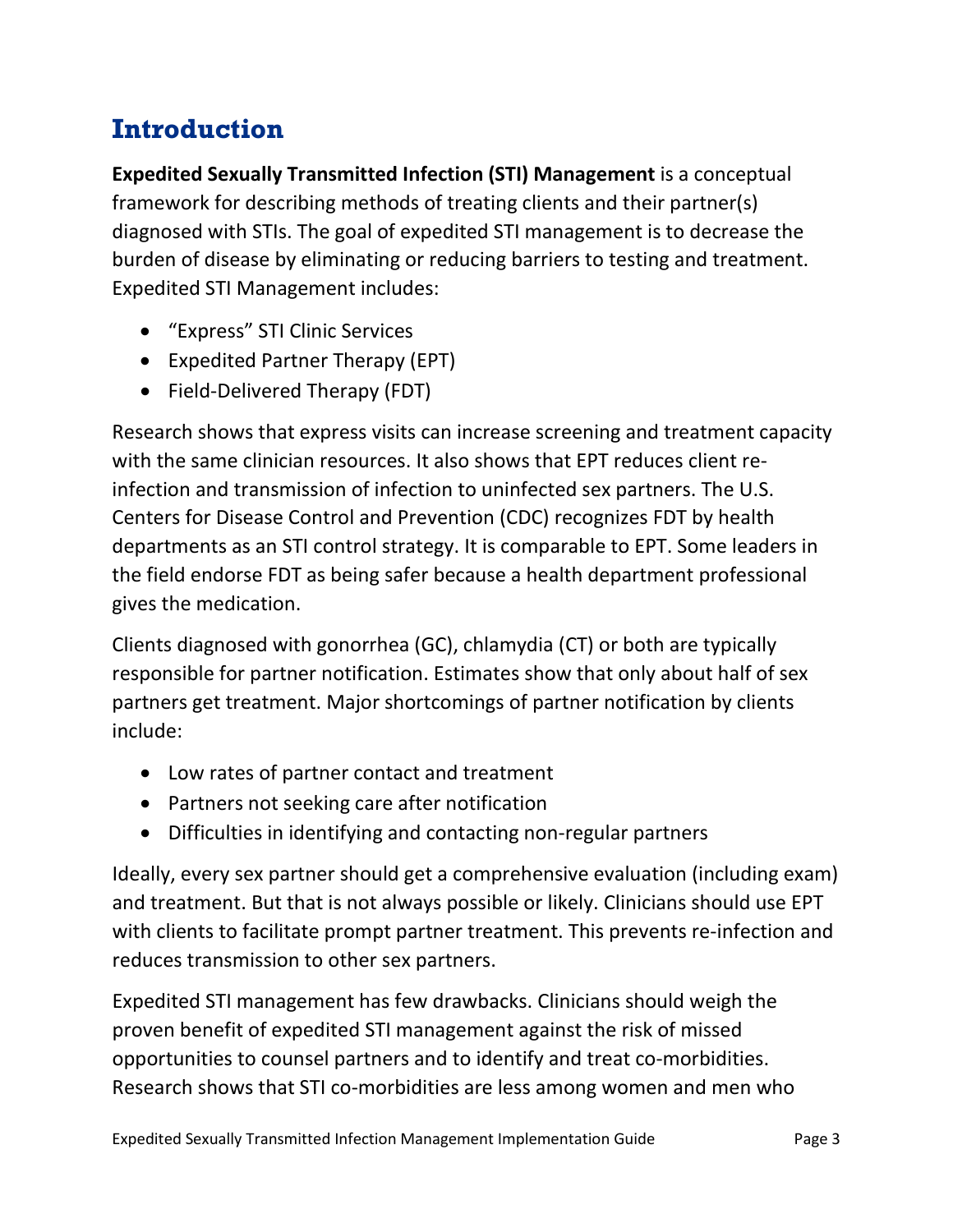have sex with women (MSW) who sought treatment after exposure to a person with CT or GC infection. Providers must tailor clinic triage systems to local epidemiological characteristics of at-risk groups and the distribution of STIs in the jurisdiction.

Use caution when using EPT in settings with relatively high rates of STIs and HIV. Men who have sex with men (MSM) have diverse behaviors, identities and health care needs. Clinicians should individualize EPT for MSM partners through shared clinical decision-making. Consider possible increased risk of STI co-infections and HIV and limited studies available.

In August 2012, the CDC changed oral cefixime from a recommended treatment for GC to an alternative treatment. It is still acceptable practice to use oral cefixime to treat partners of clients diagnosed with GC unless the partner has pharyngeal GC. Ideally, the partner should come to the clinic for testing and treatment with the CDC-recommended regimen of injectable ceftriaxone.

This guide covers "Express" Clinic Services, Expedited Partner Therapy (EPT) and Field-Delivered Therapy (FDT). It includes sample policies and protocols, client education materials, and supporting forms. Clinicians can use the samples in a variety of settings. This information is not all-inclusive. Other testing and treatment options may be available.

Authorizing physicians and STI clinicians and staff they supervise should edit the samples based on community needs, clinic capacity, and staff capacity. DSHS based this guide on literature, CDC recommendations, and current practice. Clinical providers and Disease Intervention Specialists (DIS) vetted the samples.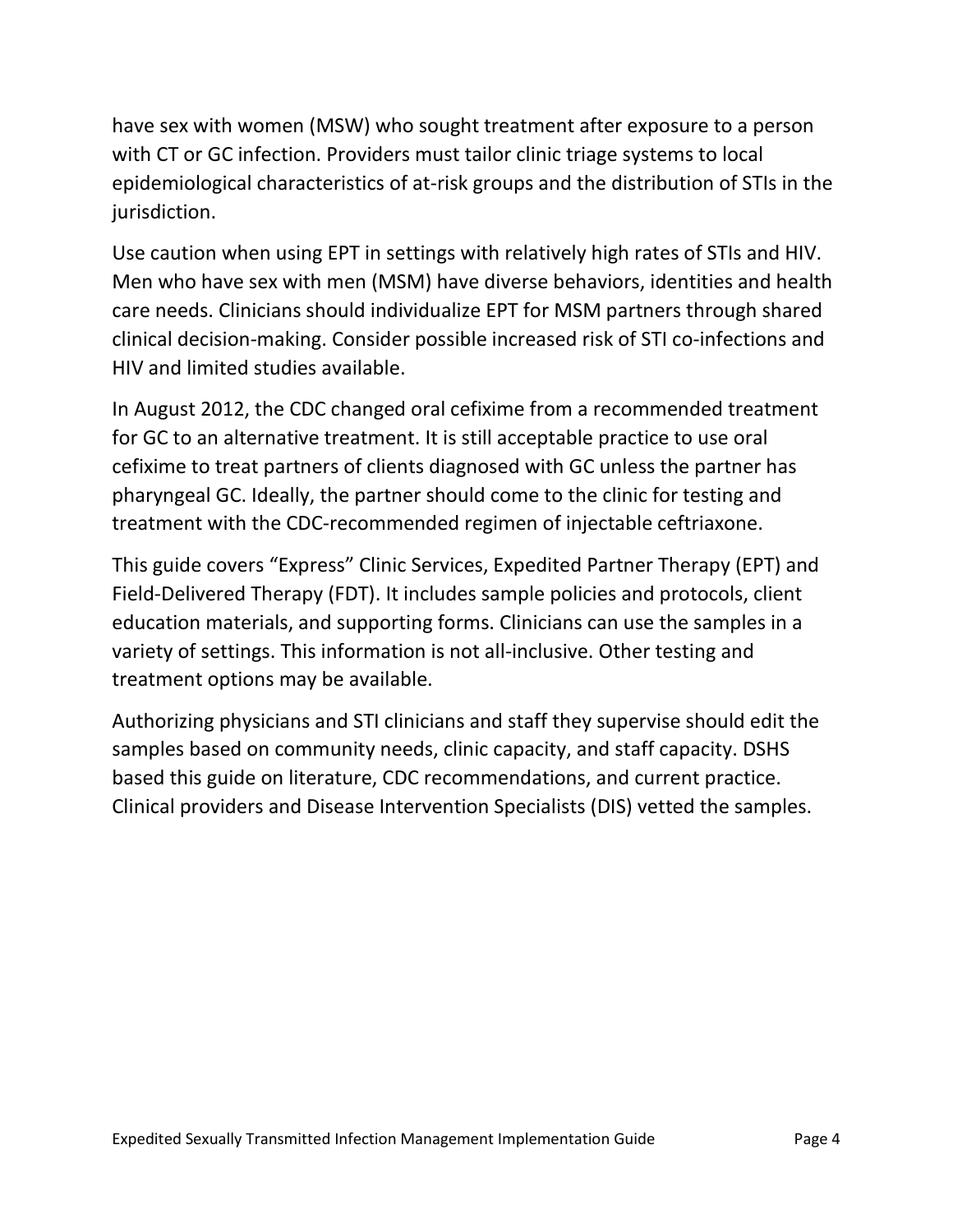# <span id="page-4-0"></span>**Express Clinic Services — Sample Policy and Protocol**

| <b>Policy:</b>  | << Clinic Name>> will provide the appropriate level of sexually<br>transmitted infection (STI) care to each client depending on<br>their signs, symptoms, risk factors and personal concerns.                                                                                                                                                                                                                                                                                                                                                 |
|-----------------|-----------------------------------------------------------------------------------------------------------------------------------------------------------------------------------------------------------------------------------------------------------------------------------------------------------------------------------------------------------------------------------------------------------------------------------------------------------------------------------------------------------------------------------------------|
| <b>Purpose:</b> | To provide a procedure to triage appropriate clients into<br>"Express" STI laboratory testing, treatment or both.                                                                                                                                                                                                                                                                                                                                                                                                                             |
|                 | Approved staff functioning under an authorizing physician's<br>standing delegation orders provide "Express" STI services. Such<br>services include:                                                                                                                                                                                                                                                                                                                                                                                           |
|                 | A sexual history and risk assessment<br>$\bullet$<br>Laboratory testing for STIs (gonorrhea [GC], chlamydia<br>[CT], syphilis) and HIV<br>GC/CT treatment and instructions (except men who<br>have sex with men [MSM] contacts to GC/CT)<br>Risk reduction counseling<br>$\bullet$                                                                                                                                                                                                                                                            |
| Protocol:       | Triage staff will determine if the client is pregnant,<br>symptomatic for an STI, a contact to HIV, syphilis or GC/CT, or<br>is otherwise at increased risk for STIs, as defined by STI trends<br>in the jurisdiction. Staff will triage clients as follows:                                                                                                                                                                                                                                                                                  |
|                 | Clients who are pregnant, symptomatic for an STI, a<br>$\bullet$<br>contact to syphilis or HIV, and MSM contacts to GC/CT<br>should receive a comprehensive STI evaluation<br>(including exam) from a licensed clinician.<br>Clients at increased risk for STIs as defined by the<br>jurisdiction should receive a comprehensive STI<br>evaluation, if available. They may receive "Express"<br>services.<br>The clinic may offer other clients the option of "Express"<br>$\bullet$<br>services. Clients may opt for comprehensive services. |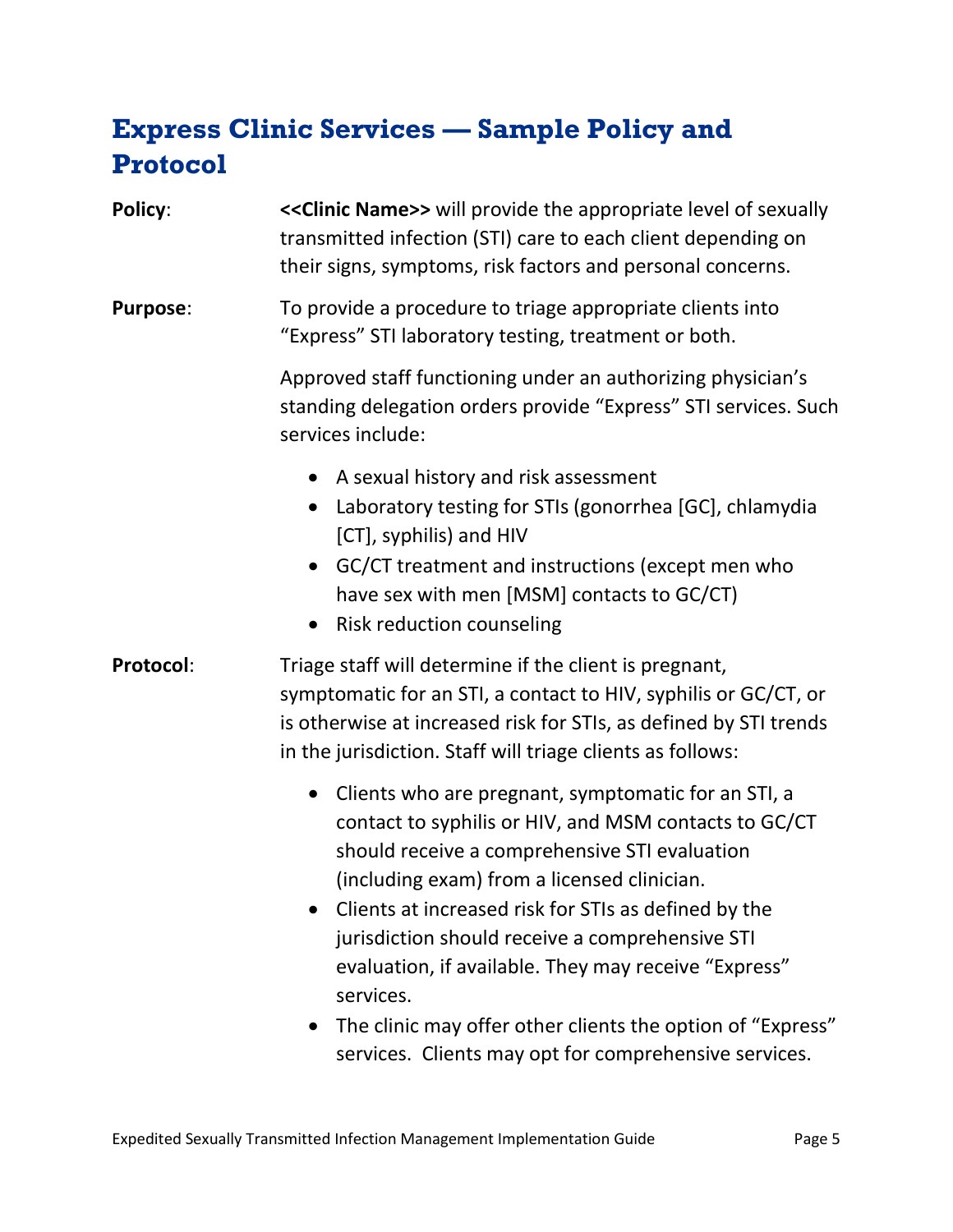#### **References**

- Centers for Disease Control and Prevention (CDC). **[CDC STI Treatment](https://texreg.sos.state.tx.us/public/readtac$ext.ViewTAC)  [Guidelines, 2021](https://texreg.sos.state.tx.us/public/readtac$ext.ViewTAC)**.
- National Association of City and County Health Officials (NACCHO). **NACCHO Issue Brief — [STI Express Services: Increasing Access and Testing](https://www.naccho.org/uploads/downloadable-resources/issue-brief_STI-Express-Services.pdf)  [While Maximizing Resources](https://www.naccho.org/uploads/downloadable-resources/issue-brief_STI-Express-Services.pdf)**. November 2019.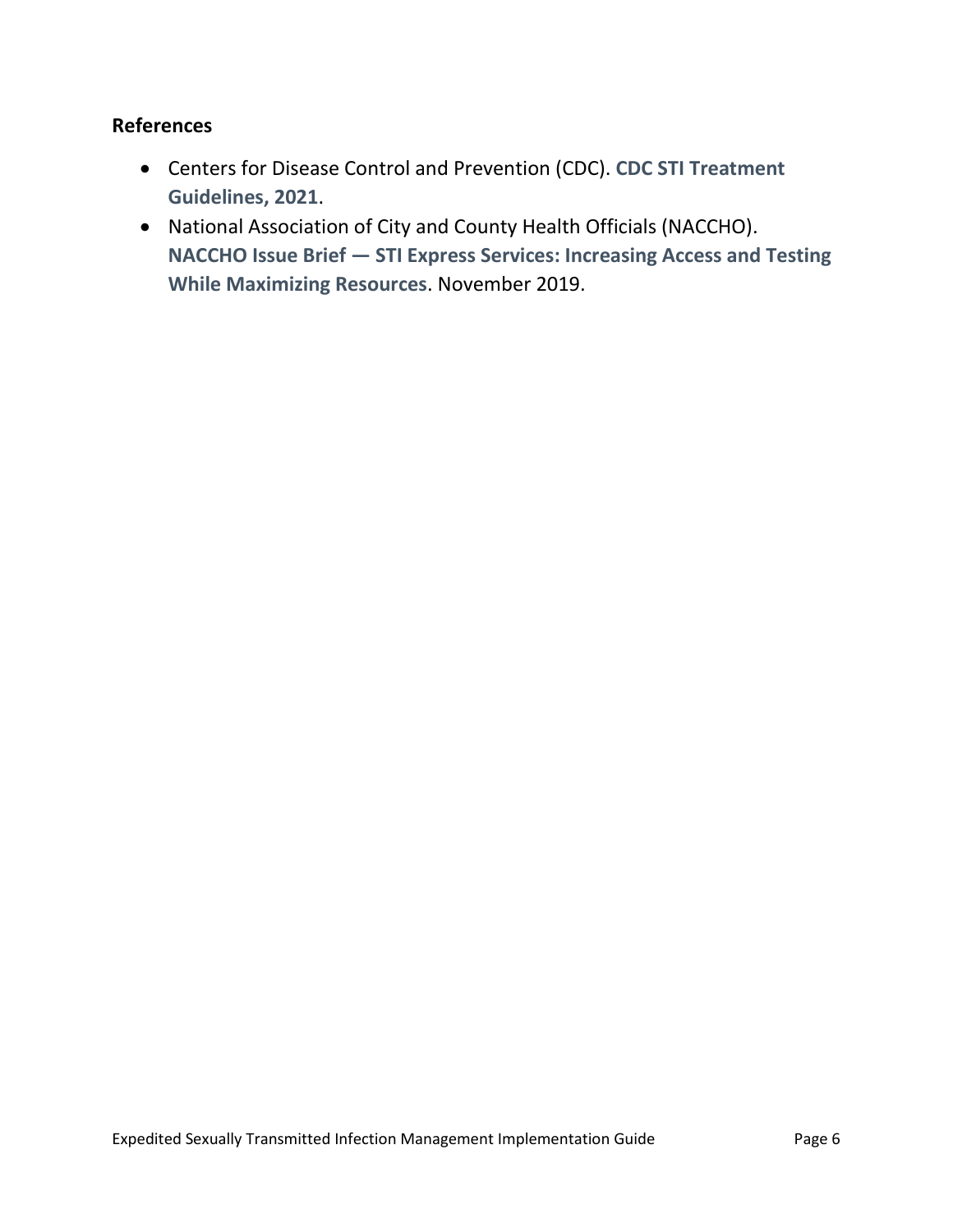# <span id="page-6-0"></span>**Expedited Partner Therapy**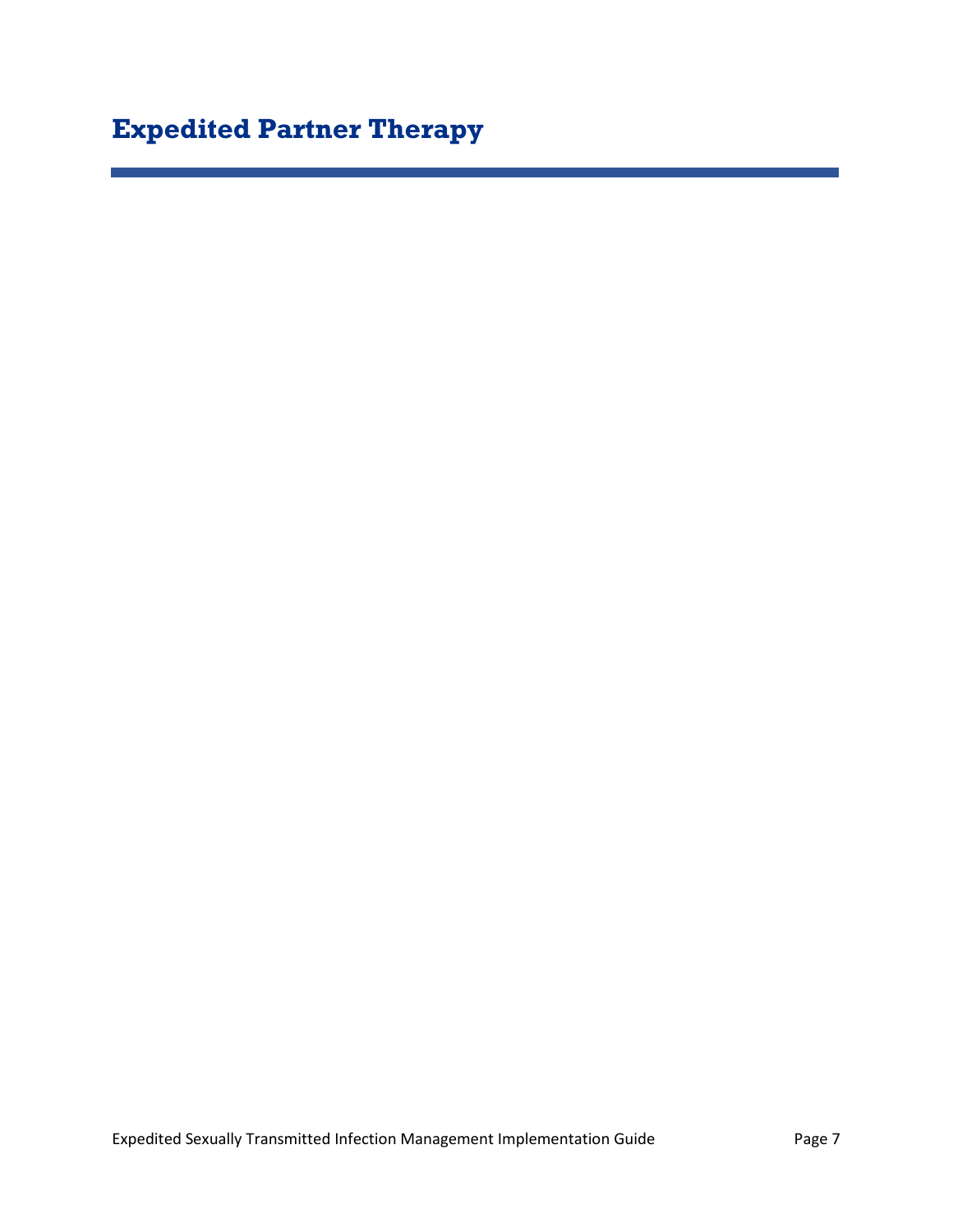# <span id="page-7-0"></span>**Expedited Partner Therapy Guidance**

#### **Goal**

To reduce the risk of re-infection among people treated for sexually transmitted infections (STIs), prevent disease complications, and reduce transmission to uninfected people.

### **Objective**

To implement expedited partner therapy (EPT) as a harm-reduction strategy for the sex partners of people with STIs without an intervening medical evaluation or professional prevention counseling.

#### **Background**

Most health care providers tell their clients with STIs to notify their sex partners. The CDC estimates the proportion of partners who seek evaluation and treatment in response to client referral ranges from 29 to 59 percent. Also, because of limited staff and resources, public health staff are less likely to contact and treat partners of clients diagnosed with gonorrhea (GC) or chlamydia (CT). In Texas, health departments focus primarily on contacting partners of index clients with syphilis and HIV.

The ideal approach for the partner(s) of a client diagnosed with any STI is to get evaluation, examination, testing, counseling, and treatment from a licensed clinician. This is not always feasible. Several studies show that EPT is an effective harm-reduction strategy for treating GC and CT infections in the sex partners of women and men who have sex with women (MSW). This can reduce reinfection of an index client and slow or stop the transmission of disease to other partners. The effectiveness of EPT for partners of men who have sex with men (MSM) is not as well researched or documented. EPT also saves money by reducing the need to treat more advanced disease. It also allows clinicians to treat more people.

The usual implementation of EPT involves client delivery of medications or prescriptions to their sexual partner(s). But if a sex partner comes to the appointment with a client diagnosed with GC, CT or both, the clinician should ensure the partner gets evaluation, testing and treatment during that visit. Other ways to achieve EPT include prescriptive arrangements with cooperating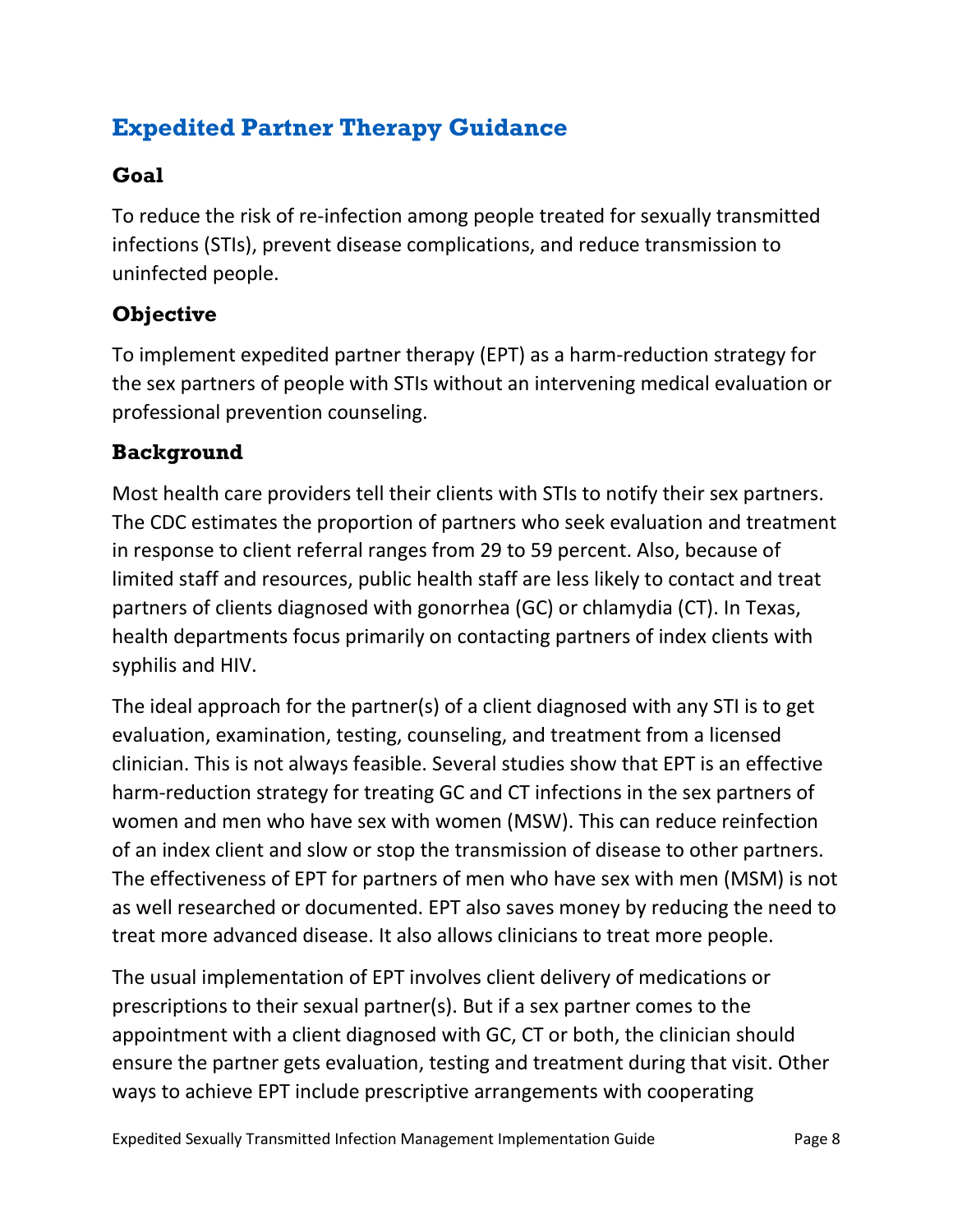pharmacies, retrieval of medication by partners at public health clinics, or delivery of medication to partners in non-clinical settings by public health workers. Clinics should have policies, procedures and standing delegation orders (SDOs) for implementing EPT.

**[Texas Administrative Code, Chapter 190, Subchapter B, Rule §190.8](https://texreg.sos.state.tx.us/public/readtac$ext.TacPage?sl=R&app=9&p_dir=&p_rloc=&p_tloc=&p_ploc=&pg=1&p_tac=&ti=22&pt=9&ch=190&rl=8)** sets out violation guidelines for the Texas Medical Board. It states that a establishing a practitioner-provider relationship is not required for physicians to prescribe medications for STIs for partner(s) the physician's established patient, if the physician determines that the patient may have been infected with an STI.

#### Considerations

#### **Special Populations**

Prioritize partner management for adolescents because they have the highest rates of infection of all age groups. Men who have sex with men (MSM) have diverse behaviors, identities and health care needs. Individualize EPT for MSM partners through clinical decision-making. Consider possible increased risk of STI co-infections and HIV. Prevention of STIs and reinfection in pregnant women is a high priority. If the partner is pregnant, refer them to prenatal care. Test pregnant clients for CT four weeks after treatment.

#### **Missed Opportunities**

Potential pitfalls of using EPT include:

- Inability to diagnose and treat co-infection detected by evaluation of the partner(s)
- Inability to triage and evaluate for complications (e.g., PID, pregnancy, testicular pain, abdominal pain, fever, etc.)
- Lack of risk reduction counseling
- Inability to evaluate the risk of sexual abuse

### **Selecting Appropriate Clients for EPT**

Appropriate clients for EPT have lab-confirmed, diagnosed GC, CT or both (positive GC &/or CT NAAT, or Gram stain for GC or GC culture). Do not use EPT for partners with STI signs, symptoms or complications. Individualize EPT for MSM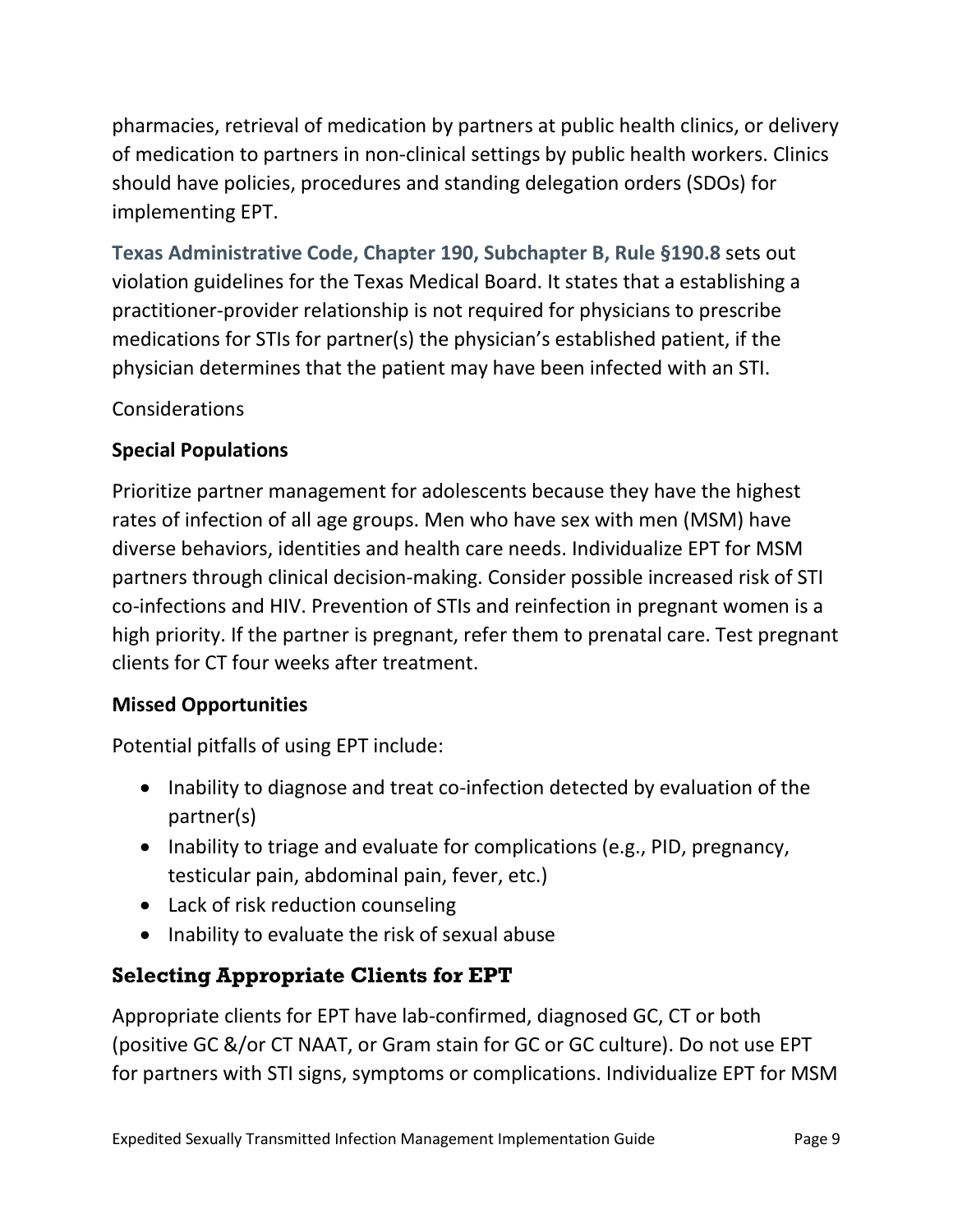partners through shared clinical decision-making. Consider possible increased risk for STI co-infections and HIV. See [Sample Policy and Protocol.](#page-10-0)

#### **Partner Treatment**

Offer EPT for partners in the last 60 days or the most recent partner if longer. Prescribe medication according to the most current CDC STI Treatment Guidelines as indicated for GC, CT or both. See [Sample Policy and Protocol.](#page-10-0)

#### <span id="page-9-0"></span>**Partner Information and Instruction**

Give the client partner informational materials printed in the partner's language to deliver to each partner. See [Partner Information and Instruction.](#page-9-0) Ask the client to encourage their partner to make an appointment as soon as possible.

#### **Documentation**

Document in the index client health record if the client accepted or declined EPT, partner allergies and pregnancy status (if known), medication dispensed, number of doses, and instruction sheets provided. Document the required information in the [Sample Expedited Partner Therapy Log.](#page-22-0)

#### **References**

- Centers for Disease Control and Prevention (CDC). **[Expedited Partner](https://www.cdc.gov/std/treatment-guidelines/clinical-EPT.htm)  [Therapy in the Management of Sexually Transmitted Diseases: Review](https://www.cdc.gov/std/treatment-guidelines/clinical-EPT.htm)  [and Guidance, 2006](https://www.cdc.gov/std/treatment-guidelines/clinical-EPT.htm)**.
- Texas Medical Board. **[Texas Administrative Code, Chapter 190, Subchapter](https://texreg.sos.state.tx.us/public/readtac$ext.TacPage?sl=R&app=9&p_dir=&p_rloc=&p_tloc=&p_ploc=&pg=1&p_tac=&ti=22&pt=9&ch=190&rl=8)  [B, Rule §190.8](https://texreg.sos.state.tx.us/public/readtac$ext.TacPage?sl=R&app=9&p_dir=&p_rloc=&p_tloc=&p_ploc=&pg=1&p_tac=&ti=22&pt=9&ch=190&rl=8)**.
- Centers for Disease Control and Prevention (CDC). **[2021 CDC STI Treatment](https://www.cdc.gov/std/treatment-guidelines/default.htm)  [Guidelines](https://www.cdc.gov/std/treatment-guidelines/default.htm)**.
- Suarez, Jennifer Denise PharmD1; Alvarez, Kristin Snackey PharmD2,3; Anderson, Sharon RPh1; King, Helen MD3; Kirkpatrick, Emily PharmD1; Harms, Michael MSBA2; Martin, Robert MD2,4; Adhikari, Emily MD4. Decreasing Chlamydial Reinfections in a Female Urban Population. Sexually Transmitted Diseases: June 19, 2021 - Volume - Issue - doi: 10.1097/OLQ.0000000000001500.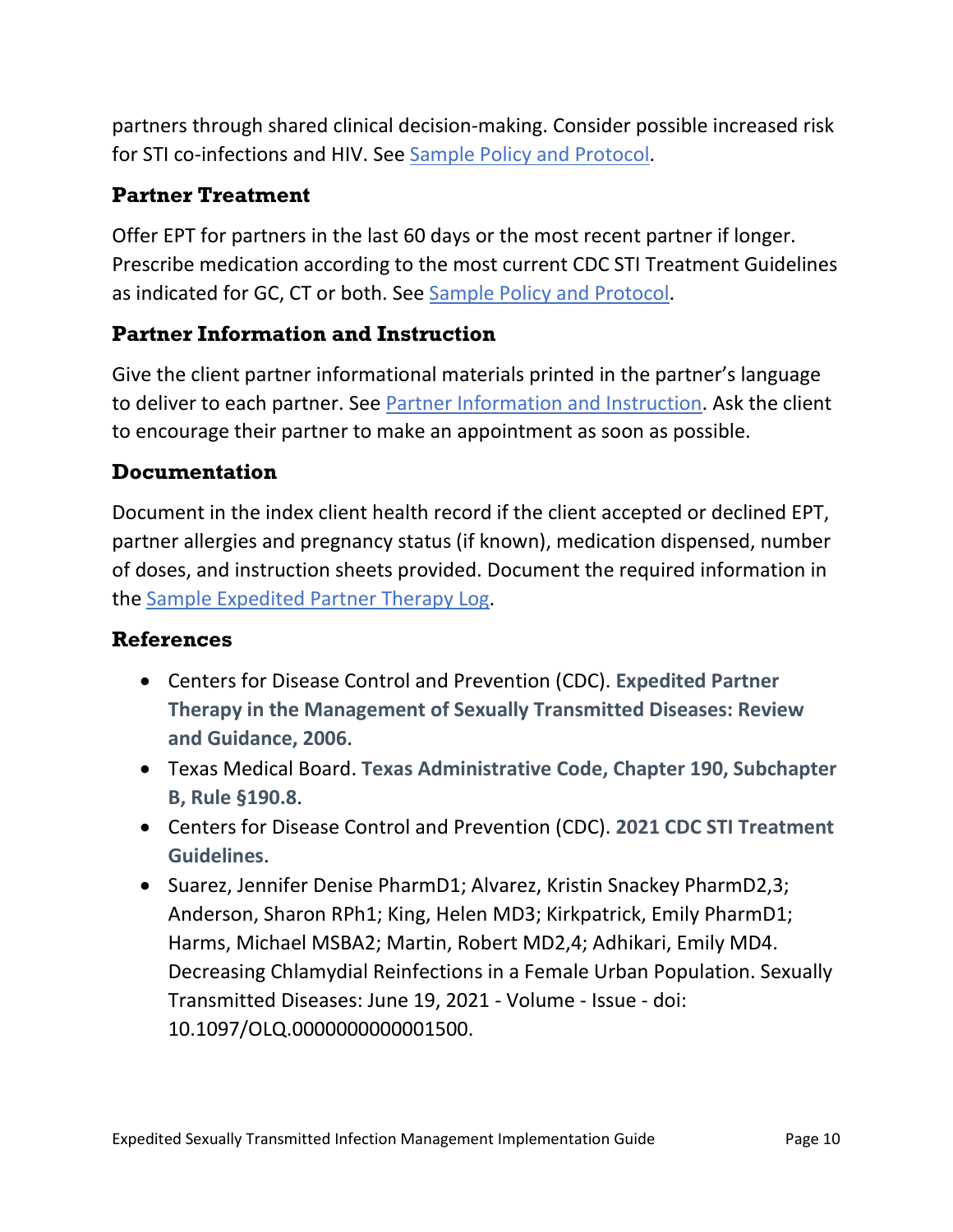# <span id="page-10-0"></span>**Sample Expedited Partner Therapy Policy and Protocol**

| Policy:          | <<<<<<<<>Authorizing Physician>> at<<<<<>>Name of Clinic>> will provide<br>medications or prescriptions to the sex partner(s) of people<br>diagnosed with gonorrhea (GC), chlamydia (CT) or both<br>without requiring the partner(s) to get evaluated or examined<br>by a clinician first.                                                                                    |  |  |
|------------------|-------------------------------------------------------------------------------------------------------------------------------------------------------------------------------------------------------------------------------------------------------------------------------------------------------------------------------------------------------------------------------|--|--|
| <b>Purpose:</b>  | To establish a procedure to provide EPT to partners of clients<br>with lab-confirmed diagnosis of GC, CT or both (positive GC<br>and/or CT NAAT, and/or Gram stain or culture for GC).                                                                                                                                                                                        |  |  |
| <b>Protocol:</b> | < <name clinic="" of="">&gt; recommends a complete STI evaluation<br/>for partner(s) as soon as possible.</name>                                                                                                                                                                                                                                                              |  |  |
|                  | <b>EPT</b> is appropriate for:                                                                                                                                                                                                                                                                                                                                                |  |  |
|                  | Partners of clients with lab-confirmed diagnosis of GC,<br>$\bullet$<br>CT or both.<br>Individualize EPT for men who have sex with men (MSM)<br>$\bullet$<br>based on shared clinical decision-making. Consider<br>possible increased risk of STI co-infection and HIV<br>infection. Ask the client to encourage their partner to<br>make an appointment as soon as possible. |  |  |
|                  | EPT is not appropriate for:                                                                                                                                                                                                                                                                                                                                                   |  |  |
|                  | Partners with STI signs and symptoms, especially<br>$\bullet$<br>possible complications such as fever, pelvic, testicular,<br>groin and abdominal pain. These partners need a<br>comprehensive clinical evaluation.                                                                                                                                                           |  |  |
|                  | <b>Partner Treatment</b>                                                                                                                                                                                                                                                                                                                                                      |  |  |
|                  | Offer the index client medication (or a prescription for<br>medication) to deliver to their partner(s):                                                                                                                                                                                                                                                                       |  |  |

- Gonorrhea:
	- o Cefixime 800 mg orally once; AND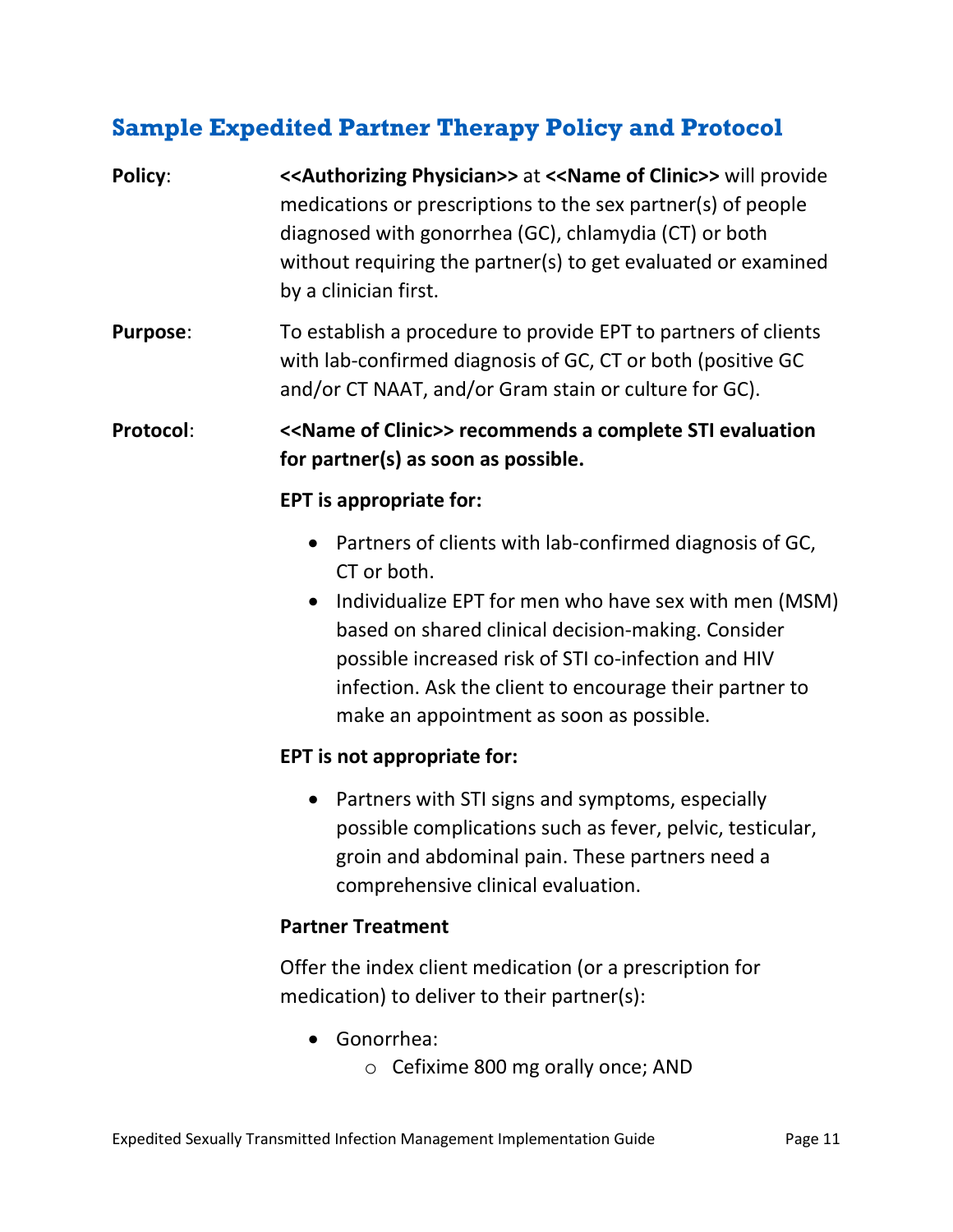- $\circ$  If concurrent CT infection in the index client is present or not excluded, treat partner(s) for CT with doxycycline 100 mg orally twice daily for 7 days (recommended if not pregnant or lactating) OR azithromycin 1 gm orally once (alternative if pregnant or lactating or concern for adherence to multi-day regimen).
- Chlamydia:
	- $\circ$  Doxycycline 100 mg orally twice a day for 7 days (recommended if not pregnant or lactating) OR
	- o Azithromycin 1 gram orally once (alternative if pregnant or lactating or concern for adherence with multi-day regimen)

#### **Partner Information and Instruction**

Give the client partner informational materials printed in the partner's language to deliver to each partner. Refer the partner(s) for clinical evaluation. Review the information with the index client.

### **Key partner messages for the client to deliver to their partner(s):**

- Seek a complete STI evaluation as soon as possible.
- Read the informational material very carefully before taking the medication.
- DO NOT take the medication if they have allergies to antibiotics or serious health problems. These partners should seek evaluation and treatment.
- Seek care as soon as possible if they have fever, pelvic, testicular, groin or abdominal pain which may be symptoms of a more serious infection.
- Seek care as soon as possible if the partner is or could be pregnant.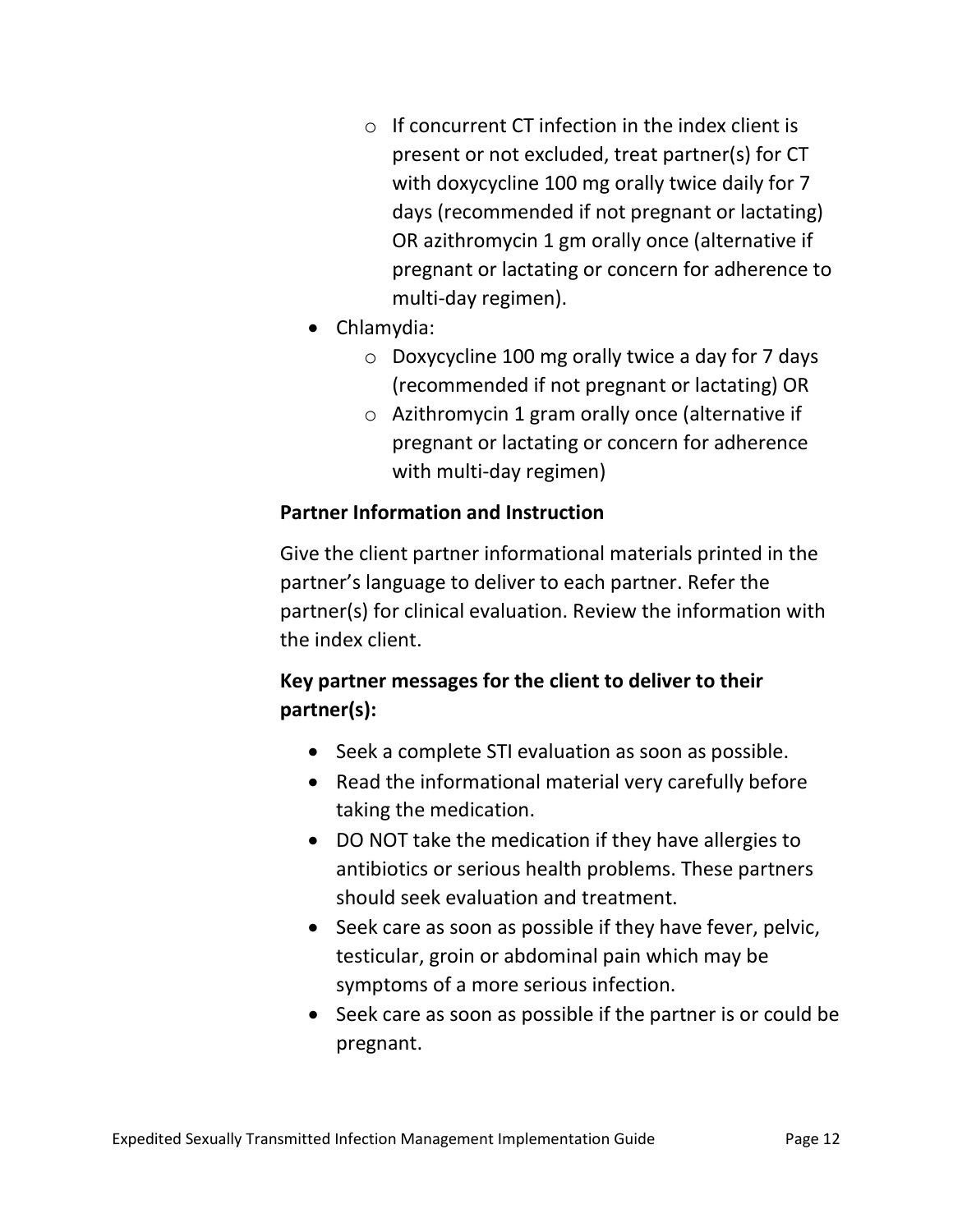- To reduce the risk of reinfection, abstain from sex for at least seven days after all partners complete treatment. Ensure all partners are treated.
- Re-test three months after treatment.

#### **Documentation**

Do not write the names of partners receiving EPT in the index client health record. Sexual partners do not need a health record to get EPT.

- Document the following in the index client health record:
	- o Number of partners receiving EPT
	- o Medication and dose received
	- o Whether partner(s) are pregnant or allergic to antibiotics
- Keep a log that documents:
	- o Date
	- o Index client name
	- o Date of birth
	- o Name of medication and strength
	- o Number of doses
	- o NDC, lot number and expiration date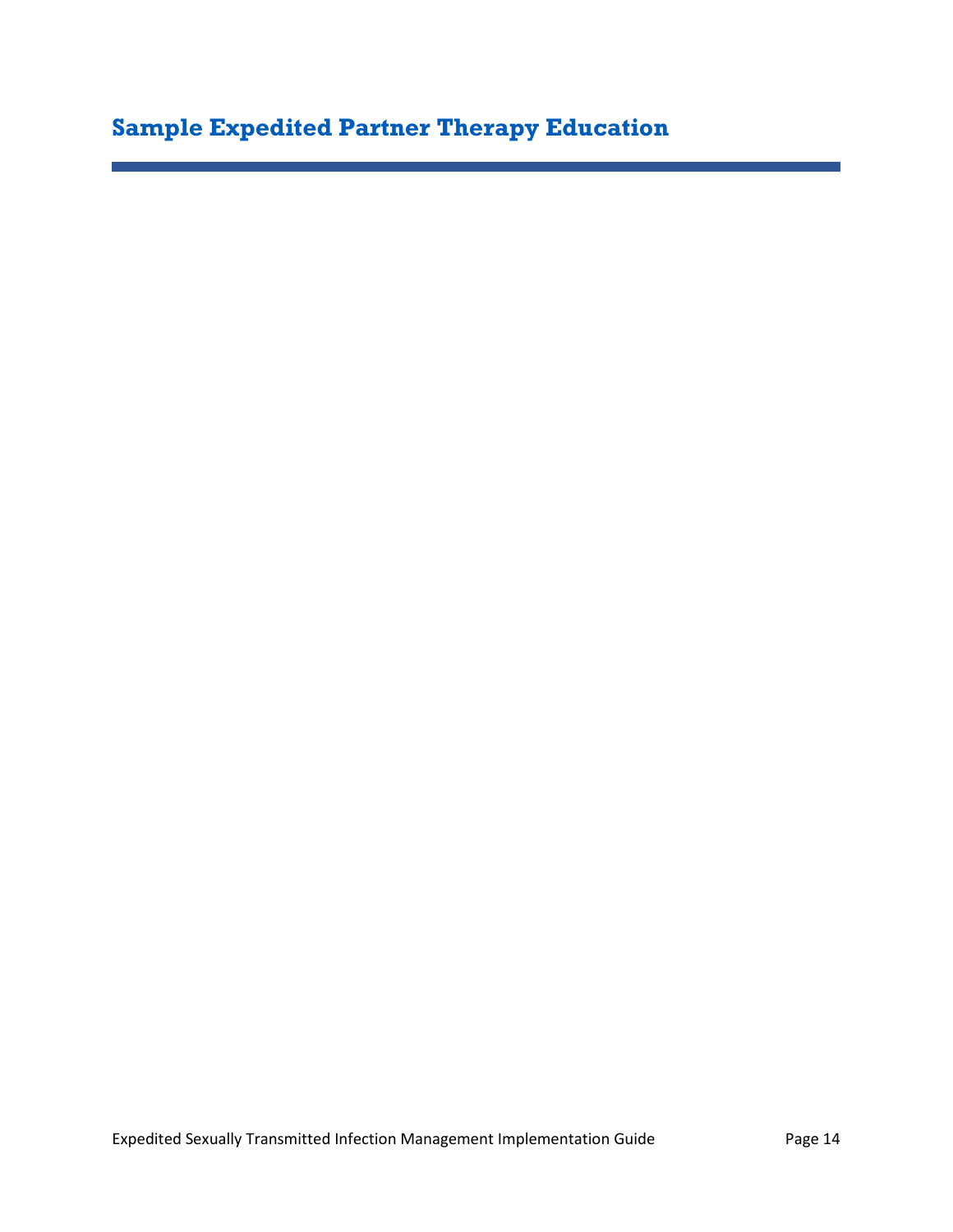#### **Sample Partner Fact Sheet for Chlamydia Trachomatis (English)**

**<<Name of Agency>> <<Address and Phone>> <<Name of Authorizing Physician>>**

#### **Expedited Partner Therapy (EPT) for Chlamydia**

#### **You were exposed to chlamydia. You may have chlamydia even if you feel fine and have no symptoms.**

#### **What is Chlamydia?**

Chlamydia is a sexually transmitted infection (STI) that can cause a bad infection in the female organs. The infection can cause fever, discharge and pain. It can also cause future tubal pregnancy or sterility in women. Men can develop pain, discharge, or more severe infections in the testes or scrotum.

#### **We recommend that you have a test to find out if you have chlamydia and other possible STIs.**

Please call the STI clinic for an appointment at **<<appointment phone number>>.** Tell them a partner asked you to call. There is a **\$<<amount>>** fee for the exam and treatment. If you cannot pay, we will examine and treat you for free.

- You may also take the medicine your partner gave you if you cannot come to the clinic.
- It is possible that you have this infection and do not have symptoms. It is important that you get treated to prevent complications. The medicine will also stop the infection from spreading to others.
- Do not have sex for 7 days after treatment. It takes that long for the medicine to work.
- Tell all sex partners you have been with in the last 2 months to get checked for chlamydia.

**MEDICINE: Azithromycin 1 gram. Take all 4 pills by mouth at one time. OR Doxycycline 100 mg capsules. Take one capsule by mouth every 12 hours for 7 days.**

• **Do not share this medicine. You need to take all the pills to cure your chlamydia.**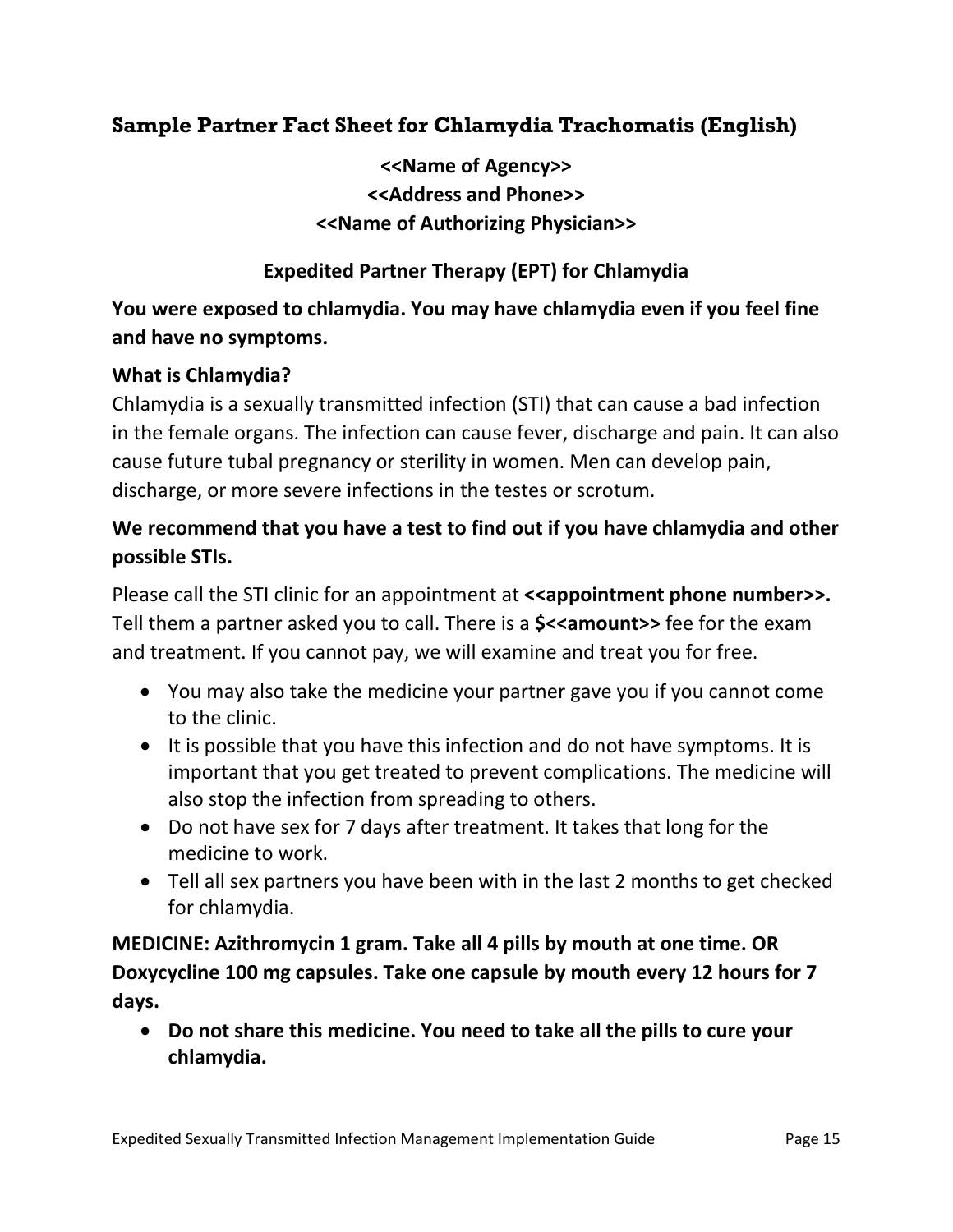- **Do not** take this medicine if you have been allergic to any antibiotic in the past. **Do not take doxycycline if you are pregnant or breastfeeding.** Call the clinic if you have questions.
- **Do not take this medicine if you have pain in your abdomen, pelvic area, groin area, or testes — it may not work. Come to the STI clinic for a checkup to be sure you get the right medicine.**

**Possible Side Effects:** We carefully chose the medicine for your treatment. It is safe and effective. But any medicine can have side effects. The most common side effect is an upset stomach. Sometimes, the medicine causes stomach cramping or diarrhea. Very rarely, the medicine causes rash, fever or breathing problems. If you get any of these symptoms, please call the clinic at  $\prec$  agency phone number>>. If your symptoms are severe — especially if it is hard to breathe — call 911.

### **DO NOT HAVE ANY KIND OF SEX (ORAL, ANAL, or VAGINAL) WITH OR WITHOUT CONDOMS FOR 7 DAYS after you take this medicine. After 7 days, use condoms. Condoms help protect against gonorrhea and other STIs.**

Reinfection is common. People with chlamydia should get another test three (3) months after taking the medicine to be sure they are not reinfected.

**Date Given: with a set of the set of the set of the set of the set of the set of the set of the set of the set of the set of the set of the set of the set of the set of the set of the set of the set of the set of the se**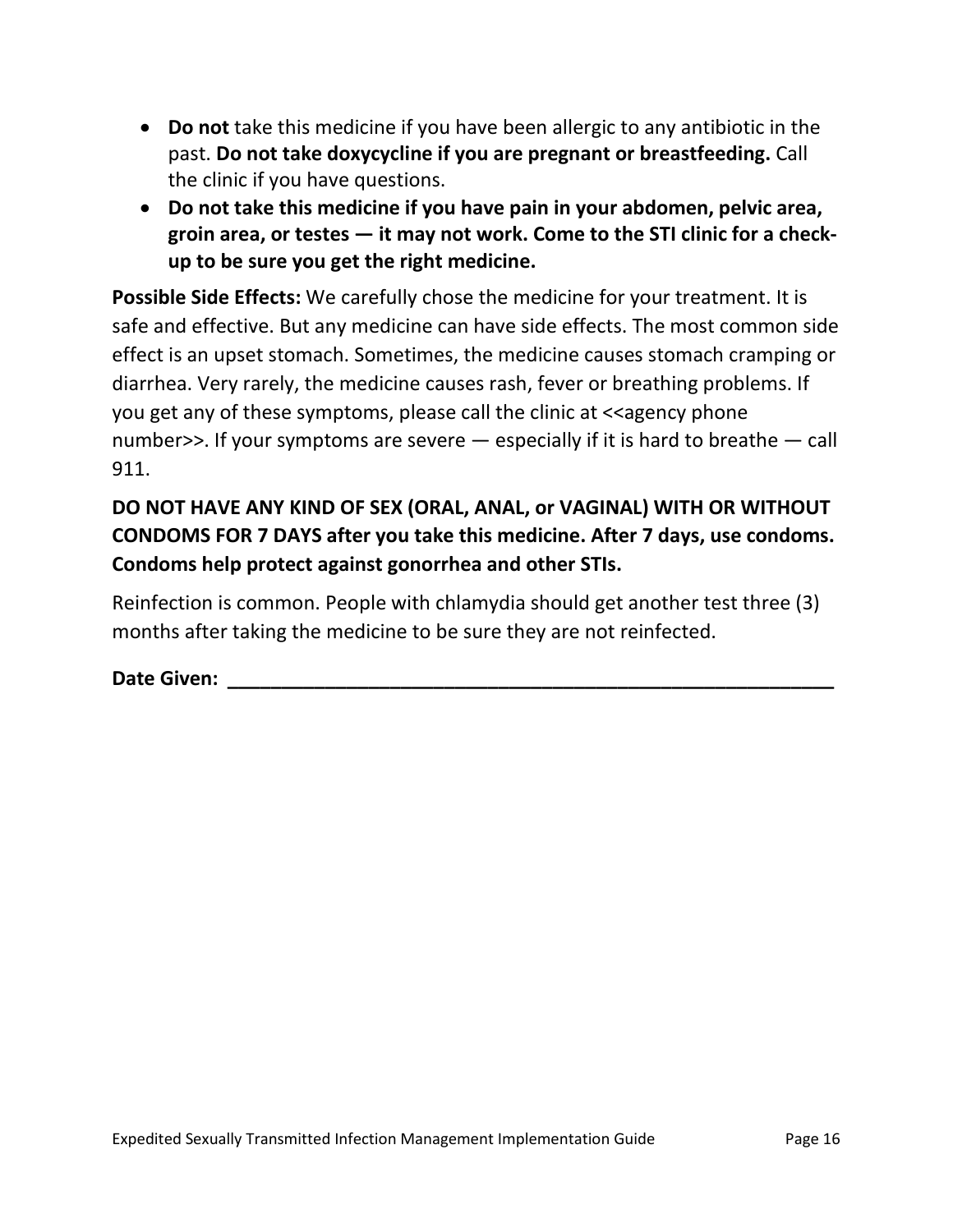#### **Ejemplo de hoja informativa para la pareja.** *Chlamydia Trachomatis* **(clamidia)**

**<<Name of Agency>> <<Address and Phone>> <<Name of Authorizing Physician>> Terapia acelerada de pareja (EPT) para la clamidia**

#### **Usted ha estado expuesto a la clamidia. Es posible que tenga clamidia, aunque se sienta bien y no tenga síntomas.**

#### **¿Qué es la clamidia?**

La clamidia es una infección de transmisión sexual (ITS) que puede infectar de gravedad los órganos reproductores femeninos. La infección de clamidia puede causar fiebre, secreción y dolor. En las mujeres, también puede causar un embarazo ectópico en el futuro o esterilidad. Los hombres pueden experimentar dolor, secreción o infecciones más graves en los testículos o el escroto.

#### **Le recomendamos que se haga una prueba para saber si tiene clamidia y otras posibles ITS.**

Llame a la clínica de ITS y pida una cita al **<<appointment phone number>>.** Explíqueles que un compañero le ha pedido que llame. El examen y el tratamiento tienen un costo de **\$<<amount>>**. Pero, si no puede pagar, le examinaremos y trataremos en forma gratuita.

- Si no puede venir a la clínica, también puede tomar el medicamento que le dio su pareja.
- Es posible que tenga esta infección y no presente síntomas. Es importante que se trate con el fin de evitar complicaciones. El medicamento también evitará que la infección se transmita a otras personas.
- No tenga relaciones sexuales durante los 7 días posteriores al tratamiento. Ese es el tiempo necesario para que el medicamento funcione.
- Dígales a todas sus parejas sexuales con las que ha estado en los últimos 2 meses que se hagan una prueba para detectar la clamidia.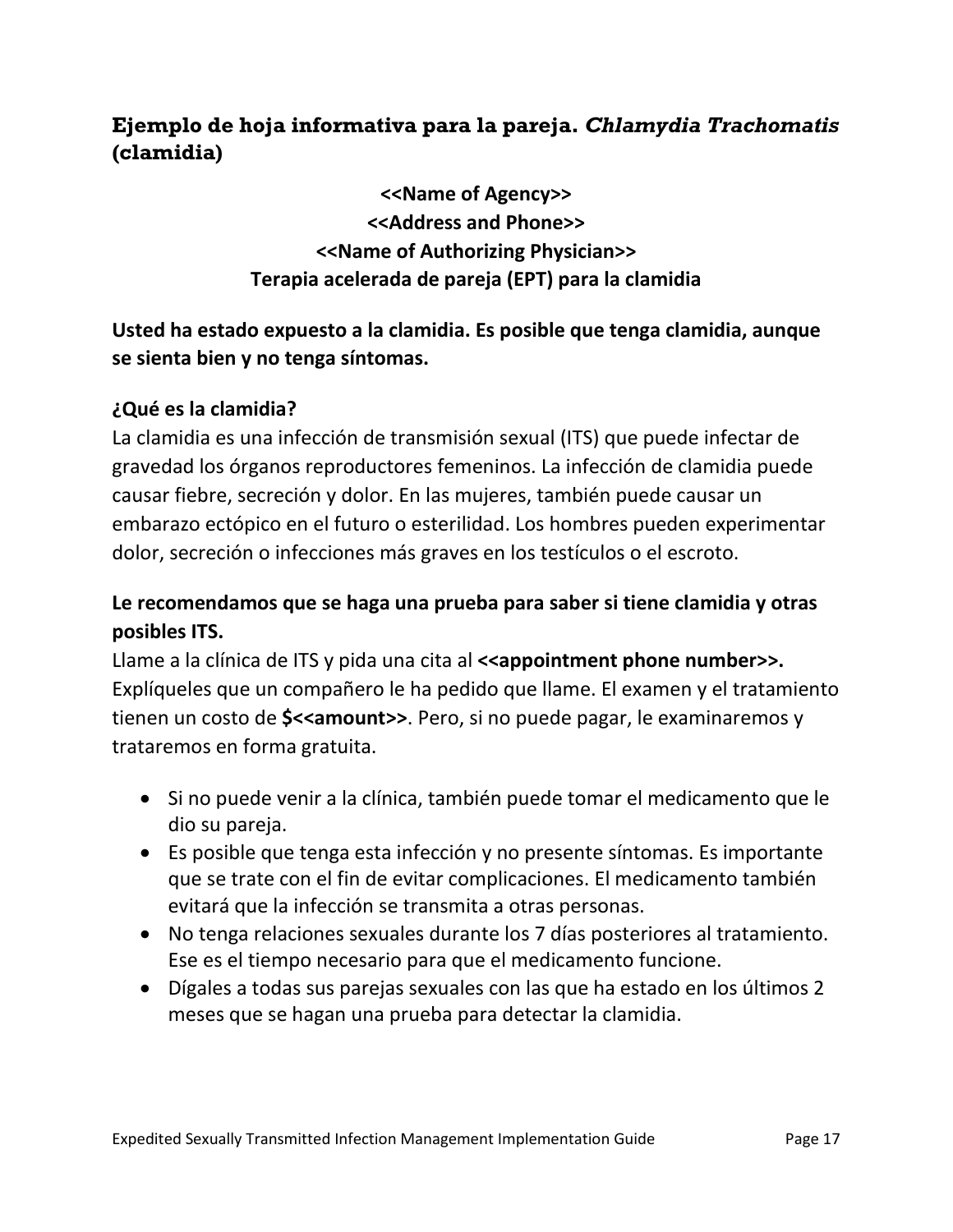**MEDICAMENTOS: Azithromycin 1 gramo. Tome por vía oral las 4 pastillas a la vez. O BIEN Doxycycline 100 mg cápsulas. Tome por vía oral una cápsula cada 12 horas durante 7 días.** 

- **No comparta esta medicación. Para curarse de la clamidia, necesita tomarse todas las pastillas.**
- **No tome** este medicamento si ha tenido una reacción alérgica a algún antibiótico en el pasado. **No tome doxycycline si está embarazada o amamantando.** Llame a la clínica si tiene alguna pregunta al respecto.
- **No tome este medicamento si tiene dolor en el abdomen, la zona de la pelvis, la zona de la ingle o en los testículos, ya que podría no funcionar. Acuda a la clínica de ITS para que le hagan un chequeo y así asegurarse de que recibe el medicamento correcto.**

**Posibles efectos secundarios:** Para tratarle, hemos elegido cuidadosamente el medicamento. Este es seguro y eficaz. Pero cualquier medicamento puede tener efectos secundarios. El más común en este caso es el malestar estomacal. A veces, provoca calambres estomacales o diarrea. En muy raras ocasiones, el medicamento provoca sarpullido, fiebre o problemas respiratorios. Si experimenta alguno de estos síntomas, llame a la clínica al <<agency phone number>>. Si tiene síntomas graves, especialmente si tiene dificultad para respirar, llame al 911.

### **NO TENGA NINGÚN TIPO DE RELACIONES SEXUALES (ORALES, ANALES O VAGINALES) CON O SIN CONDONES, DURANTE LOS 7 DÍAS SIGUIENTES a la toma de este medicamento. Después de 7 días, use condón. Los condones ayudan a protegerse contra la gonorrea y otras ITS.**

La reinfección es frecuente. Las personas con clamidia deben hacerse otra prueba tres (3) meses después de tomar el medicamento para asegurarse de que no se han vuelto a infectar.

#### **Fecha de administración:** \_\_\_\_\_\_\_\_\_\_\_\_\_\_\_\_\_\_\_\_\_\_\_\_\_\_\_\_\_\_\_\_\_\_\_\_\_\_\_\_\_\_\_\_\_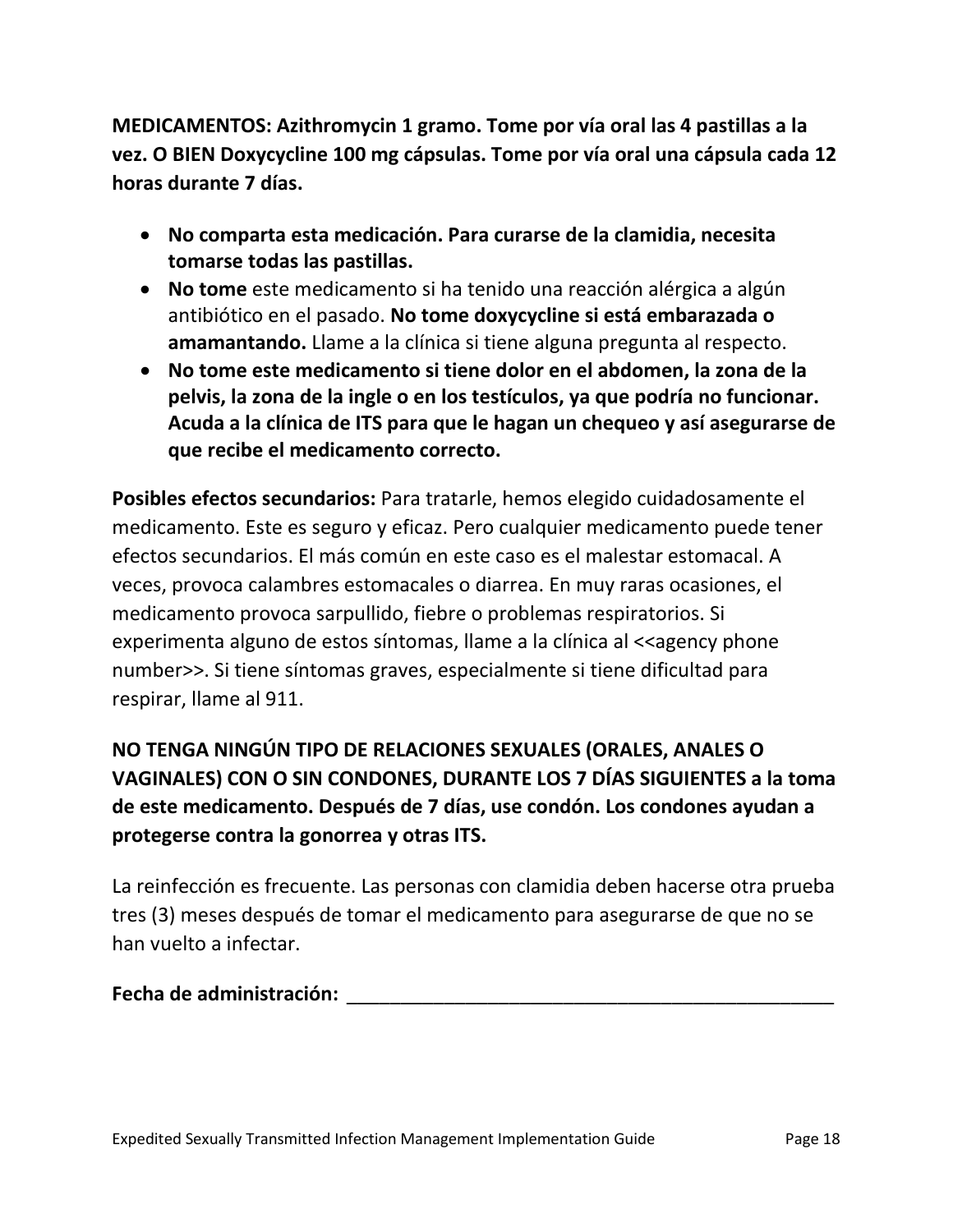#### **Sample Partner Fact Sheet for Gonorrhea (English)**

**<<Name of Agency>> <<Address and Phone>> <<Name of Authorizing Physician>>**

#### **Expedited Partner Therapy for Gonorrhea**

#### **You were exposed to gonorrhea. You can have gonorrhea even if you feel fine and have no symptoms.**

#### **What is gonorrhea?**

Gonorrhea is a sexually transmitted infection (STI) that can cause a bad infection. The infection can cause fever, discharge and pain. It can also cause future tubal pregnancy or sterility in women. Men can develop pain, discharge, or more severe infections in the testes or scrotum.

#### **We recommend that you have a test to find out if you have gonorrhea and other STIs.**

Please call the STI clinic for an appointment at **<<appointment phone number>>.** Tell them a partner asked you to call. There is a **\$<<amount>>** fee for the exam and treatment. If you cannot pay, we will examine and treat you for free.

- You may also take the medicine your partner gave you if you cannot come to the clinic.
- It is possible that you have this infection and do not have symptoms. It is important that you get treated to prevent complications. The medicine will also stop the infection from spreading to others. If you do not feel better in 3 days, it is VERY important that you go to the clinic for an exam and testing.
- Do not have sex for 7 days after treatment. It takes that long for the medicine to work.
- Tell all sex partners you have been with in the last 2 months to get checked for gonorrhea.

#### **MEDICINE: Cefixime 800mg (two 400 mg pills). Take both pills (2) by mouth at one time.**

**Possible Side Effects:** We carefully chose the medicine for your treatment. It is safe and effective. But any medicine can have side effects. The most common side effect is an upset stomach. Sometimes, the medicine causes stomach cramping or

Expedited Sexually Transmitted Infection Management Implementation Guide Page 19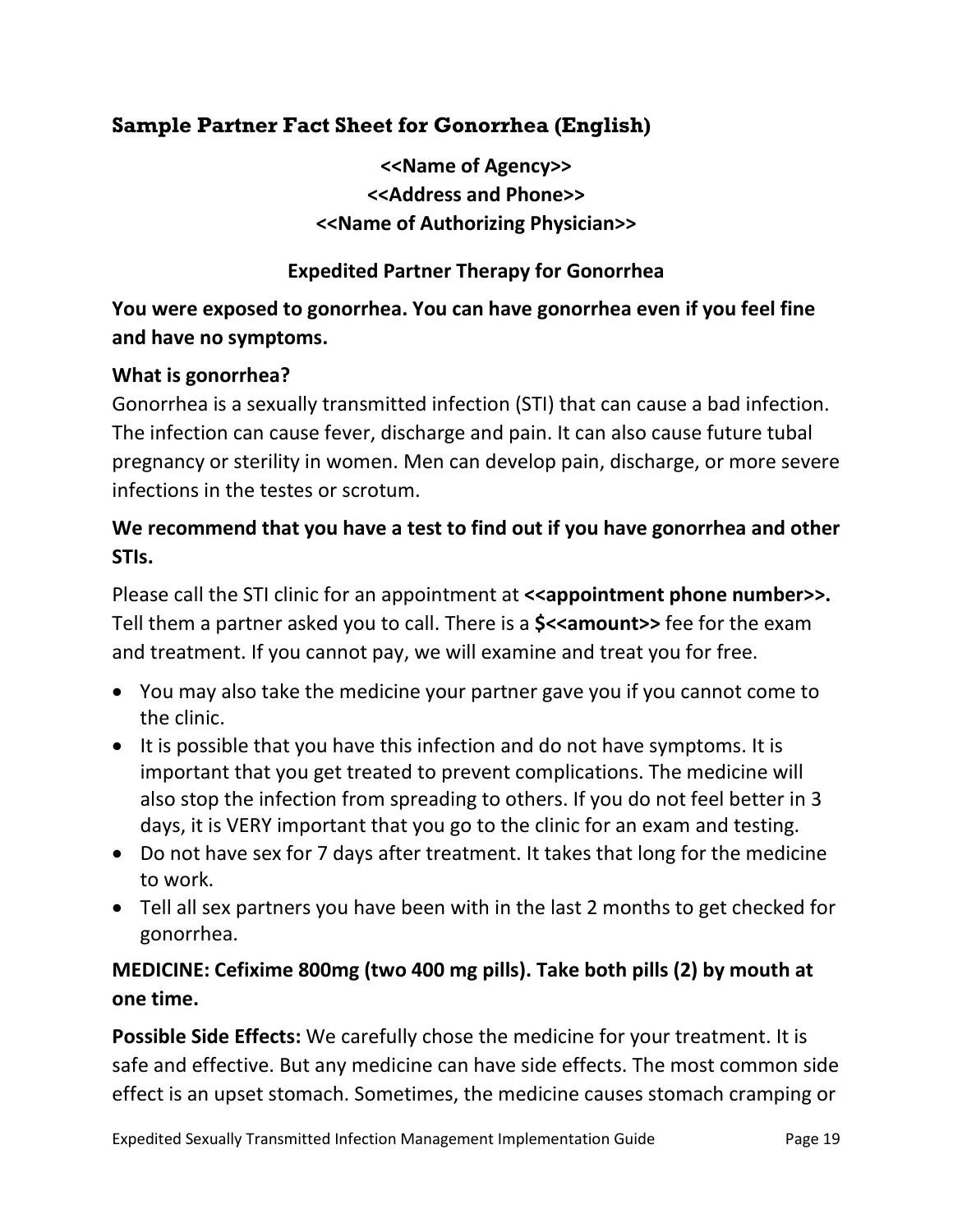diarrhea. Very rarely, this medicine causes rash, fever or breathing problems. If you get any of these symptoms, please call the clinic at **<<agency phone number>>**. If your symptoms are severe — especially if it is hard to breathe — call 911.

- **Do not take this medicine if you were allergic to any antibiotic in the past.** Call the clinic if you have questions.
- **Do not take this medicine if you have pain in your abdomen, pelvic area, groin area, or testes – it may not work. Come to the STI clinic for a check-up to be sure you get the right medicine.**
- **DO NOT HAVE ANY KIND OF SEX (ORAL, ANAL, or VAGINAL) WITH OR WITHOUT CONDOMS FOR 7 DAYS after you take this medicine**. After 7 days, use condoms. Condoms help protect against gonorrhea and other STIs.

Reinfection is common. People with gonorrhea should get another test three (3) months after taking the medicine to be sure they are not reinfected.

**Date Given: Date Similarly and**  $\mathbf{C}$  **and**  $\mathbf{C}$  **and**  $\mathbf{C}$  **and**  $\mathbf{C}$  **and**  $\mathbf{C}$  **and**  $\mathbf{C}$  **and**  $\mathbf{C}$  **and**  $\mathbf{C}$  **and**  $\mathbf{C}$  **and**  $\mathbf{C}$  **and**  $\mathbf{C}$  **and**  $\mathbf{C}$  **and**  $\mathbf{C}$  **and**  $\mathbf{C}$  **and \mathbf{C**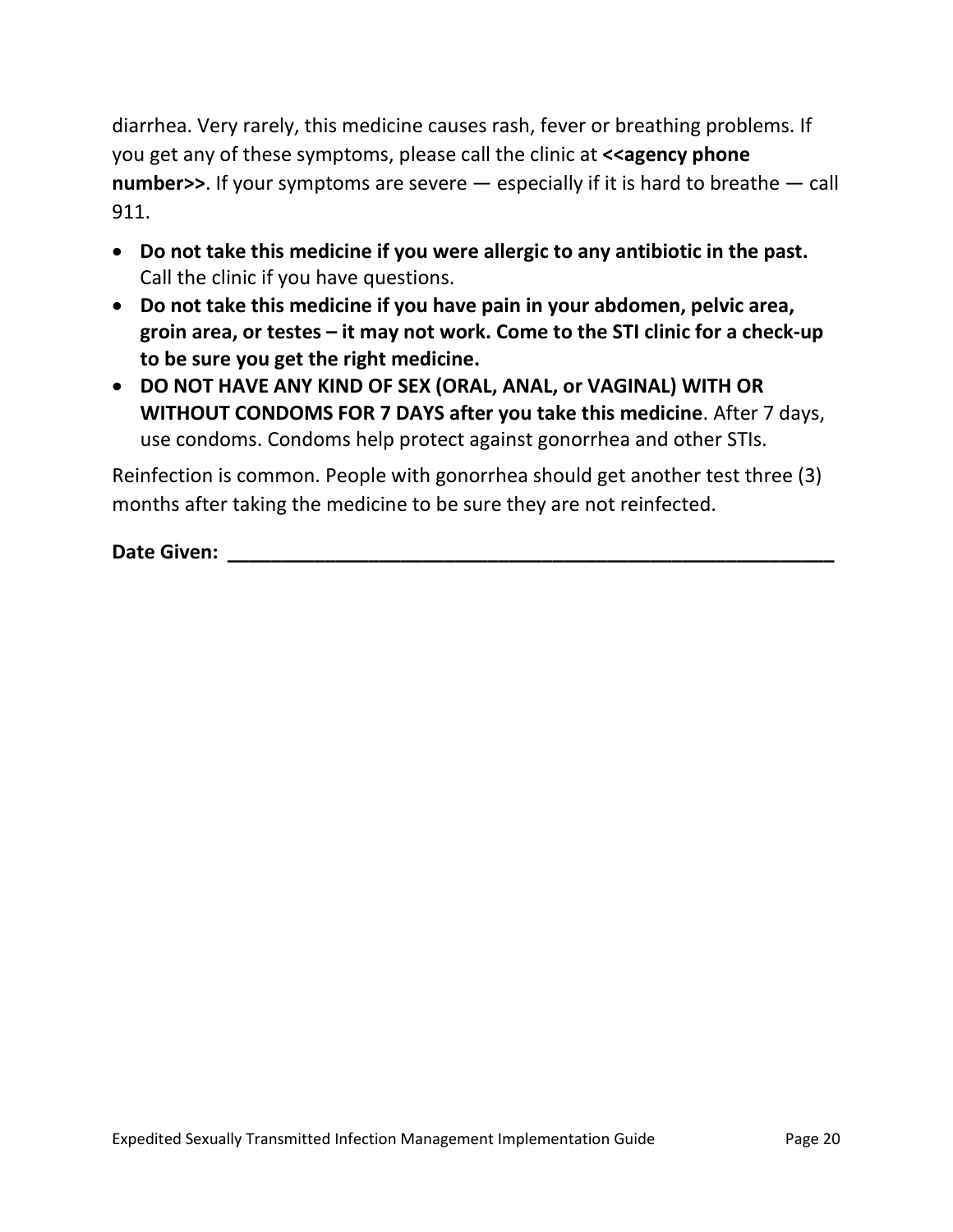#### **Ejemplo de hoja informativa para la pareja. Gonorrea**

**<<Name of Agency>> <<Address and Phone>> <<Name of Authorizing Physician>> Terapia acelerada de pareja (EPT) para la gonorrea**

**Usted ha estado expuesto a la gonorrea. Es posible que tenga gonorrea, aunque se sienta bien y no tenga síntomas.**

#### **¿Qué es la gonorrea?**

La gonorrea es una infección de transmisión sexual (ITS) que puede causar otras infecciones graves. La infección de gonorrea puede causar fiebre, secreción y dolor. En las mujeres, también puede ser causa de un embarazo ectópico en el futuro o de esterilidad. Los hombres pueden experimentar dolor, secreción o infecciones más graves en los testículos o el escroto.

#### **Le recomendamos que se haga una prueba para saber si tiene gonorrea y otras ITS.**

Llame a la clínica de ITS y pida una cita al **<<appointment phone number>>.** Explíqueles que un compañero le pidió que llamara. El examen y el tratamiento tienen un costo de **\$<<amount>>**. Pero, si no puede pagar, le examinaremos y trataremos en forma gratuita.

- Si no puede venir a la clínica, también puede tomar el medicamento que le dio su pareja.
- Es posible que tenga esta infección sin que presente ningún síntoma. Es importante que se trate para evitar complicaciones. El medicamento también evitará que la infección se transmita a otras personas. Si no se siente mejor en 3 días, es MUY importante que vaya a la clínica para que lo examinen y le hagan pruebas.
- No tenga relaciones sexuales en los 7 días posteriores al tratamiento. Ese es el tiempo necesario para que el medicamento funcione.
- Dígales a todas sus parejas sexuales con las que ha estado en los últimos 2 meses que se hagan la prueba para detectar la gonorrea.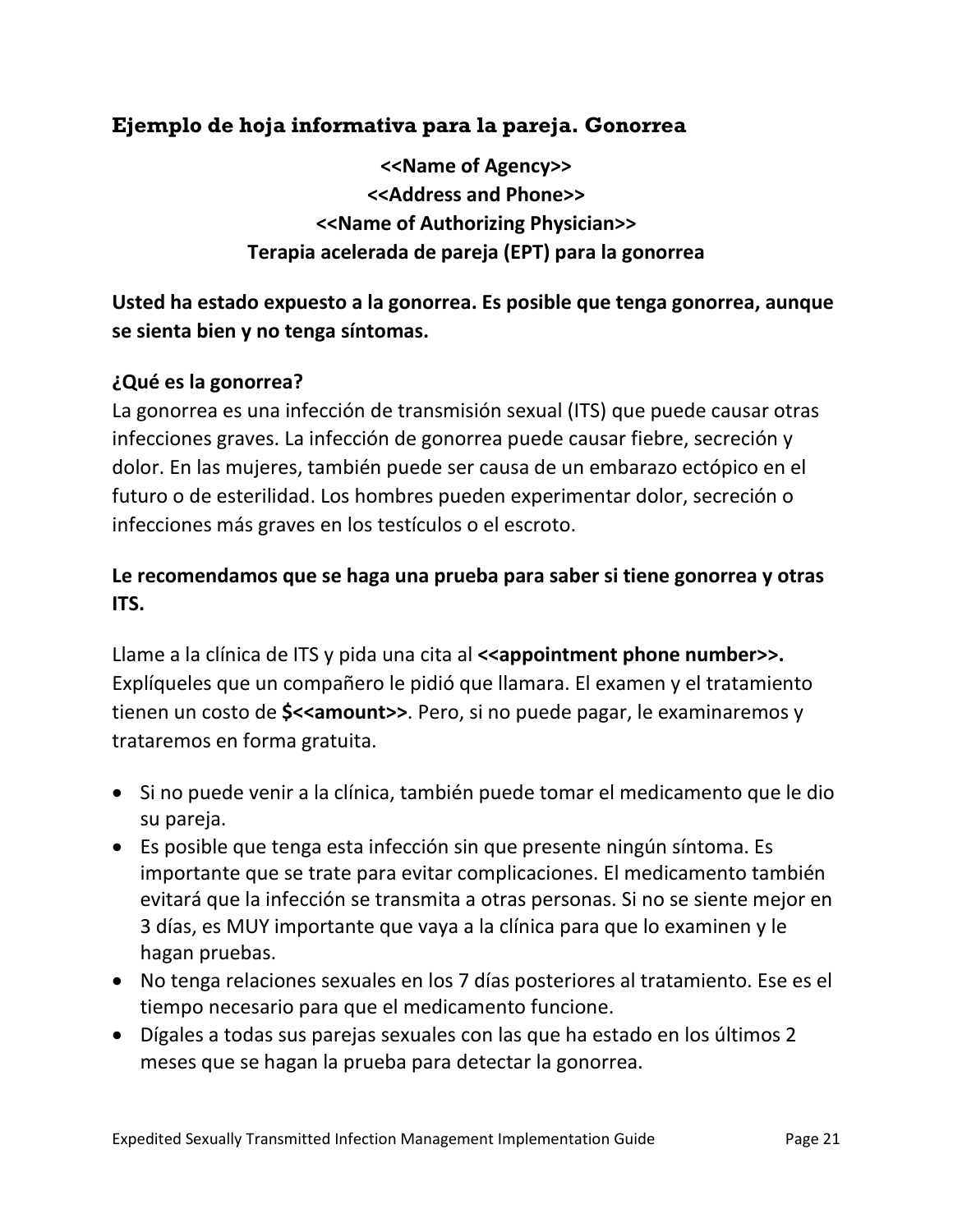**MEDICAMENTO: Cefixime 800 mg (dos pastillas de 400 mg). Tome por vía oral las dos (2) pastillas a la vez.**

**Posibles efectos secundarios:** Para tratarle, hemos elegido cuidadosamente el medicamento. Este es seguro y eficaz. Pero cualquier medicamento puede tener efectos secundarios. El más común en este caso es el malestar estomacal. A veces, el medicamento provoca calambres estomacales o diarrea. En muy raras ocasiones, este medicamento provoca sarpullido, fiebre o problemas respiratorios. Si tiene alguno de estos síntomas, llame a la clínica al **<<agency phone number>>**. Si tiene síntomas graves, especialmente si tiene dificultad para respirar, llame al 911.

- **No tome este medicamento si en el pasado ha tenido una reacción alérgica a algún antibiótico.** Llame a la clínica si tiene preguntas al respecto.
- **No tome este medicamento si tiene dolor en el abdomen, la zona de la pelvis, la zona de la ingle o en los testículos, ya que podría no funcionar. Acuda a la clínica de ITS para que le hagan un chequeo y así asegurarse de que recibe el medicamento correcto.**
- **NO TENGA NINGÚN TIPO DE RELACIONES SEXUALES (ORALES, ANALES o VAGINALES) CON O SIN CONDONES, DURANTE LOS 7 DÍAS SIGUIENTES a la toma de este medicamento.** Después de 7 días, utilice condón. Los condones protegen contra la gonorrea y otras ITS.

La reinfección es frecuente. Las personas con gonorrea deben hacerse otra prueba tres (3) meses después de tomar el medicamento para asegurarse de que no han vuelto a infectarse.

#### **Fecha de administración:** \_\_\_\_\_\_\_\_\_\_\_\_\_\_\_\_\_\_\_\_\_\_\_\_\_\_\_\_\_\_\_\_\_\_\_\_\_\_\_\_\_\_\_\_\_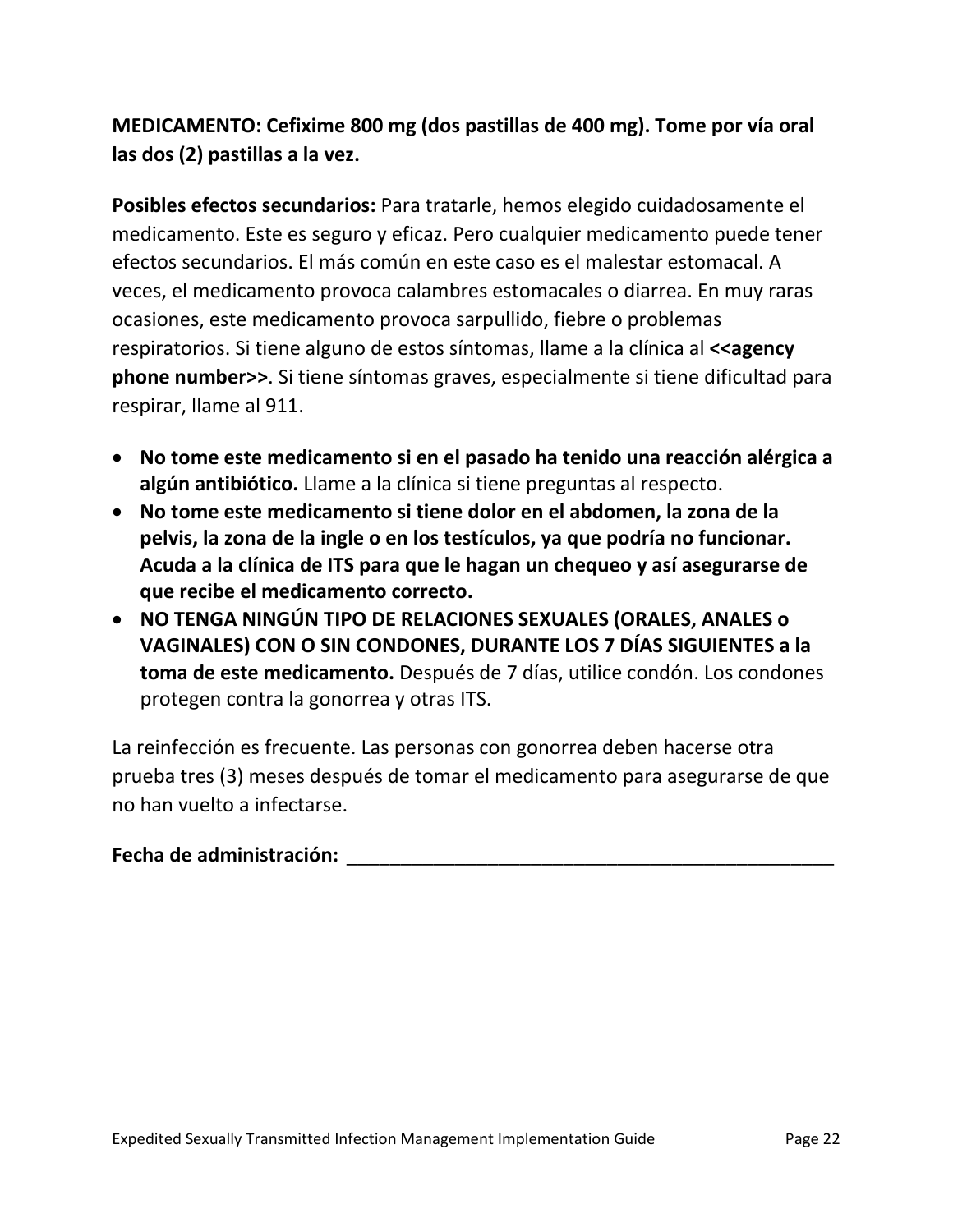### **Sample Expedited Partner Therapy Log**

<span id="page-22-0"></span>

| <b>Date</b> | <b>Index Client Name</b> | Date of Birth | <b>Medication and Strength:</b><br>Azithromycin 250 mg (4 tabs)<br>Cefixime 400 mg (2 tabs)<br>Doxycycline 100 mg (14 caps) | NDC / Lot /<br><b>Expiration Date</b> | # of Rx | <b>Nurse</b><br><b>Initials</b> |
|-------------|--------------------------|---------------|-----------------------------------------------------------------------------------------------------------------------------|---------------------------------------|---------|---------------------------------|
|             |                          |               |                                                                                                                             |                                       |         |                                 |
|             |                          |               |                                                                                                                             |                                       |         |                                 |
|             |                          |               |                                                                                                                             |                                       |         |                                 |
|             |                          |               |                                                                                                                             |                                       |         |                                 |
|             |                          |               |                                                                                                                             |                                       |         |                                 |
|             |                          |               |                                                                                                                             |                                       |         |                                 |
|             |                          |               |                                                                                                                             |                                       |         |                                 |
|             |                          |               |                                                                                                                             |                                       |         |                                 |
|             |                          |               |                                                                                                                             |                                       |         |                                 |
|             |                          |               |                                                                                                                             |                                       |         |                                 |
|             |                          |               |                                                                                                                             |                                       |         |                                 |
|             |                          |               |                                                                                                                             |                                       |         |                                 |

Nurse Signature:\_\_\_\_\_\_\_\_\_\_\_\_\_\_\_\_\_\_\_\_\_\_\_\_\_\_\_\_\_\_\_\_\_\_\_\_\_\_\_\_\_\_\_\_\_\_\_\_\_\_\_\_\_\_\_\_\_\_\_\_\_\_\_\_\_\_\_\_\_\_\_\_\_\_\_\_\_\_\_\_\_\_\_\_\_\_\_\_\_

Nurse Signature:\_\_\_\_\_\_\_\_\_\_\_\_\_\_\_\_\_\_\_\_\_\_\_\_\_\_\_\_\_\_\_\_\_\_\_\_\_\_\_\_\_\_\_\_\_\_\_\_\_\_\_\_\_\_\_\_\_\_\_\_\_\_\_\_\_\_\_\_\_\_\_\_\_\_\_\_\_\_\_\_\_\_\_\_\_\_\_\_\_

Nurse Signature:\_\_\_\_\_\_\_\_\_\_\_\_\_\_\_\_\_\_\_\_\_\_\_\_\_\_\_\_\_\_\_\_\_\_\_\_\_\_\_\_\_\_\_\_\_\_\_\_\_\_\_\_\_\_\_\_\_\_\_\_\_\_\_\_\_\_\_\_\_\_\_\_\_\_\_\_\_\_\_\_\_\_\_\_\_\_\_\_\_

Expedited Sexually Transmitted Infection Management Implementation Guide **Page 23** Page 23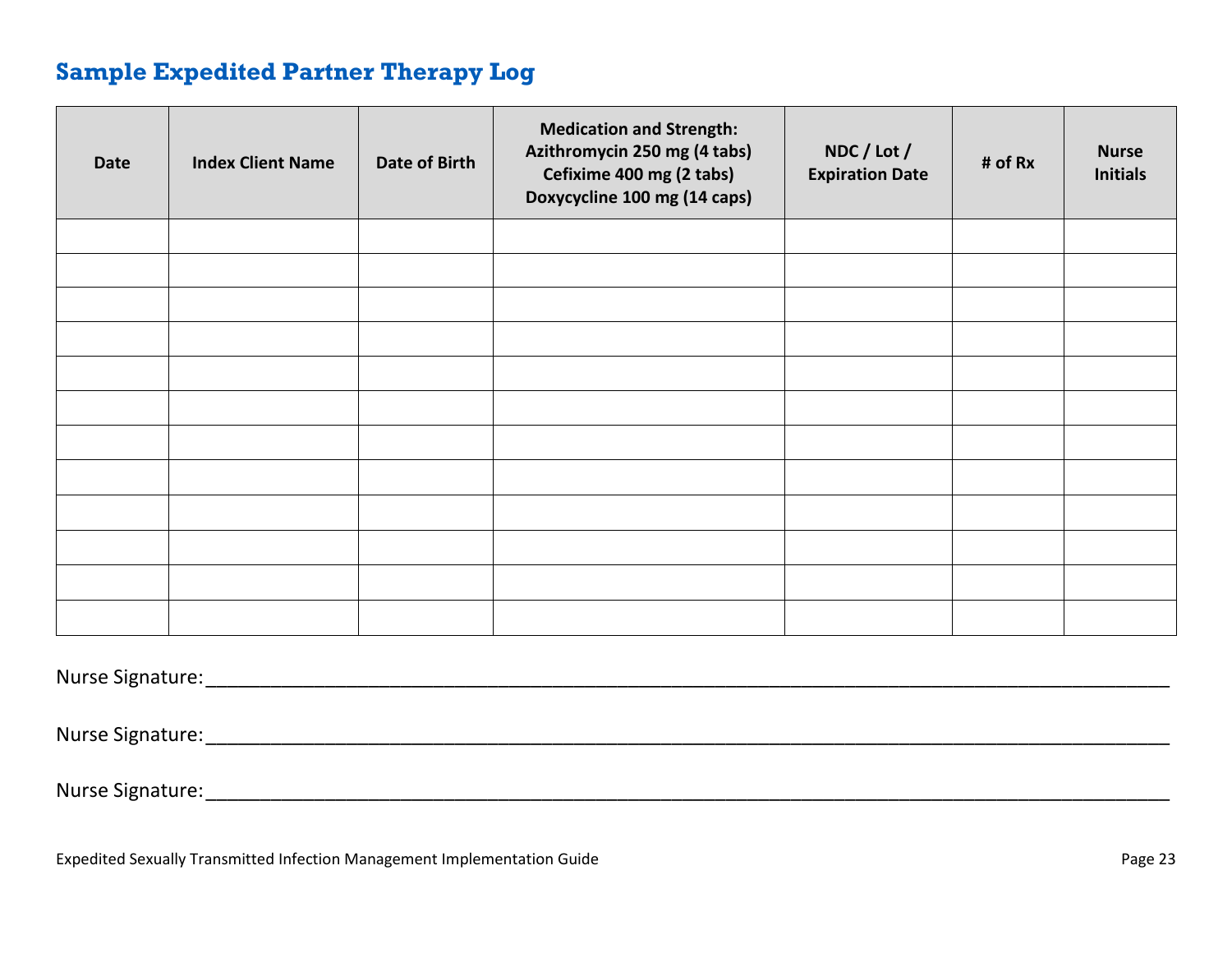# <span id="page-23-0"></span>**Field-Delivered Therapy**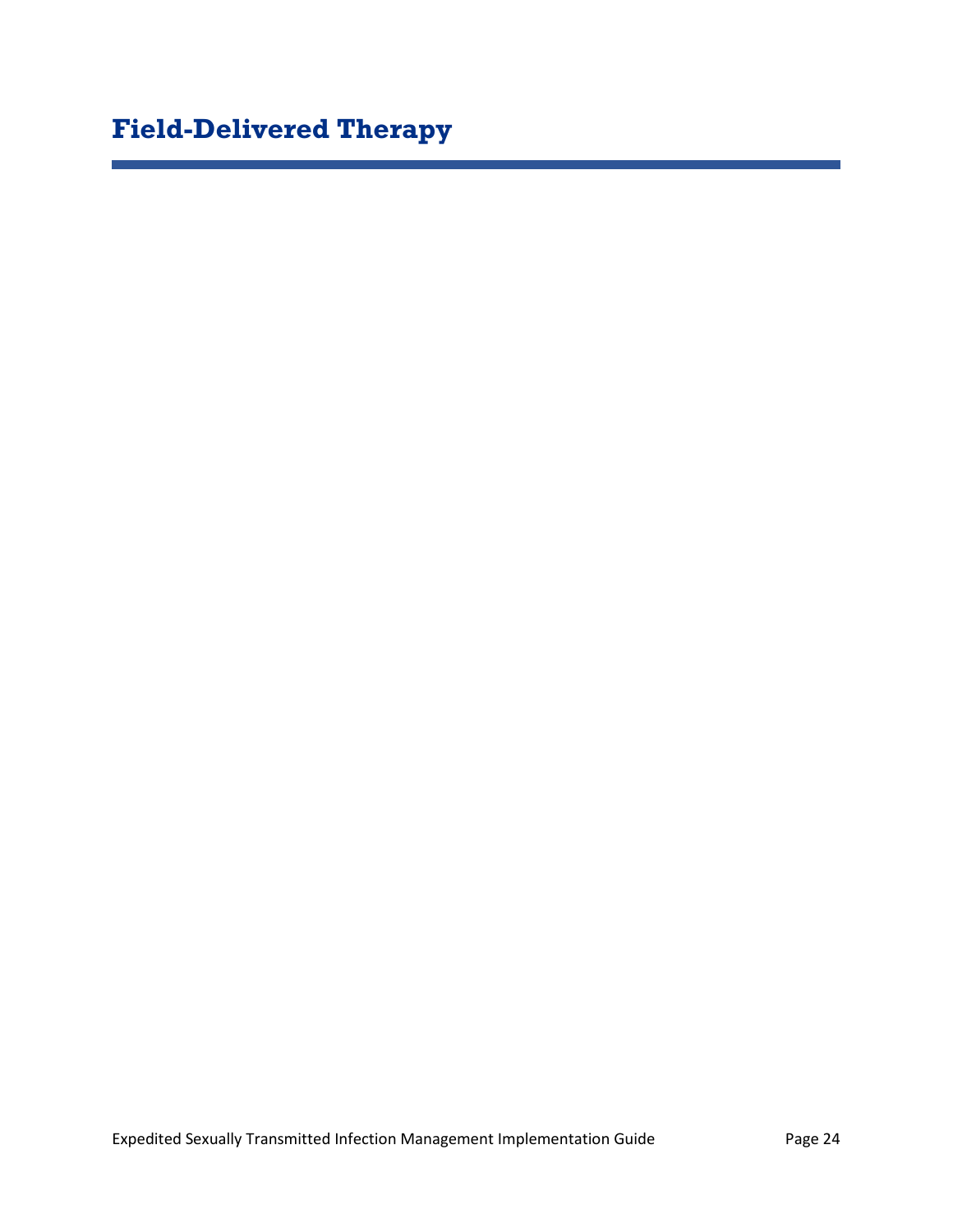# <span id="page-24-0"></span>**Field-Delivered Therapy Guidance**

#### **Background**

Appropriate and prompt treatment of people with STIs is critically important in preventing health complications and interrupting infection transmission in the community. Many STI clients and partners face significant barriers to accessing needed clinical services and may remain untreated for their infections. Providing medication or a prescription for medication in a non-clinical setting offers an alternative for clients and partners who are at increased risk for STIs, uninsured, or otherwise unable to access timely STI evaluation and treatment services.

Field-Delivered Therapy (FDT) is the delivery of medication or a prescription in the field to clients, their partner(s) or both. Trained health department staff conduct FDT under the oversight of a health department physician.

The first-choice management strategy for partner treatment is an appointment with a clinician at which the partner can receive testing, counseling, and treatment for STIs. However, this is not always possible. Clinicians can provide EPT to partners.

**[Texas Administrative Code, Chapter 190, Subchapter B, Rule §190.8](https://texreg.sos.state.tx.us/public/readtac$ext.TacPage?sl=R&app=9&p_dir=&p_rloc=&p_tloc=&p_ploc=&pg=1&p_tac=&ti=22&pt=9&ch=190&rl=8)** sets out violation guidelines for the Texas Medical Board. It states that a establishing a practitioner-provider relationship is not required for physicians to prescribe medications for STIs for partner(s) the physician's established patient, if the physician determines that the patient may have been infected with an STI.

#### **FDT studies demonstrate:**

- FDT is a feasible strategy to ensure prompt treatment of a proportion of hard-to-reach, high-risk people and their sexual contacts.
- The risk for overuse or misuse of antibiotics is minimal and probably less than that for client-delivered, expedited partner therapy (EPT).
- The medications recommended for FDT are safe and have few side effects.
- The risk of anaphylaxis is low. Current information indicates that allergy due to macrolides and third-generation cephalosporins is very rare.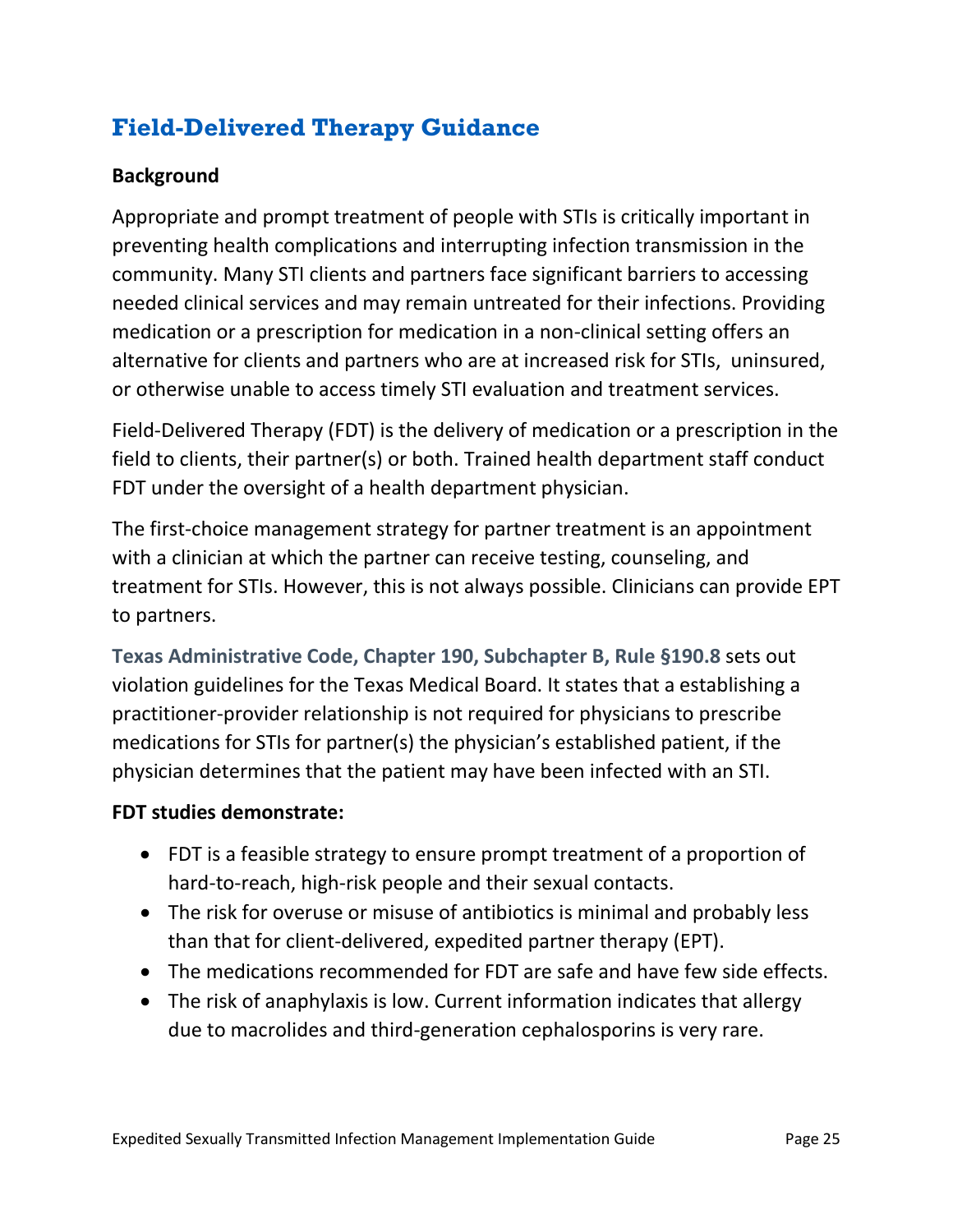- The probability of additional co-infections (other than GC, CT, or both) in partners of women and men who have sex with women (MSW) diagnosed with CT or GC is small.
- Health departments and providers should base decisions about the appropriateness of FDT on HIV and STI epidemiologic trends in their jurisdiction.
- The benefits of FDT outweigh the risks for clients and their partners who would not otherwise receive treatment.

FDT is analogous to EPT, with the additional safety measure that FDT is delivered by trained health department staff. CDC endorses the safety of EPT; FDT by a trained health department staff person is likely to be as safe as or safer than EPT. CDC recognizes this practice.

#### **References**

Centers for Disease Control and Prevention (CDC). **[Expedited Partner Therapy in](https://www.cdc.gov/std/ept/default.htm)  [the Management of Sexually Transmitted Diseases](https://www.cdc.gov/std/ept/default.htm)**: Review and Guidance, 2006.

Texas Department of State Health Services (DSHS). DSHS Program Operating Procedures (POPs). **[DSHS POPs Chapter 12, STI Clinical Standards](https://www.dshs.texas.gov/hivstd/pops/chap12.shtm)**.

Texas Department of State Health Services (DSHS). DSHS Program Operating Procedures (POPs). **[DSHS POPs Chapter 23. Congenital Syphilis POPS](https://www.dshs.texas.gov/hivstd/pops/chap23.shtm)**.

Texas Department of State Health Services. Program Operating Procedures (POPs). **[DSHS POPs Chapter 9, Disease Intervention Specialist Performance](https://www.dshs.texas.gov/hivstd/pops/chap09.shtm)  [Standards](https://www.dshs.texas.gov/hivstd/pops/chap09.shtm)**, 2019.

Centers for Disease Control and Prevention (CDC). **[CDC Sexually Transmitted](https://www.cdc.gov/std/treatment-guidelines/default.htm)  Infection [Treatment Guidelines, 2021](https://www.cdc.gov/std/treatment-guidelines/default.htm)**.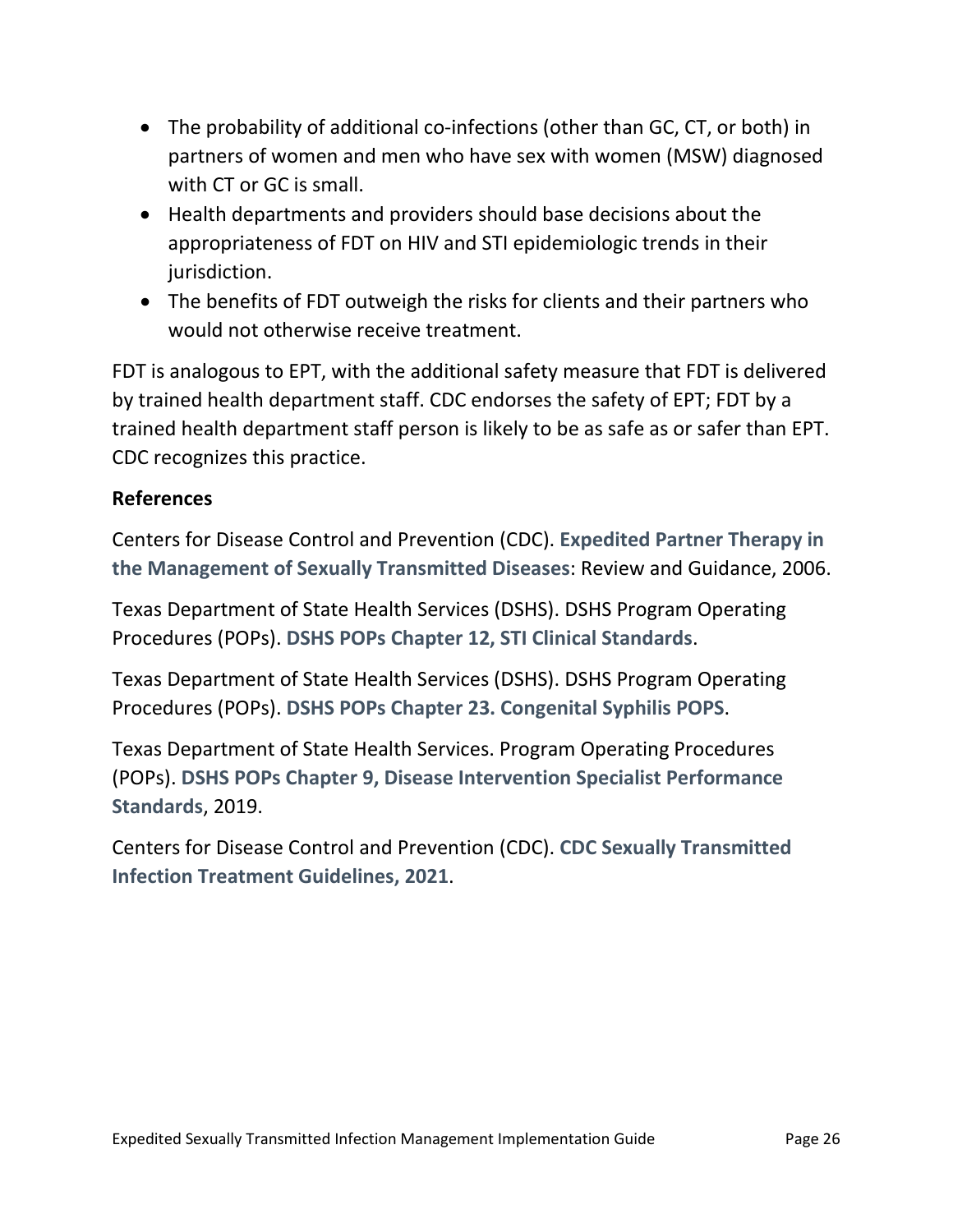### <span id="page-26-0"></span>**Sample Field-Delivered Therapy Policy and Protocol**

- **Policy:** << **Name of STI Clinic>>** will provide Field-Delivered Therapy (FDT). Staff conduct FDT by providing medications in the field to health department clients with positive gonorrhea (GC), chlamydia (CT), and/or syphilis results who did not receive treatment in the clinic. They also provide medication to certain sex partner(s) without requiring the partner(s) to receive a test or exam first.
- **Purpose:** To promptly treat people with STIs to prevent health complications by interrupting infection transmission in the community.
- **Protocol:** Any person exposed to an STI would benefit from a clinical evaluation. FDT is an option for clients who were tested but not treated at their clinic visit and for their partner(s) who are unable to receive timely clinical evaluation and treatment.

**<<Name of STI Clinic>> always recommends a complete STI evaluation for partner(s) as soon as possible.**

#### **FDT is appropriate for:**

- Clients with lab-confirmed diagnosis of GC, CT or both and their partners
- Individualize FDT for men who have sex with men (MSM) and their partners based on shared clinical decision-making. Consider possible increased risk of STI co-infection and HIV infection. Encourage the client and their partners to make an appointment as soon as possible.
- Non-pregnant people with a lab-confirmed and clinically staged diagnosis of syphilis

#### **FDT is not appropriate for:**

• Partners with STI signs and symptoms, and people with possible complications such as fever, pelvic, testicular,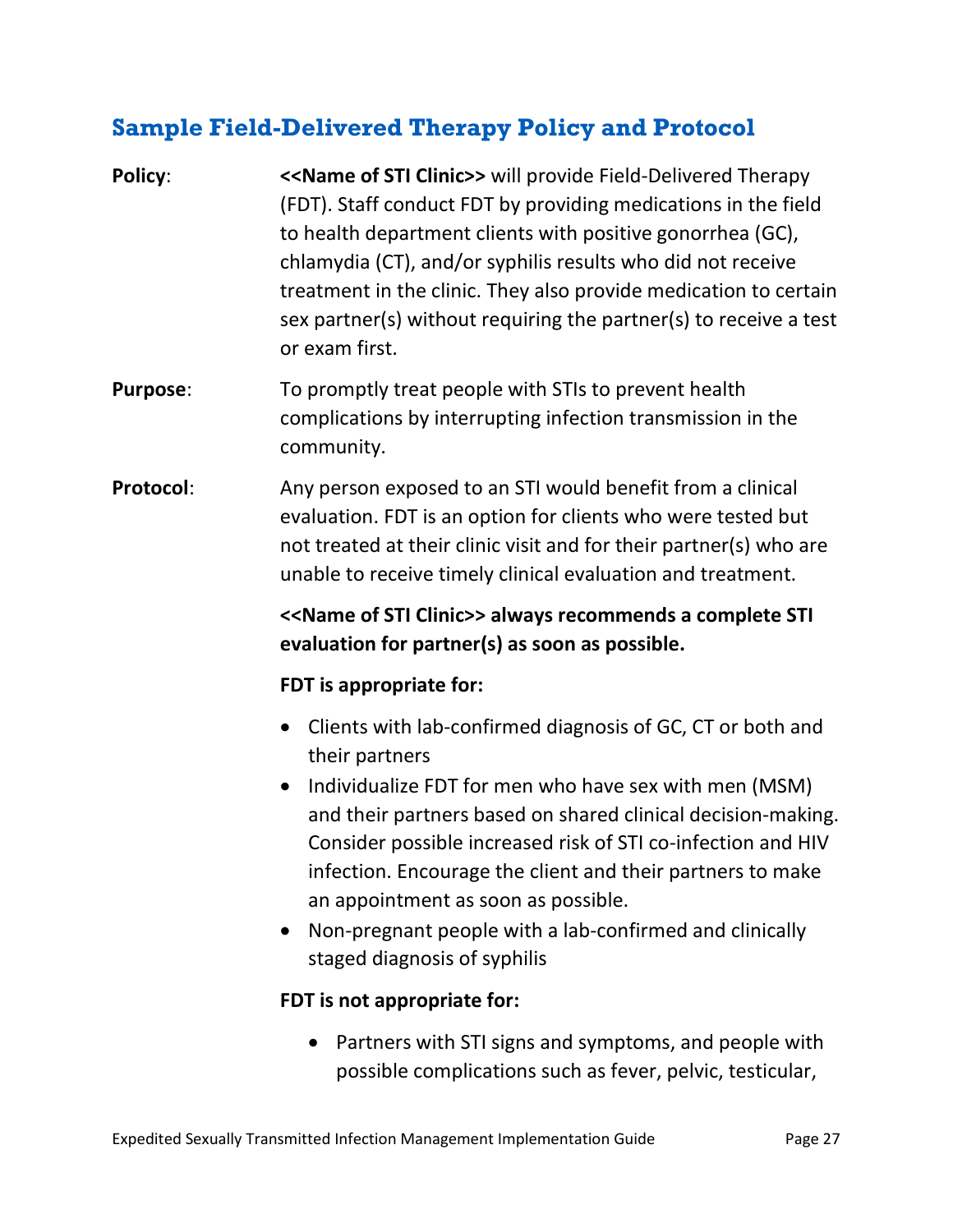groin and/or abdominal pain. These people need a comprehensive clinical evaluation with exam.

- Partners of people with syphilis. Partners need laboratory testing and a comprehensive clinical evaluation (with exam).
- Pregnant people with syphilis need a full clinical evaluation and treatment with benzathine penicillin G appropriate for their stage of syphilis.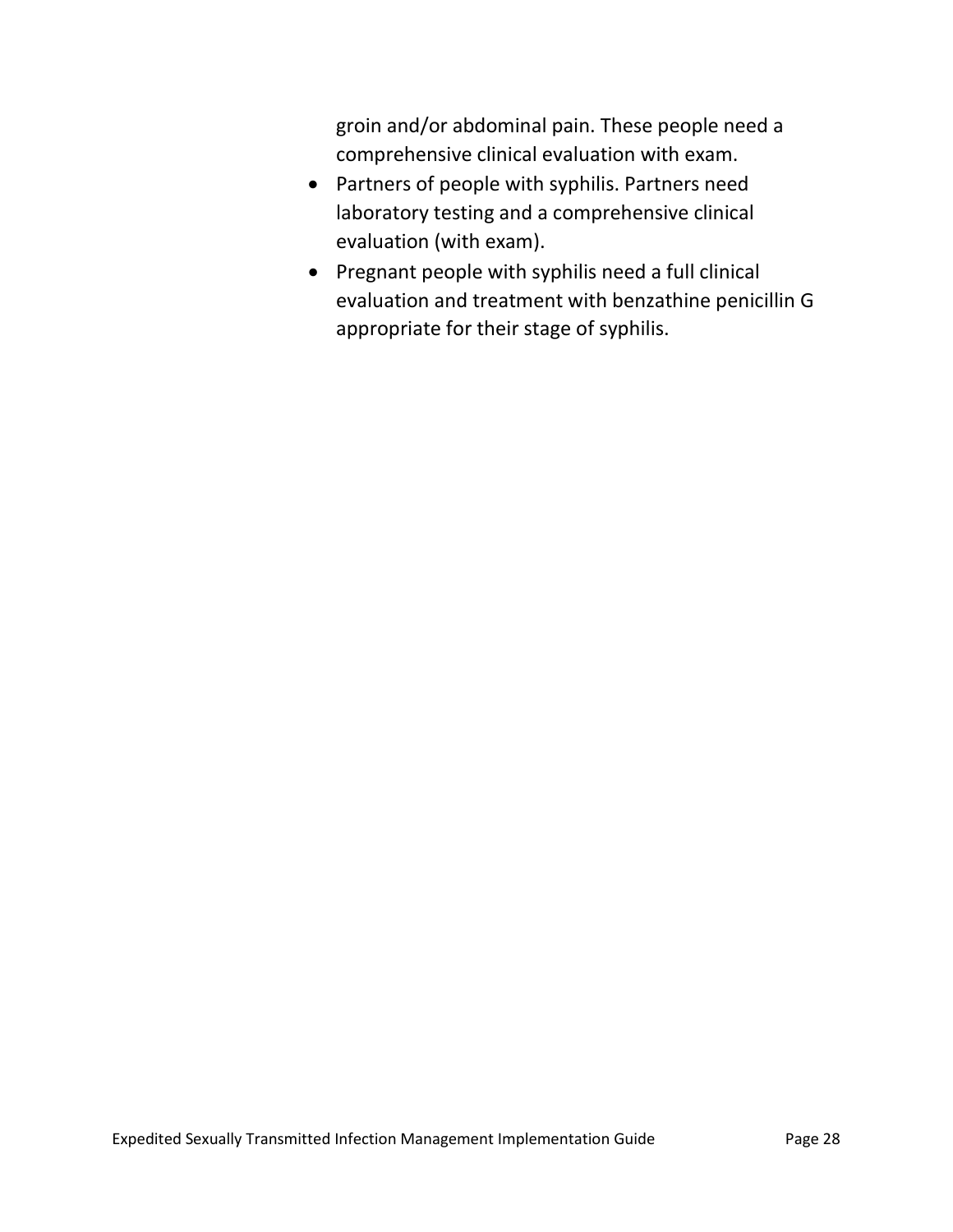# <span id="page-28-0"></span>**Sample Disclosure and Consent to Treatment for STIs by Oral Medication (English)**

| Client identify verified by:<br>$\Box$ Texas Driver's License<br>$\Box$ Department of Public Safety (DPS) Identification Card |
|-------------------------------------------------------------------------------------------------------------------------------|
| Site: $\Box$ Clinic $\Box$ Field                                                                                              |
| <b>Consent</b>                                                                                                                |
| You (or your partner) have a positive test for:<br>$\Box$ Gonorrhea<br>$\Box$ Chlamydia                                       |

 $\Box$  Syphilis which has not been treated

It is possible that you have either of these infections and do not have symptoms. It is important that you receive treatment for the infection(s) to prevent complications and to prevent spreading this infection to others.

We carefully chose the medicine for your treatment. It is safe and effective. But any medicine can have side effects. The most common side effect is an upset stomach. Sometimes, the medicine causes stomach cramping or diarrhea. Very rarely, this medicine causes rash, fever or breathing problems. If you get any of these symptoms, please call the clinic at **<<agency phone number>>**. If your symptoms are severe  $-$  especially if it is hard to breathe  $-$  call 911.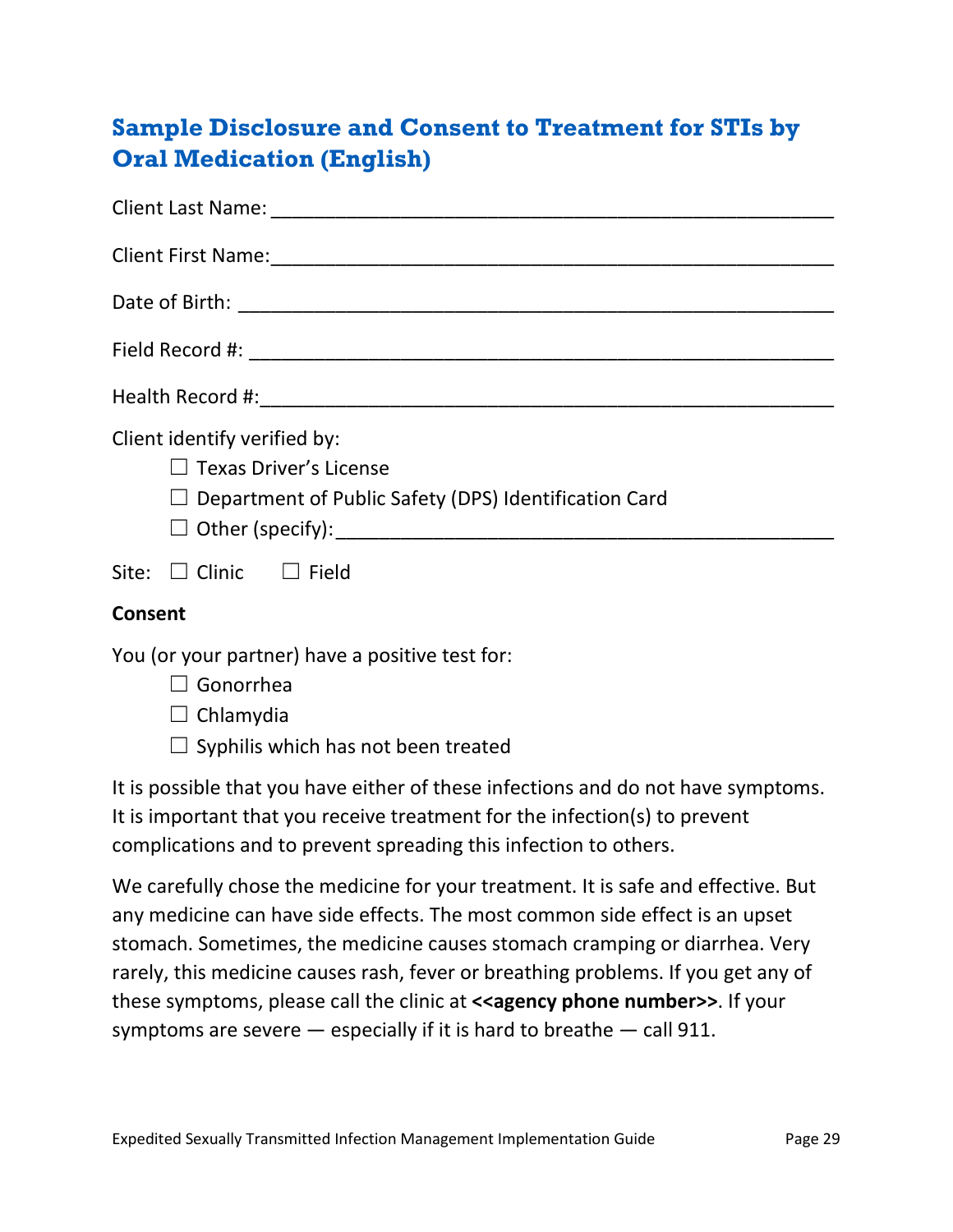Do not take doxycycline if pregnant or breastfeeding. DO NOT HAVE ANY KIND OF SEX (ORAL, ANAL, or VAGINAL) WITH OR WITHOUT CONDOMS FOR 7 DAYS after you take this medicine. After 7 days, use condoms. Condoms help protect against STIs.

I read and understood the information above. My questions are answered satisfactorily. I reviewed the Notice of Privacy Practices, which explains how my provider will use and disclose my medical information. I understand that I am entitled to receive a copy of this document.

#### **Treatment Given**

| $\Box$ Azithromycin 1 gm PO x1 |     |                                                | # Doses EPT |
|--------------------------------|-----|------------------------------------------------|-------------|
| $\Box$ Cefixime 800 mg PO x1   |     |                                                | # Doses EPT |
|                                |     | $\Box$ Directly Observed Therapy (DOT) Refused |             |
|                                |     | $\Box$ Doxycycline 100 mg PO BID x 7 days      | # Doses EPT |
| Field Testing:                 | Yes |                                                |             |

You should get another test for gonorrhea and chlamydia three (3) months after treatment to be sure you are not reinfected. You may get tested at the STI clinic or at your own doctor. If you have syphilis, please seek medical care as soon as possible.

Client Signature and Date: \_\_\_\_\_\_\_\_\_\_\_\_\_\_\_\_\_\_\_\_\_\_\_\_\_\_\_\_\_\_\_\_\_\_\_\_\_\_\_\_\_\_\_\_\_

DIS Signature and Date: \_\_\_\_\_\_\_\_\_\_\_\_\_\_\_\_\_\_\_\_\_\_\_\_\_\_\_\_\_\_\_\_\_\_\_\_\_\_\_\_\_\_\_\_\_\_\_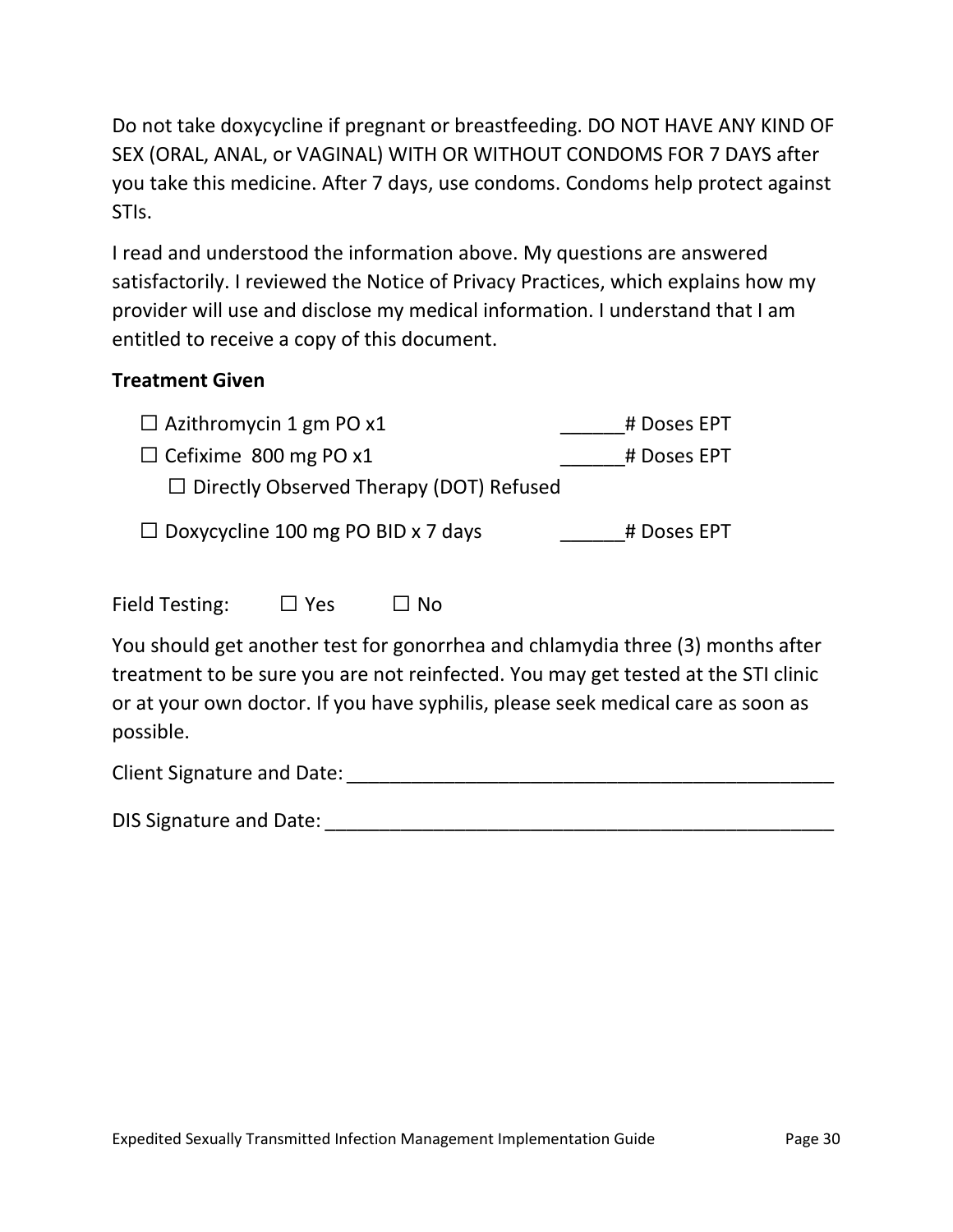# <span id="page-30-0"></span>**Ejemplo de Divulgación y consentimiento para el tratamiento de las ITS mediante medicación por vía oral**

| La identificación del cliente se verificó mediante:<br>$\Box$ Licencia de conducir de Texas<br>$\Box$ Tarjeta de identificación del Departamento de Seguridad Pública (DPS) |
|-----------------------------------------------------------------------------------------------------------------------------------------------------------------------------|
| Sitio: $\Box$ Clínica $\Box$ Campo                                                                                                                                          |
| Consentimiento                                                                                                                                                              |
| Usted (o su pareja) ha dado positivo en la prueba para:                                                                                                                     |

- ☐ Gonorrea
- $\Box$  Clamidia
- $\Box$  Sífilis que no ha sido tratada

Es probable que tenga cualquiera de estas infecciones y no tenga síntomas. Es importante que reciba tratamiento para la infección (o infecciones) con el fin de prevenir complicaciones y evitar el contagio de la infección a otras personas.

Para tratarle, hemos elegido cuidadosamente el medicamento. Este es seguro y eficaz. Pero cualquier medicamento puede tener efectos secundarios. El más común en este caso es el malestar estomacal. A veces, el medicamento provoca calambres estomacales o diarrea. En muy raras ocasiones, este medicamento provoca sarpullido, fiebre o problemas respiratorios. Si tiene alguno de estos síntomas, llame a la clínica al **<<agency phone number>>**. Si tiene síntomas graves, especialmente si tiene dificultad para respirar, llame al 911.

No tome doxycycline si está embarazada o amamantando. NO TENGA NINGÚN TIPO DE RELACIONES SEXUALES (ORALES, ANALES O VAGINALES) CON O SIN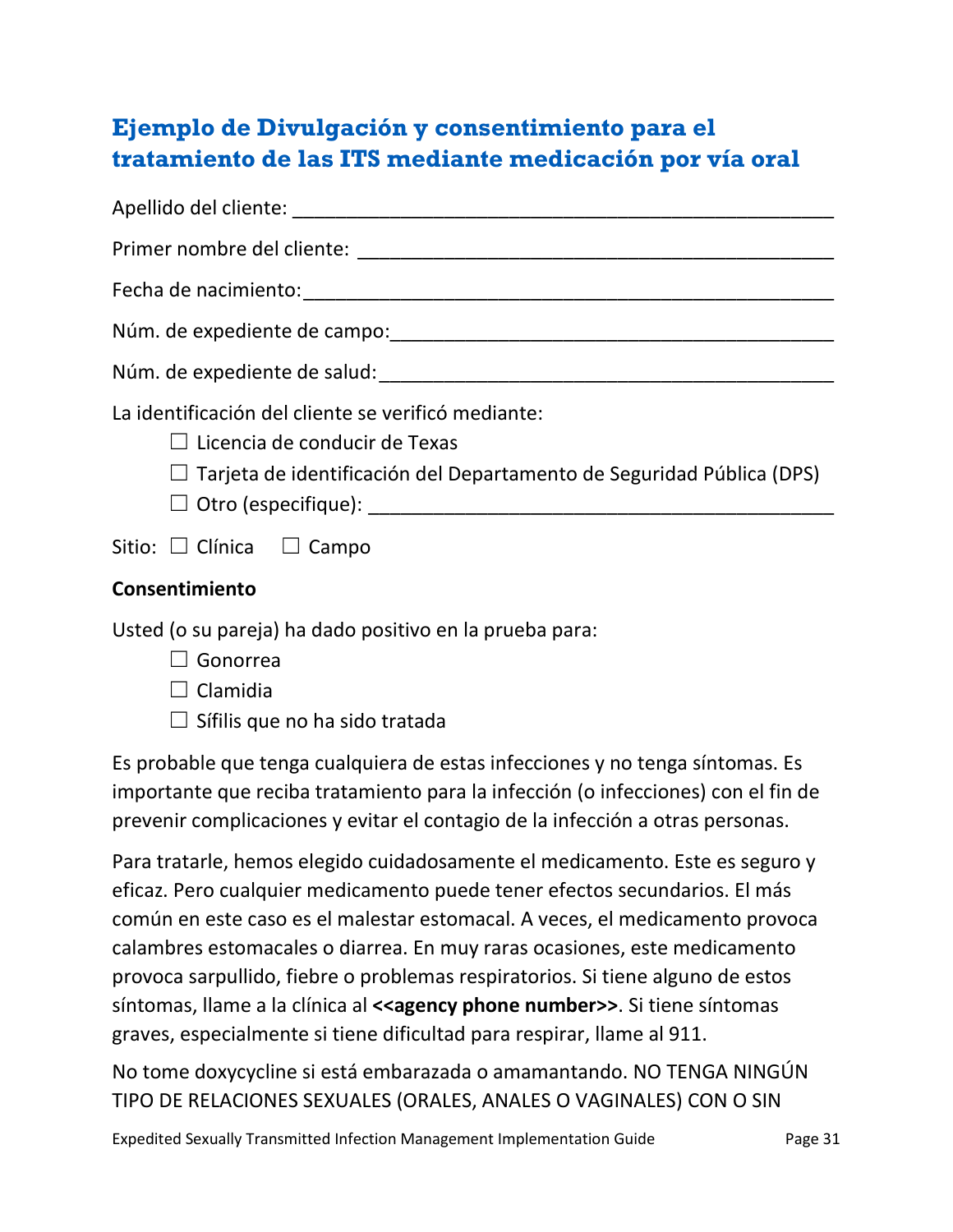CONDONES, DURANTE LOS 7 DÍAS SIGUIENTES a la toma de este medicamento. Después de 7 días, use condón. Los condones ayudan a proteger contra las ITS.

He leído y comprendido la información anterior. Mis preguntas han sido respondidas en forma satisfactoria. He revisado el Aviso de prácticas de privacidad, que explica la forma en que mi proveedor utilizará y divulgará mi información médica. Entiendo que tengo derecho a recibir una copia de este documento.

#### **Tratamiento administrado**

| $\Box$ Azithromycin 1 gramo por vía oral, 1 sola vez      | # Dosis de EPT |
|-----------------------------------------------------------|----------------|
| $\Box$ Cefixime 800 mg por vía oral, 1 sola vez           | # Dosis de EPT |
| $\Box$ Se rechazó la terapia directamente observada (DOT) |                |

 $\Box$  Doxycycline 100 mg por vía oral, dos (2) veces al día, por 7 días  $\qquad$  # Dosis de EPT

Prueba de campo:  $\Box$  Sí  $\Box$  No

Usted deberá hacerse otra prueba para la gonorrea y la clamidia tres (3) meses después del tratamiento con el fin de asegurarse de que no se ha vuelto a infectar. Puede hacerse la prueba en la clínica de ITS o con su propio médico. Si tiene sífilis, busque atención médica lo antes posible.

Firma del cliente y fecha: et al. et al. et al. et al. et al. et al. et al. et al. et al. et al. et al. et al.

Firma del DIS y fecha:\_\_\_\_\_\_\_\_\_\_\_\_\_\_\_\_\_\_\_\_\_\_\_\_\_\_\_\_\_\_\_\_\_\_\_\_\_\_\_\_\_\_\_\_\_\_\_\_\_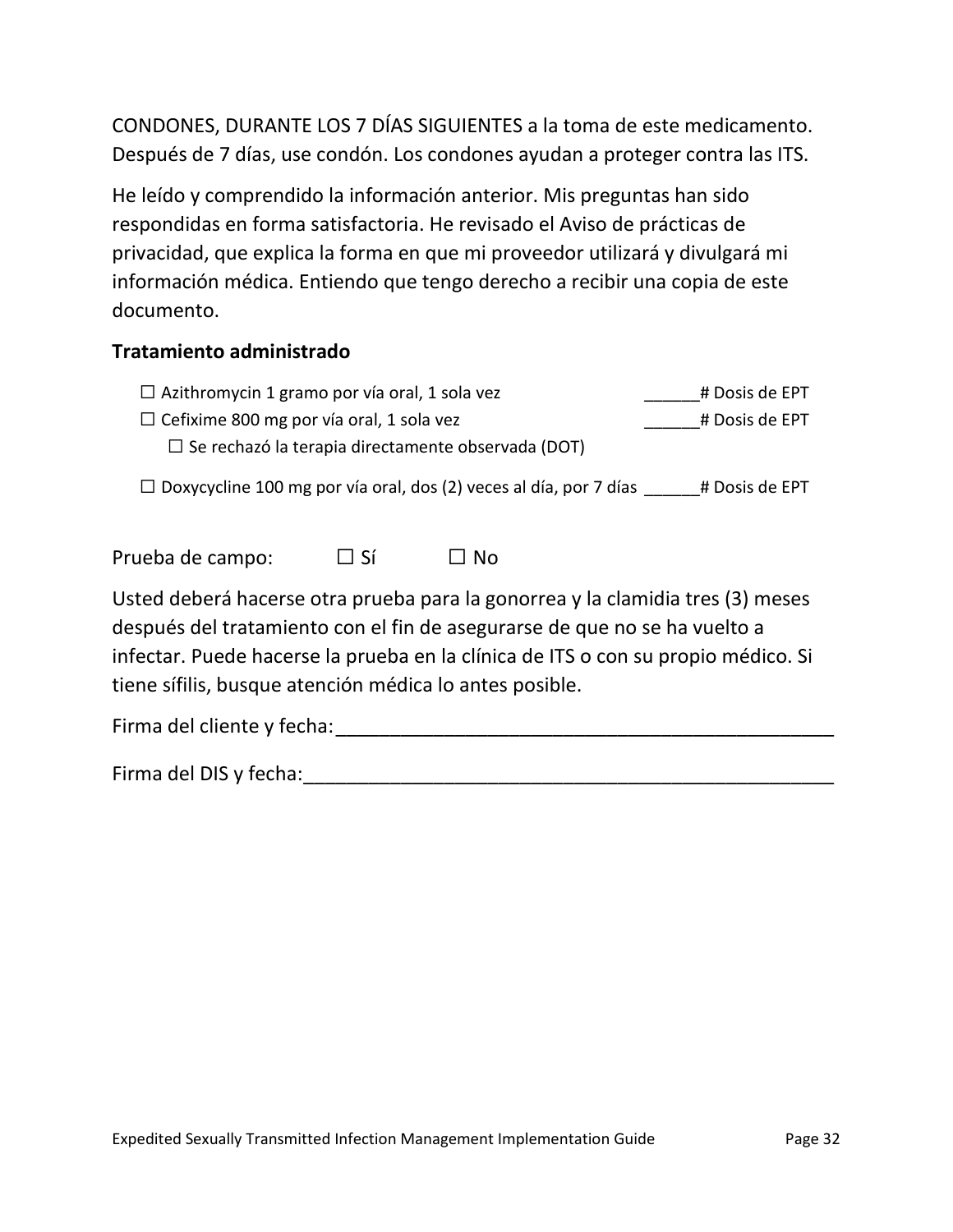# <span id="page-32-0"></span>**Sample Medical History (English)**

| Client identify verified by:                                           |                  |            |  |
|------------------------------------------------------------------------|------------------|------------|--|
| <b>Texas Driver's License</b>                                          |                  |            |  |
| $\Box$ Department of Public Safety (DPS) Identification Card           |                  |            |  |
|                                                                        |                  |            |  |
| Site: $\Box$ Clinic $\Box$ Field                                       |                  |            |  |
| Are you allergic to any medications?                                   | $\Box$ No        | $\Box$ Yes |  |
|                                                                        |                  |            |  |
| Are you pregnant?                                                      | $\Box$ No $\Box$ | $\Box$ Yes |  |
|                                                                        |                  |            |  |
| Are you breastfeeding?                                                 | $\Box$ No        | $\Box$ Yes |  |
| Have you had any of these symptoms in the past twenty-four (24) hours? |                  |            |  |
| Lower abdominal pain                                                   | <b>No</b>        | Yes        |  |
| Fever                                                                  | ]No              | $\Box$ Yes |  |
| Nausea and vomiting                                                    | No               | Yes        |  |
| Pain during sexual intercourse                                         | No               | Yes        |  |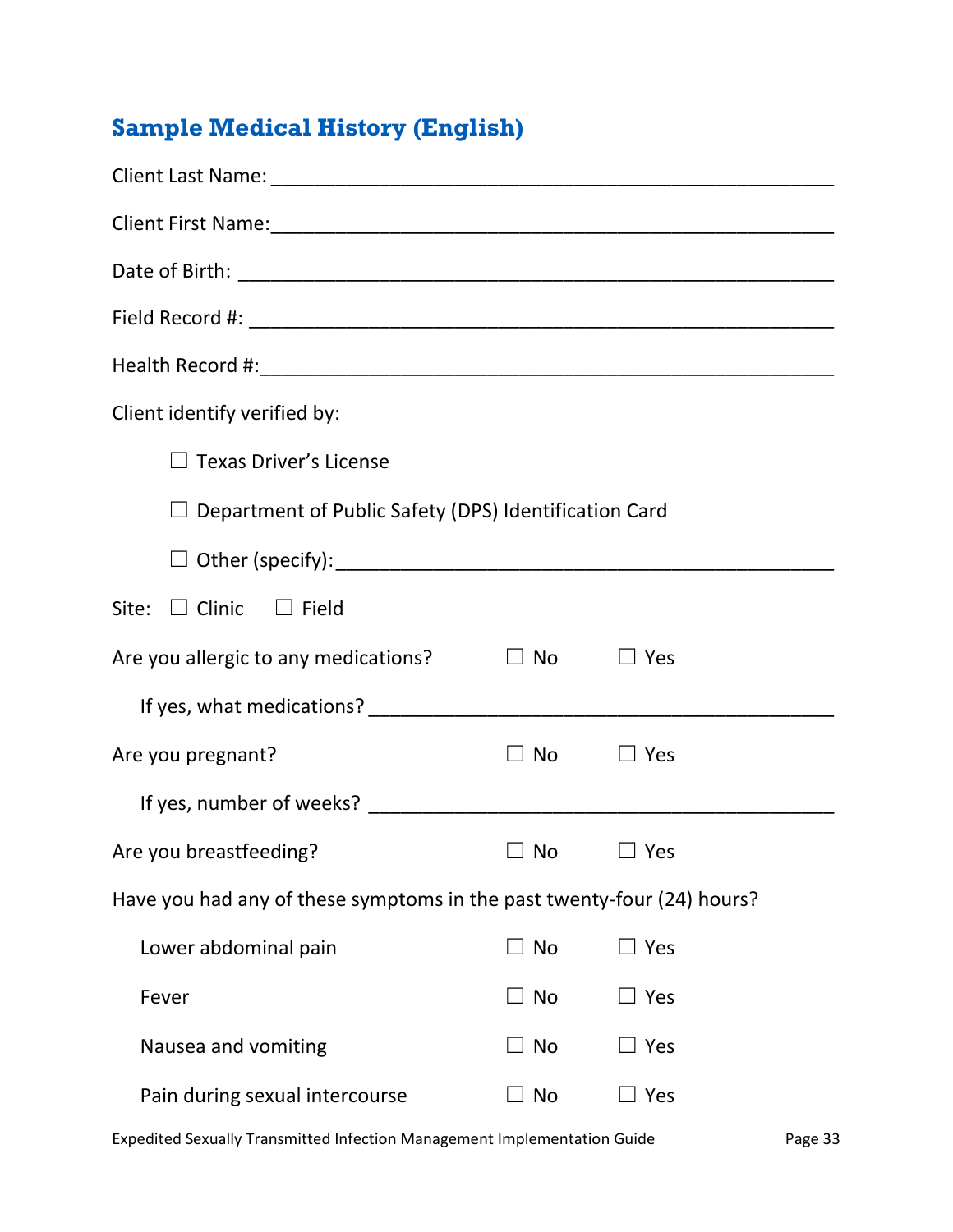| Lower back pain                                                   | No        | $\Box$ Yes |
|-------------------------------------------------------------------|-----------|------------|
| Pain in scrotum or testes                                         | $\Box$ No | $\Box$ Yes |
| Are you receiving treatment for a medical condition at this time? |           |            |
| $\Box$ No<br>$\Box$ Yes                                           |           |            |
|                                                                   |           |            |
| Notes:                                                            |           |            |
|                                                                   |           |            |
|                                                                   |           |            |
|                                                                   |           |            |
| <u> 1989 - Johann Stoff, amerikansk politiker (d. 1989)</u>       |           |            |
|                                                                   |           |            |
|                                                                   |           |            |
|                                                                   |           |            |
|                                                                   |           |            |
|                                                                   |           |            |
|                                                                   |           |            |
|                                                                   |           |            |
|                                                                   |           |            |
|                                                                   |           |            |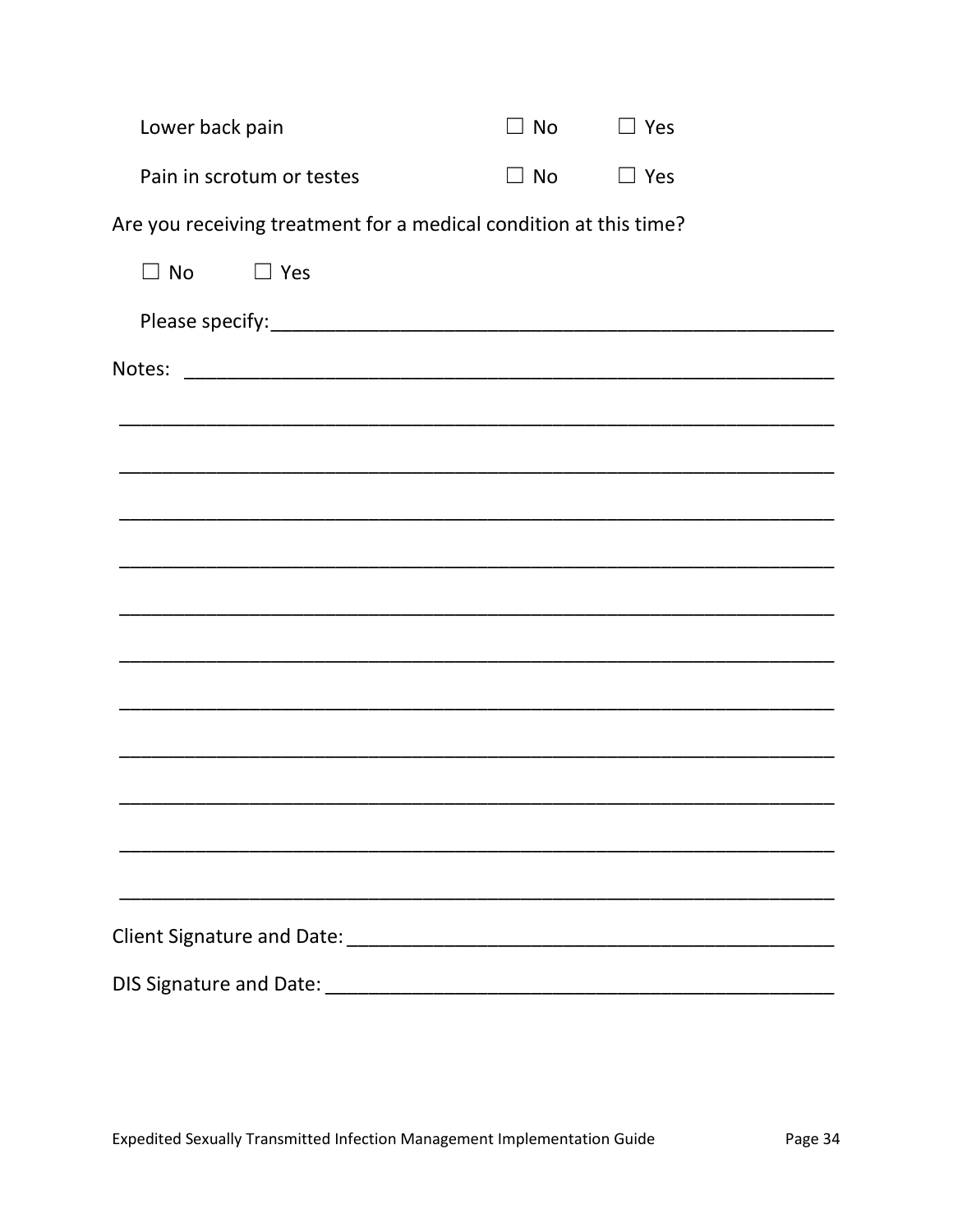# <span id="page-34-0"></span>**Ejemplo de historial médico**

| La identificación del cliente se verificó mediante:                              |                     |           |  |
|----------------------------------------------------------------------------------|---------------------|-----------|--|
| $\Box$ Licencia de conducir de Texas                                             |                     |           |  |
| $\Box$ Tarjeta de identificación del Departamento de Seguridad Pública (DPS)     |                     |           |  |
|                                                                                  |                     |           |  |
| Sitio: $\Box$ Clínica $\Box$ Campo                                               |                     |           |  |
| ¿Es alérgico a algún medicamento?                                                | $\Box$ No $\Box$ Sí |           |  |
| Si la respuesta es "Sí", ¿a qué medicamentos? __________________________________ |                     |           |  |
| ¿Está embarazada?                                                                | $\Box$ No $\Box$    | $\Box$ Sí |  |
| Si la respuesta es "Sí", ¿de cuántas semanas?                                    |                     |           |  |
| ¿Está amamantando?                                                               | $\Box$ No           | ∐ Sí      |  |
| ¿Ha tenido alguno de estos síntomas en las últimas veinticuatro (24) horas?      |                     |           |  |
| Dolor abdominal bajo                                                             | $\Box$ No           | $\Box$ Sí |  |
| Fiebre                                                                           | $\Box$ No           | $\Box$ Sí |  |
| Náuseas y vómitos                                                                | $\Box$ No           | ∐ Sí      |  |
|                                                                                  |                     |           |  |

Expedited Sexually Transmitted Infection Management Implementation Guide Page 35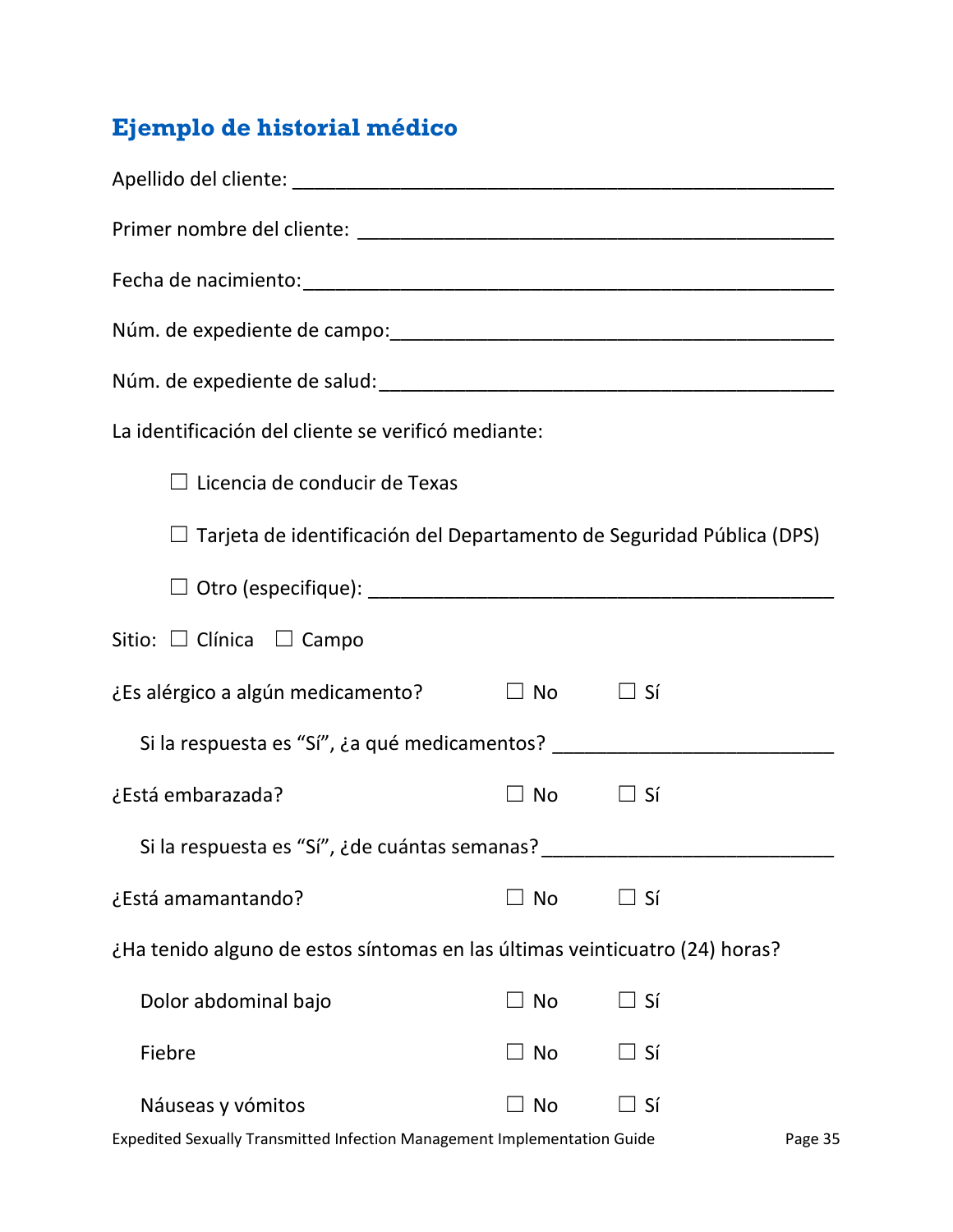| Dolor durante las relaciones sexuales | $\Box$ No | $\perp$ Sí       |
|---------------------------------------|-----------|------------------|
| Dolor en la parte baja de la espalda  | $\Box$ No | $\perp$ Sí       |
| Dolor en el escroto o los testículos  | $\Box$ No | $\perp$ $\leq$ í |

¿Está actualmente recibiendo tratamiento para una afección médica?

| $\Box$ No $\Box$ Sí |  |  |  |
|---------------------|--|--|--|
|                     |  |  |  |
|                     |  |  |  |
|                     |  |  |  |
|                     |  |  |  |
|                     |  |  |  |
|                     |  |  |  |
|                     |  |  |  |
|                     |  |  |  |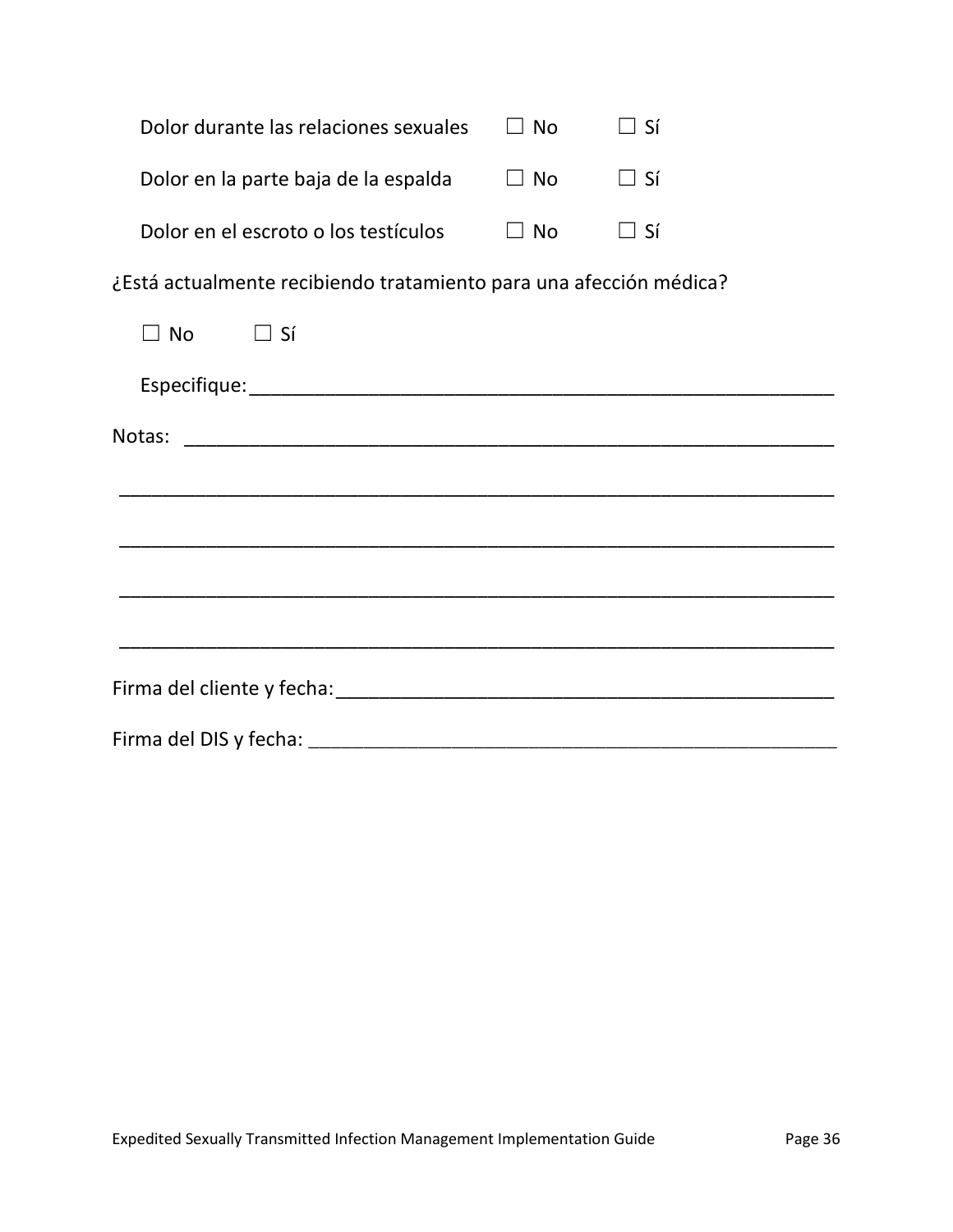# <span id="page-36-0"></span>**Sample STI Field-Delivered Therapy Medication Tracking Log Instructions**

The appropriate person should complete the FDT Medication Tracking Log except items #4 and #5, which the DIS should complete.

- Enter the name and case number of the client you will offer field-delivered therapy (FDT) during a field visit, which the Disease Intervention Specialist (DIS) will perform.
- Check the column for the confirmed STI diagnosis that needs treatment  $$ gonorrhea, chlamydia and syphilis as needed.
- Check the column for FDT medication retrieved by the DIS cefixime and/or azithromycin and/or doxycycline.
- Enter the signature of the person issuing medication to the DIS.
- Enter the signature of the DIS receiving medication.
- If the client was treated in the clinic after an unsuccessful attempt to deliver medication in the field, enter "treated in clinic" and the date of treatment.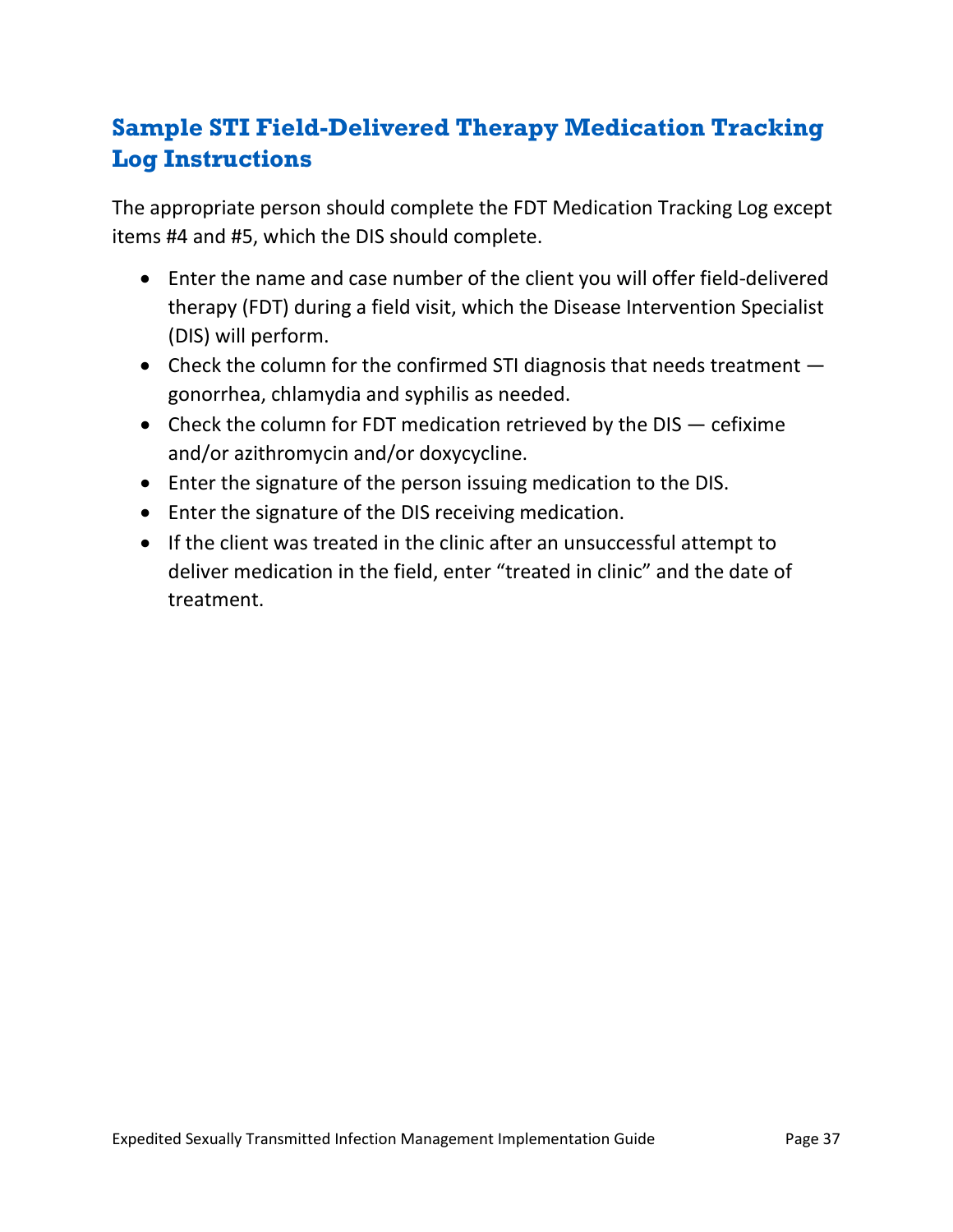# **Sample STI Control Program Field-Delivered Therapy Medication Tracking Log**

<span id="page-37-0"></span>

| <b>Client Name</b> | Case<br><b>Number</b> | STl<br>Diagnosis:<br>GC | STI<br>Diagnosis:<br>CT | STI<br>Diagnosis:<br><b>Syphilis and</b><br><b>Stage</b> | <b>Meds</b><br><b>Retrieved by</b><br><u>DIS:</u><br>Cefixime<br>800 mg | <b>Meds</b><br><b>Retrieved by</b><br><u>DIS:</u><br>Azithromycin<br>1 gm | <b>Meds</b><br><b>Retrieved by</b><br><u>DIS:</u><br>Doxycycline<br>100 mg x 14<br>caps | Signature<br>and Date of<br>Person<br>Issuing<br><b>Medications</b> | Signature of<br><b>DIS</b><br><b>Receiving</b><br><b>Medications</b> | Date of<br><b>Treatment</b><br><b>Delivery</b> |
|--------------------|-----------------------|-------------------------|-------------------------|----------------------------------------------------------|-------------------------------------------------------------------------|---------------------------------------------------------------------------|-----------------------------------------------------------------------------------------|---------------------------------------------------------------------|----------------------------------------------------------------------|------------------------------------------------|
|                    |                       |                         |                         |                                                          |                                                                         |                                                                           |                                                                                         |                                                                     |                                                                      |                                                |
|                    |                       |                         |                         |                                                          |                                                                         |                                                                           |                                                                                         |                                                                     |                                                                      |                                                |
|                    |                       |                         |                         |                                                          |                                                                         |                                                                           |                                                                                         |                                                                     |                                                                      |                                                |
|                    |                       |                         |                         |                                                          |                                                                         |                                                                           |                                                                                         |                                                                     |                                                                      |                                                |
|                    |                       |                         |                         |                                                          |                                                                         |                                                                           |                                                                                         |                                                                     |                                                                      |                                                |
|                    |                       |                         |                         |                                                          |                                                                         |                                                                           |                                                                                         |                                                                     |                                                                      |                                                |
|                    |                       |                         |                         |                                                          |                                                                         |                                                                           |                                                                                         |                                                                     |                                                                      |                                                |
|                    |                       |                         |                         |                                                          |                                                                         |                                                                           |                                                                                         |                                                                     |                                                                      |                                                |
|                    |                       |                         |                         |                                                          |                                                                         |                                                                           |                                                                                         |                                                                     |                                                                      |                                                |
|                    |                       |                         |                         |                                                          |                                                                         |                                                                           |                                                                                         |                                                                     |                                                                      |                                                |
|                    |                       |                         |                         |                                                          |                                                                         |                                                                           |                                                                                         |                                                                     |                                                                      |                                                |
|                    |                       |                         |                         |                                                          |                                                                         |                                                                           |                                                                                         |                                                                     |                                                                      |                                                |
|                    |                       |                         |                         |                                                          |                                                                         |                                                                           |                                                                                         |                                                                     |                                                                      |                                                |
|                    |                       |                         |                         |                                                          |                                                                         |                                                                           |                                                                                         |                                                                     |                                                                      |                                                |
|                    |                       |                         |                         |                                                          |                                                                         |                                                                           |                                                                                         |                                                                     |                                                                      |                                                |
|                    |                       |                         |                         |                                                          |                                                                         |                                                                           |                                                                                         |                                                                     |                                                                      |                                                |
|                    |                       |                         |                         |                                                          |                                                                         |                                                                           |                                                                                         |                                                                     |                                                                      |                                                |
|                    |                       |                         |                         |                                                          |                                                                         |                                                                           |                                                                                         |                                                                     |                                                                      |                                                |
|                    |                       |                         |                         |                                                          |                                                                         |                                                                           |                                                                                         |                                                                     |                                                                      |                                                |
|                    |                       |                         |                         |                                                          |                                                                         |                                                                           |                                                                                         |                                                                     |                                                                      |                                                |
|                    |                       |                         |                         |                                                          |                                                                         |                                                                           |                                                                                         |                                                                     |                                                                      |                                                |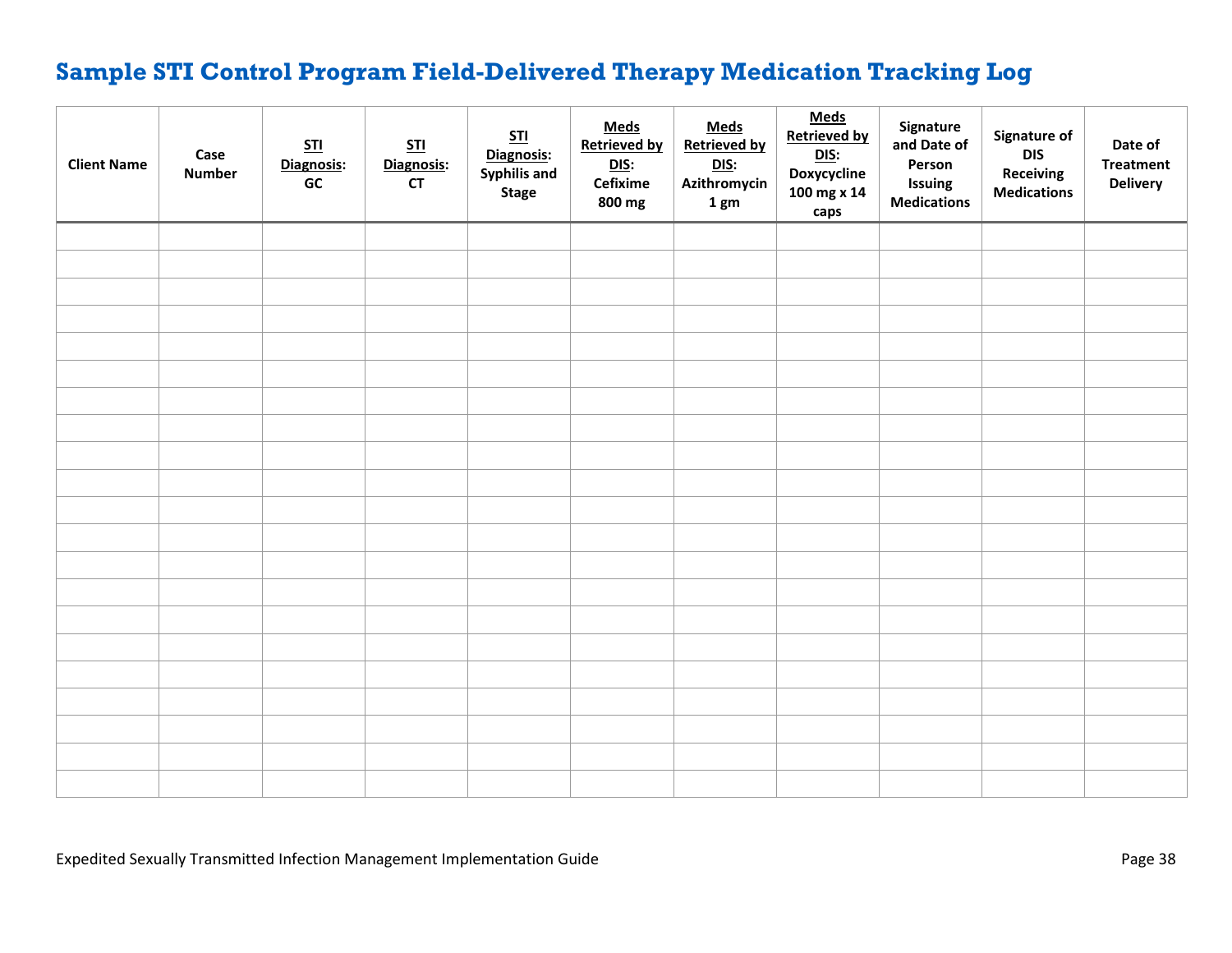# <span id="page-38-0"></span>**Sample Field-Delivered Therapy Supplies Checklist**

#### **Lockable Medications Bag**

- Medications for client and expedited partner therapy (EPT)
- Medication Log Sheet

#### **Blood Kits**

- Tourniquets
- Needles
- Needle hub
- Vacutainers
- Cotton
- Alcohol pads
- Bandages
- Needle stick procedure and forms
- Urine cups
- GC/CT NAAT testing kits (including self-collected vaginal, pharyngeal, and rectal specimens, if applicable)
- Blood container
- Sharps container
- Alcohol hand wash
- Gloves
- Pregnancy tests

#### **Additional Items**

- Condoms and Safer Sex tools
- Light snacks
- Bottles of water
- Hard candy

#### **Documentation and Education Supplies**

- Consent forms and registration
- HIPAA standards
- Educational pamphlets
- Referral cards
- Business cards
- PrEP information
- Aptima GC/CT instructions for self-collection of specimens

#### **Miscellaneous**

- GPS
- Cell phone
- ID badge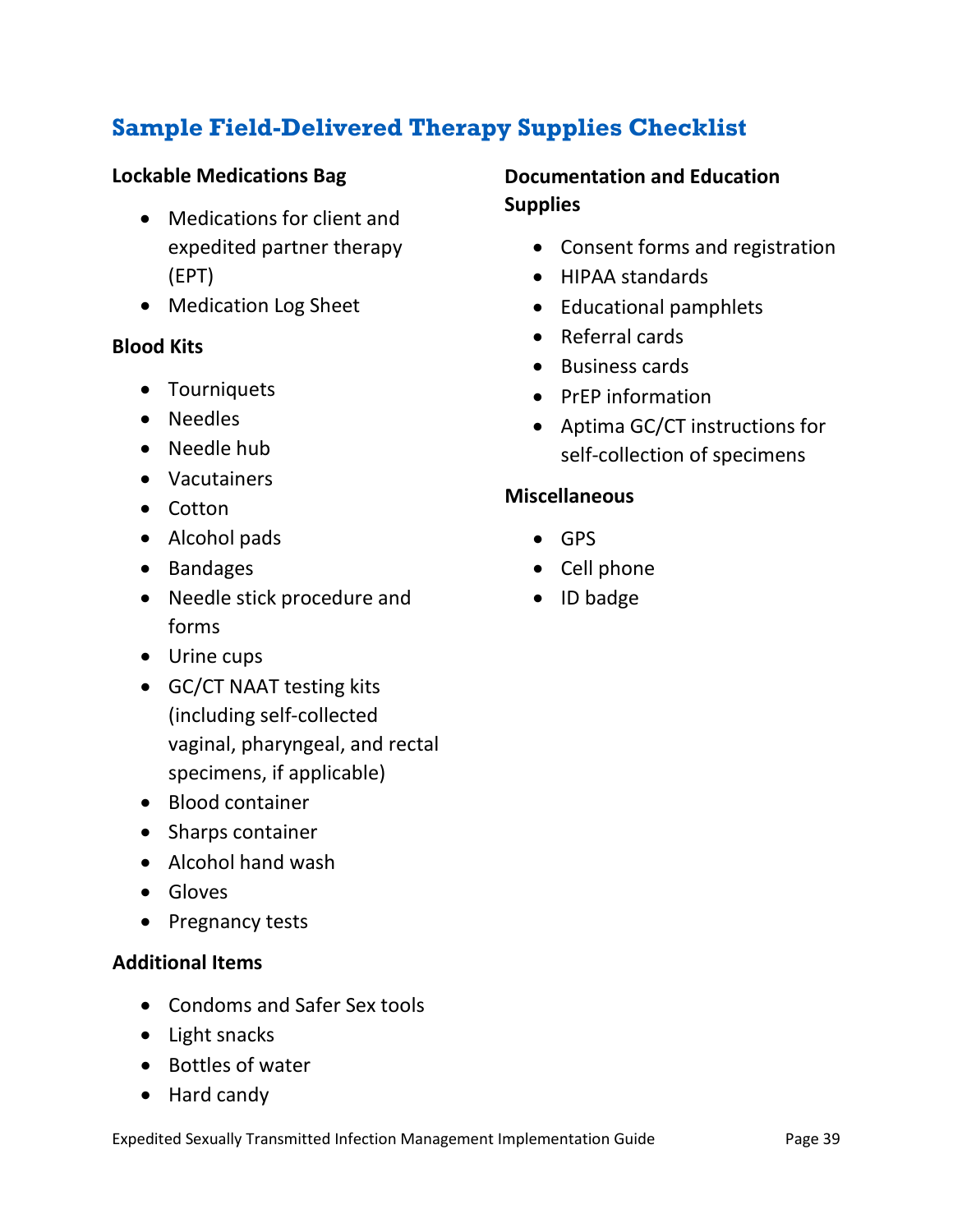# <span id="page-39-0"></span>**Sample Field-Delivered Therapy Audit**

| <b>Worker Name:</b>   |  |  |
|-----------------------|--|--|
| <b>Worker Number:</b> |  |  |
| Reviewer:             |  |  |

the control of the control of the control of the control of the control of the control of the control of the control of the control of the control of the control of the control of the control of the control of the control

Date of Review: \_\_\_\_\_\_\_\_\_\_\_\_\_\_\_\_\_\_\_\_\_\_\_\_\_\_\_\_\_\_\_\_\_\_\_\_\_\_\_\_\_\_\_\_\_\_\_\_\_\_\_\_\_

| <b>Pre-Therapy Procedures</b>                                                                                                                                                                                                                                                                                                                                                                                 | <b>Documented</b><br>and Observed | Comment |
|---------------------------------------------------------------------------------------------------------------------------------------------------------------------------------------------------------------------------------------------------------------------------------------------------------------------------------------------------------------------------------------------------------------|-----------------------------------|---------|
| 1. Performed pre-field activities (i.e., verified<br>locating information and need for treatment,<br>confirmed client was not previously treated).                                                                                                                                                                                                                                                            |                                   |         |
| 2. Obtained supervisor approval before offering<br>FDT.                                                                                                                                                                                                                                                                                                                                                       |                                   |         |
| 3. Verified expiration dates and name and<br>dosage of the medication to be delivered.                                                                                                                                                                                                                                                                                                                        |                                   |         |
| 4. Verified client identity.                                                                                                                                                                                                                                                                                                                                                                                  |                                   |         |
| 5. Addressed client concerns.                                                                                                                                                                                                                                                                                                                                                                                 |                                   |         |
| 6. Confirmed client was not treated previously<br>by another provider or facility. If the client<br>reported previous treatment, the field worker<br>tried to confirm while with the client.                                                                                                                                                                                                                  |                                   |         |
| 7. Obtained client signature on Sample<br>Disclosure and Consent to Treatment for STIs by<br><b>Oral Medication and the Sample Medical</b><br>History. If client refuses therapy or worker does<br>not offer therapy, document reason (i.e., client<br>already treated, client is allergic to medications,<br>other contraindication in the medical history,<br>and clinician unavailable for phone consult.) |                                   |         |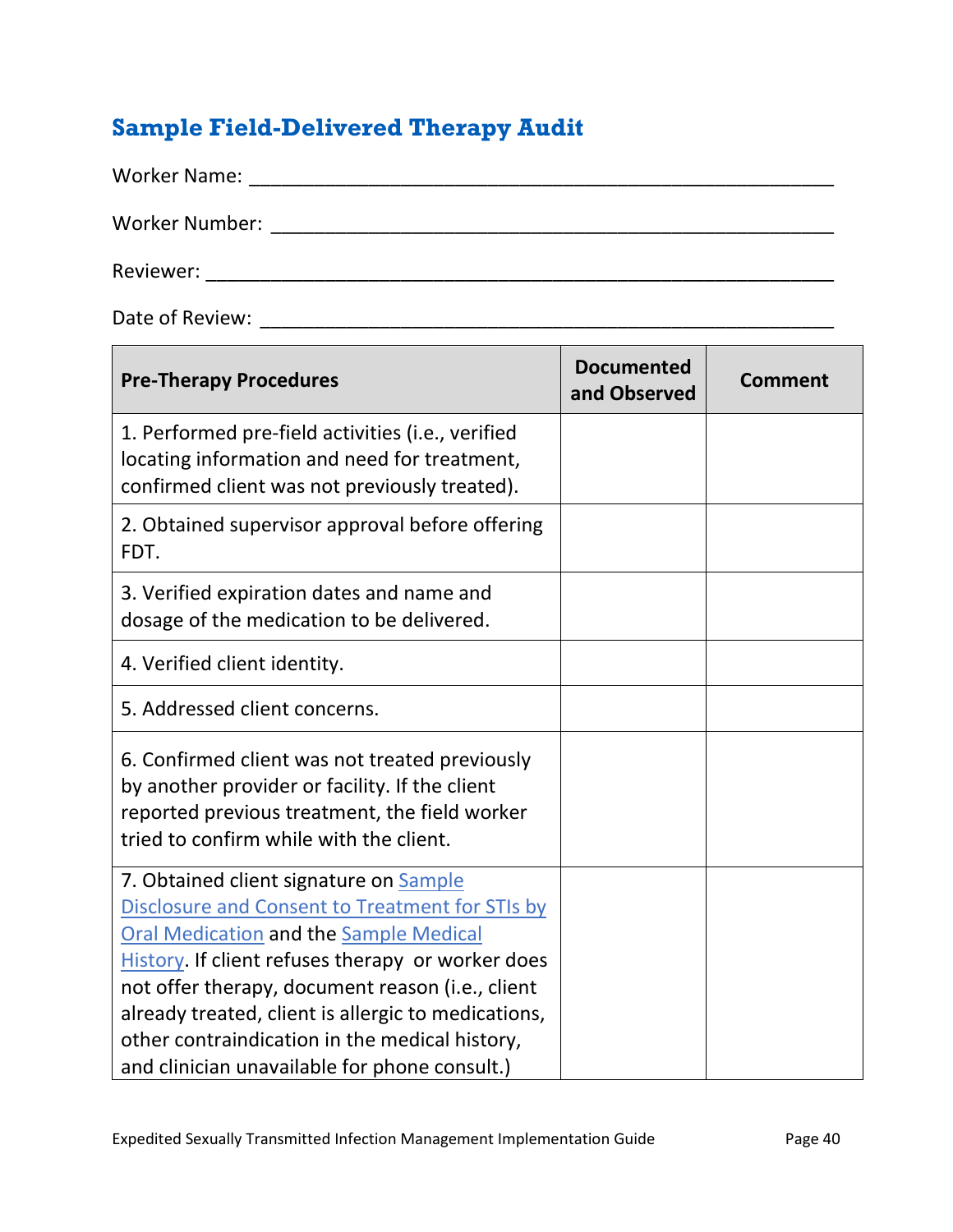| <b>Pre-Therapy Procedures</b>                                                                                                                                                                            | <b>Documented</b><br>and Observed | <b>Comment</b> |
|----------------------------------------------------------------------------------------------------------------------------------------------------------------------------------------------------------|-----------------------------------|----------------|
| These situations may vary depending on<br>program.                                                                                                                                                       |                                   |                |
| 8. Provided client with clinic-developed medical<br>information sheet and discussed possible<br>adverse reactions to prescribed medications.<br>Discussed procedure to follow if complications<br>occur. |                                   |                |

| <b>Observation</b>                             | <b>Documented</b><br>and Observed | Comment |
|------------------------------------------------|-----------------------------------|---------|
| 9. Observed client swallow all medications     |                                   |         |
| dispensed for client (as applicable for single |                                   |         |
| dose medications).                             |                                   |         |

| <b>Post-Therapy Procedures</b>                                                                                                                                                                                   | <b>Documented</b><br>and Observed | Comment |
|------------------------------------------------------------------------------------------------------------------------------------------------------------------------------------------------------------------|-----------------------------------|---------|
| 10. Reiterated signs of possible adverse<br>reactions and procedures for seeking medical<br>attention. Gave client a number to call if they<br>vomit within 30 minutes of taking medication.                     |                                   |         |
| 11. Instructed client of the need for examination<br>and treatment of all sex partners and to abstain<br>from unprotected sex until all partners get<br>tested and treated. Gave partner referral<br>$card(s)$ . |                                   |         |
| 12. Provided client with risk reduction methods<br>and materials.                                                                                                                                                |                                   |         |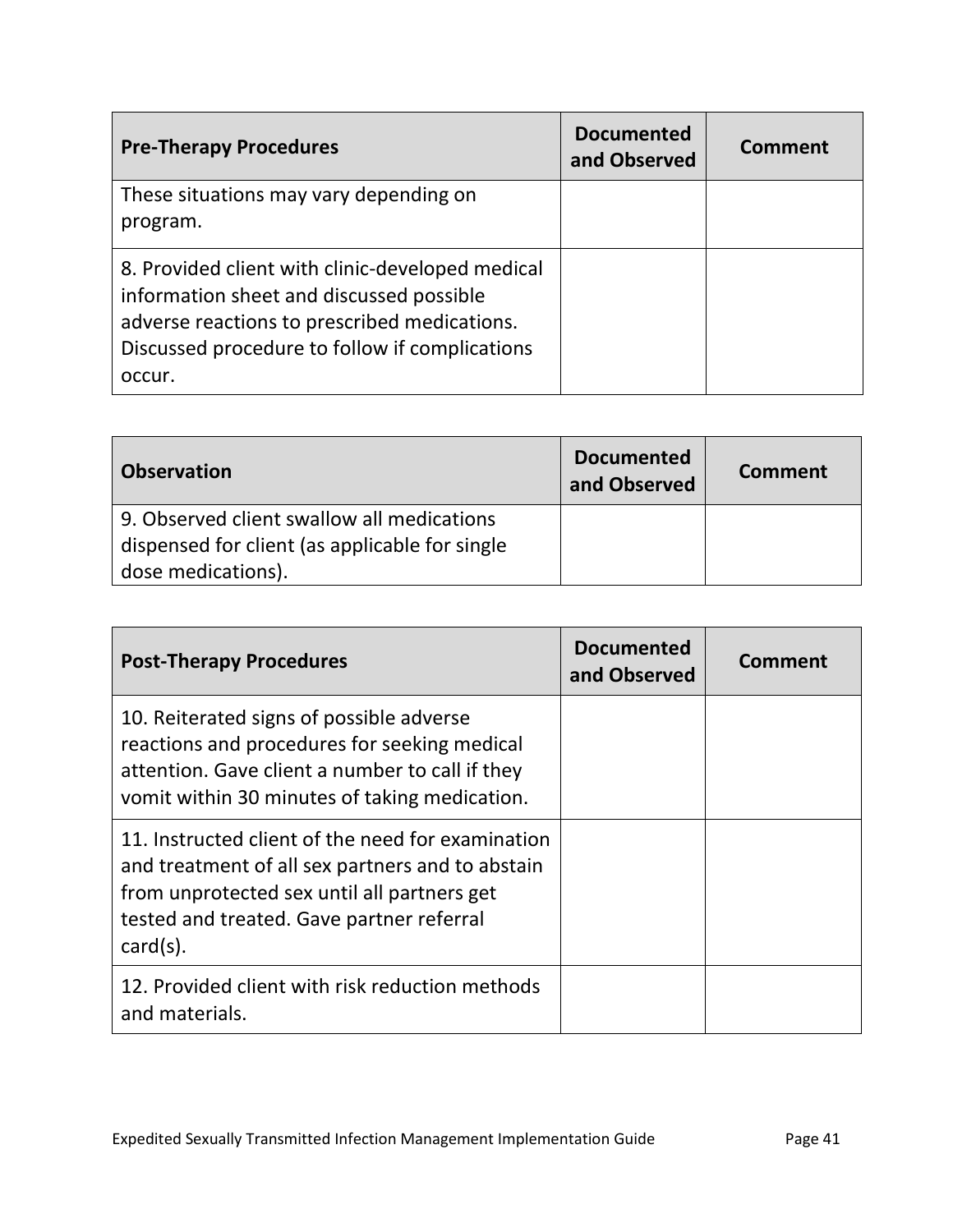| <b>Post-Therapy Procedures</b>                                                                                                                                                       | <b>Documented</b><br>and Observed | Comment |
|--------------------------------------------------------------------------------------------------------------------------------------------------------------------------------------|-----------------------------------|---------|
| 13. Completed Sample Disclosure and Consent<br>to Treatment for STIs by Oral Medication and<br>the Sample Medical History and submitted them<br>to the medical authority for review. |                                   |         |

\_\_\_\_\_\_\_\_\_\_\_\_\_\_\_\_\_\_\_\_\_\_\_\_\_\_\_\_\_\_\_\_\_\_\_\_\_\_\_\_\_\_\_\_\_\_\_\_\_\_\_\_\_\_\_\_\_\_\_\_\_\_\_\_\_\_

Comments:\_\_\_\_\_\_\_\_\_\_\_\_\_\_\_\_\_\_\_\_\_\_\_\_\_\_\_\_\_\_\_\_\_\_\_\_\_\_\_\_\_\_\_\_\_\_\_\_\_\_\_\_\_\_\_\_\_

Supervisor (or reviewer) Signature:\_\_\_\_\_\_\_\_\_\_\_\_\_\_\_\_\_\_\_\_\_\_\_\_\_\_\_\_\_\_\_\_\_\_\_\_\_\_

Percent (%) Met: \_\_\_\_\_\_\_\_\_\_\_\_\_\_\_\_\_\_\_\_\_\_\_\_\_\_\_\_\_\_\_\_\_\_\_\_\_\_\_\_\_\_\_\_\_\_\_\_\_\_\_\_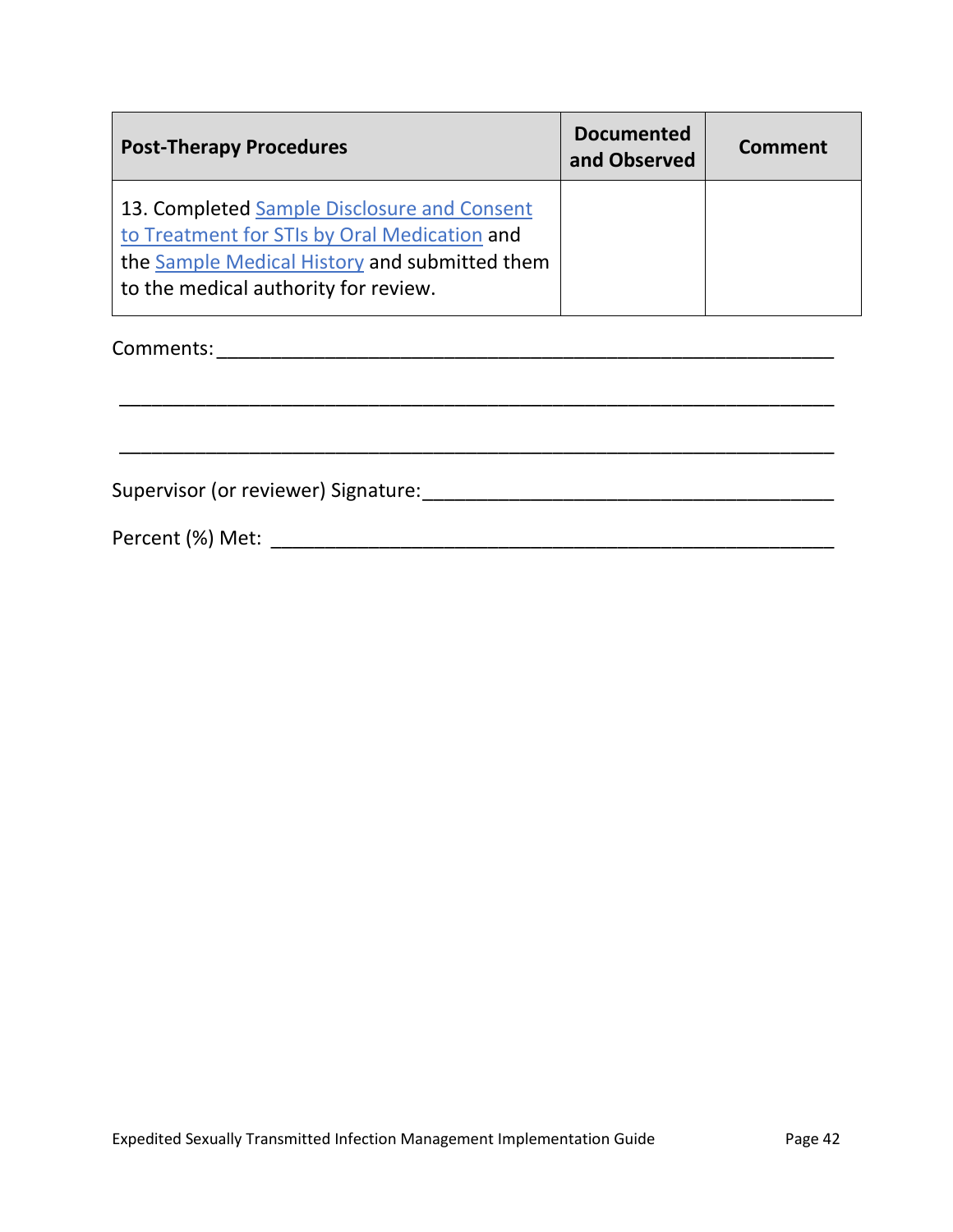# <span id="page-42-0"></span>**Appendix — Texas Administrative Code**

This appendix contains only relevant portions of the Texas Administrative Code as they relate to this guide.

#### <span id="page-42-1"></span>**Texas Medical Board**

| <b>Title 22</b>     | <b>Examining Boards</b>        |
|---------------------|--------------------------------|
| Part 9              | <b>Texas Medical Board</b>     |
| <b>Chapter 190</b>  | <b>Disciplinary Guidelines</b> |
| <b>Subchapter B</b> | <b>Violation Guidelines</b>    |
| <b>Rule §190.8</b>  | <b>Violation Guidelines</b>    |

When substantiated by credible evidence, the following acts, practices, and conduct are considered to be violations of the Act. The following shall not be considered an exhaustive or exclusive listing.

(1) Practice Inconsistent with Public Health and Welfare. Failure to practice in an acceptable professional manner consistent with public health and welfare within the meaning of the Act includes, but is not limited to:

(L) prescription of any dangerous drug or controlled substance without first establishing a valid practitioner-patient relationship. Establishing a practitioner-patient relationship is not required for:

(i) a physician to prescribe medications for sexually transmitted diseases for partners of the physician's established patient, if the physician determines that the patient may have been infected with a sexually transmitted disease; or

(ii) a physician to prescribe dangerous drugs and/or vaccines for post-exposure prophylaxis of disease for close contacts of a patient if the physician diagnoses the patient with one or more of the following infectious diseases listed in subclauses (I) - (VII) of this clause, or is providing public health medical services pursuant to a memorandum of understanding entered into between the board and the Department of State Health Services. For the purpose of this clause, a "close contact" is defined as a member of the patient's household or any person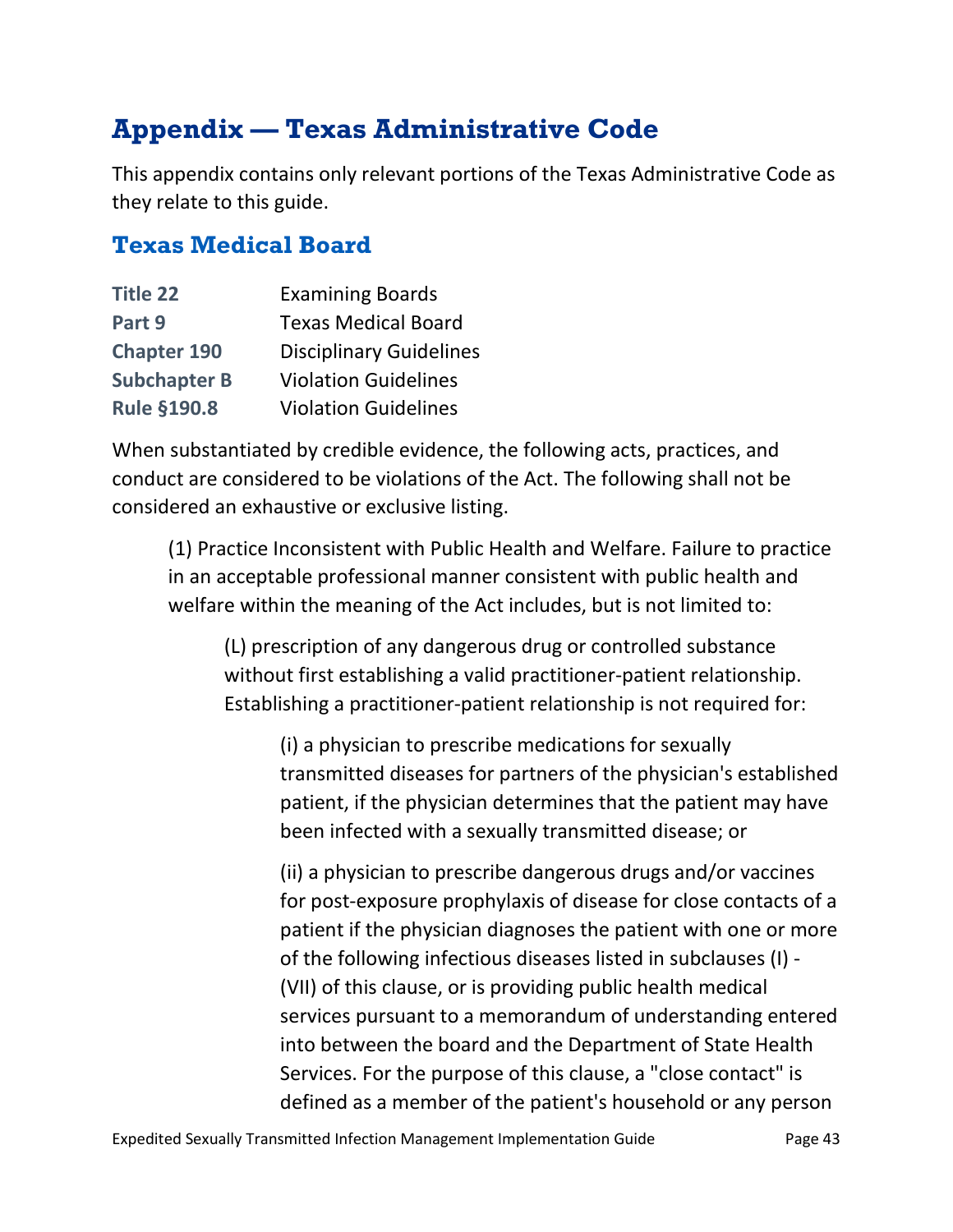with significant exposure to the patient for whom postexposure prophylaxis is recommended by the Centers for Disease Control and Prevention, Texas Department of State Health Services, or local health department or authority ("local health authority or department" as defined under Chapter 81 of the Texas Health and Safety Code). The physician must document the treatment provided to the patient's close contact(s) in the patient's medical record. Such documentation at a minimum must include the close contact's name, drug prescribed, and the date that the prescription was provided.

- (I) Influenza;
- (II) Invasive Haemophilus influenzae Type B;
- (III) Meningococcal disease;
- (IV) Pertussis;
- (V) Scabies;
- (VI) Varicella zoster; or

(VII) a communicable disease determined by the Texas Department of State Health Services to:

> (-a-) present an immediate threat of a high risk of death or serious long-term disability to a large number of people; and

> (-b-) create a substantial risk of public exposure because of the disease's high level of contagion or the method by which the disease is transmitted.

#### <span id="page-43-0"></span>**Texas Board of Pharmacy**

| Title 22            | <b>Examining Boards</b>                    |
|---------------------|--------------------------------------------|
| <b>Part 15</b>      | <b>Texas State Board of Pharmacy</b>       |
| <b>Chapter 291</b>  | Pharmacies                                 |
| <b>Subchapter A</b> | All Classes of Pharmacies                  |
| <b>Rule §291.29</b> | Professional Responsibility of Pharmacists |

Expedited Sexually Transmitted Infection Management Implementation Guide Page 44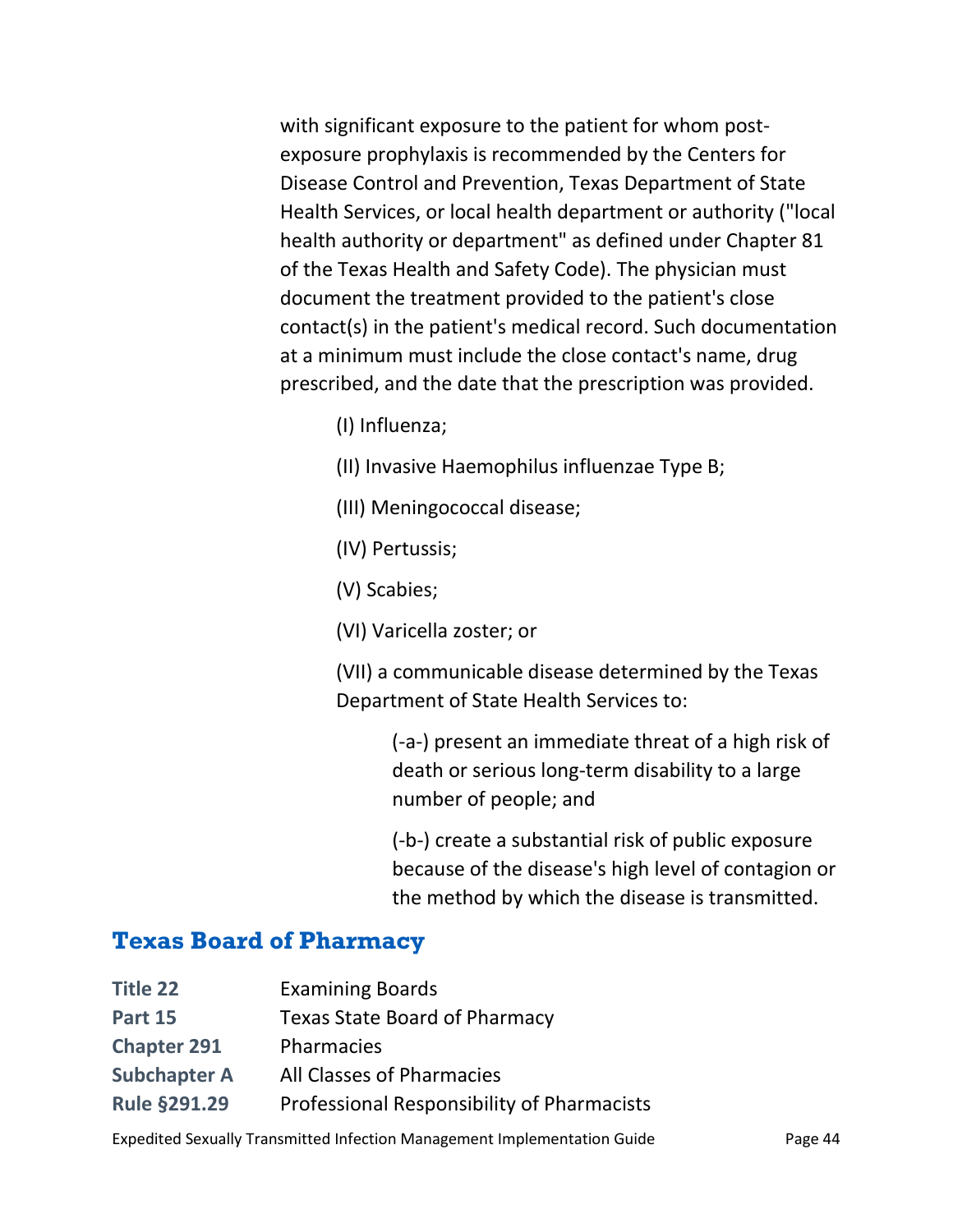(a) A pharmacist shall exercise sound professional judgment with respect to the accuracy and authenticity of any prescription drug order dispensed. If the pharmacist questions the accuracy or authenticity of a prescription drug order, the pharmacist shall verify the order with the practitioner prior to dispensing.

(b) A pharmacist shall make every reasonable effort to ensure that any prescription drug order, regardless of the means of transmission, has been issued for a legitimate medical purpose by a practitioner in the course of medical practice. A pharmacist shall not dispense a prescription drug if the pharmacist knows or should have known that the order for such drug was issued without a valid pre-existing patient-practitioner relationship as defined by the Texas Medical Board in 22 Texas Administrative Code (TAC) §190.8 (relating to Violation Guidelines) or without a valid prescription drug order.

(1) A prescription drug order may not be dispensed or delivered by means of the Internet unless pursuant to a valid prescription that was issued for a legitimate medical purpose in the course of medical practice by a practitioner, or practitioner covering for another practitioner.

(2) A prescription drug order may not be dispensed or delivered if the pharmacist has reason to suspect that the prescription drug order may have been authorized in the absence of a valid patient-practitioner relationship, or otherwise in violation of the practitioner's standard of practice to include that the practitioner:

(A) did not establish a diagnosis through the use of acceptable medical practices for the treatment of patient's condition;

(B) prescribed prescription drugs that were not necessary for the patient due to a lack of a valid medical need or the lack of a therapeutic purpose for the prescription drugs; or

(C) issued the prescriptions outside the usual course of medical practice.

(3) Notwithstanding the provisions of this subsection and as authorized by the Texas Medical Board in 22 TAC §190.8, a pharmacist may dispense a prescription when a physician has not established a professional relationship with a patient if the prescription is for medications for: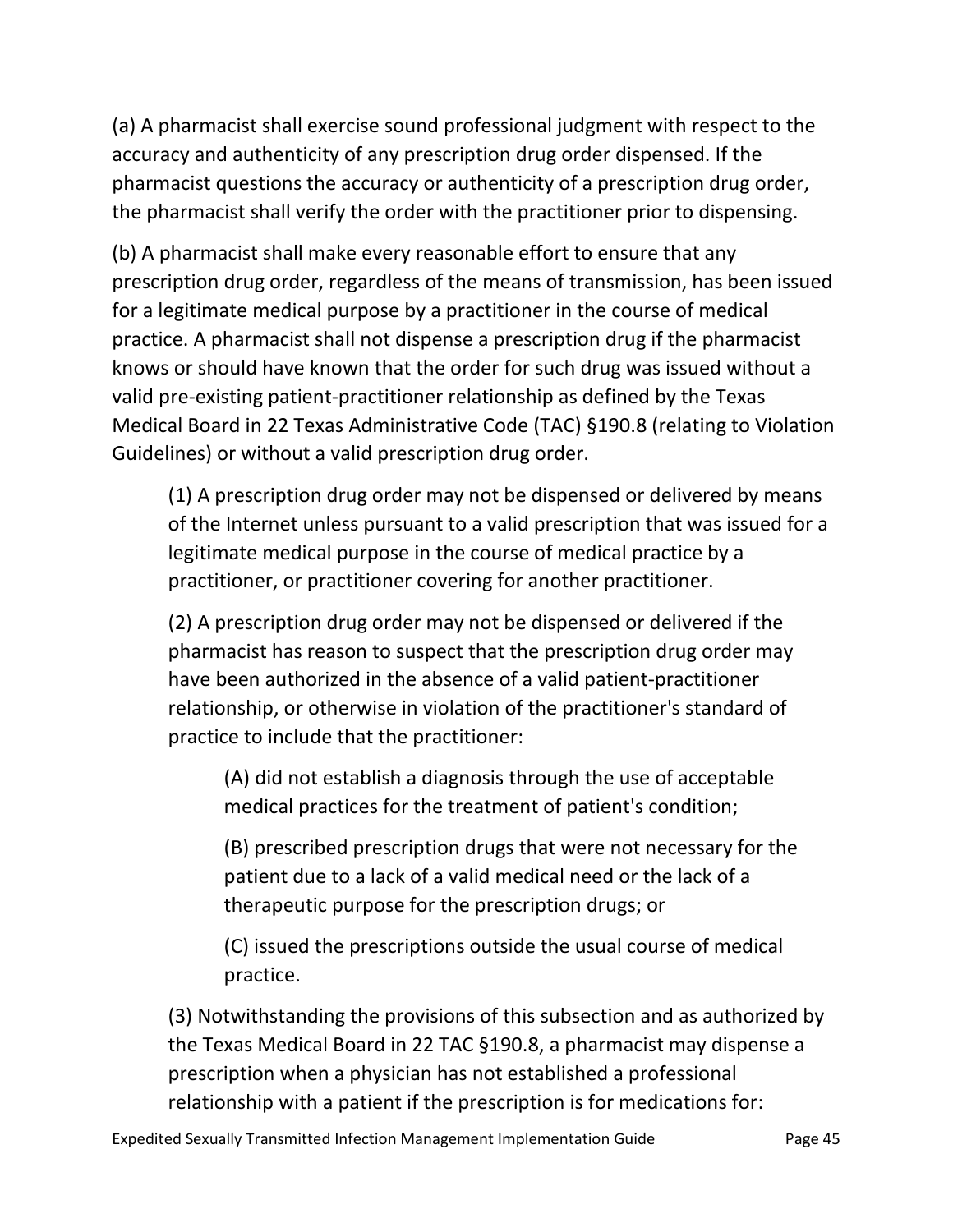(A) sexually transmitted diseases for partners of the physician's established patient; or

(B) a patient's family members if the patient has an illness determined by the Centers for Disease Control and Prevention, the World Health Organization, or the Governor's office to be pandemic.

| <b>Title 22</b>     | <b>Examining Boards</b>              |
|---------------------|--------------------------------------|
| <b>Part 15</b>      | <b>Texas State Board of Pharmacy</b> |
| <b>Chapter 291</b>  | Pharmacies                           |
| <b>Subchapter B</b> | <b>Community Pharmacy (Class A)</b>  |
| <b>Rule §291.33</b> | <b>Operational Standards</b>         |

(C) The provisions of this paragraph do not apply to prescriptions for patients in facilities where drugs are administered to patients by a person required to do so by the laws of this state if the practitioner issuing the prescription has agreed to use of a formulary that includes a listing of therapeutic interchanges that the practitioner has agreed to allow. The pharmacy must maintain a copy of the formulary including a list of the practitioners that have agreed to the formulary and the signature of these practitioners.

#### (7) Labeling.

(A) At the time of delivery of the drug, the dispensing container shall bear a label in plain language and printed in an easily readable font size, unless otherwise specified, with at least the following information:

(i) name, address and phone number of the pharmacy;

(ii) unique identification number of the prescription that is printed in an easily readable font size comparable to but no smaller than tenpoint Times Roman;

(iii) date the prescription is dispensed;

(iv) initials or an identification code of the dispensing pharmacist;

(v) name of the prescribing practitioner;

(vi) if the prescription was signed by a pharmacist, the name of the pharmacist who signed the prescription for a dangerous drug under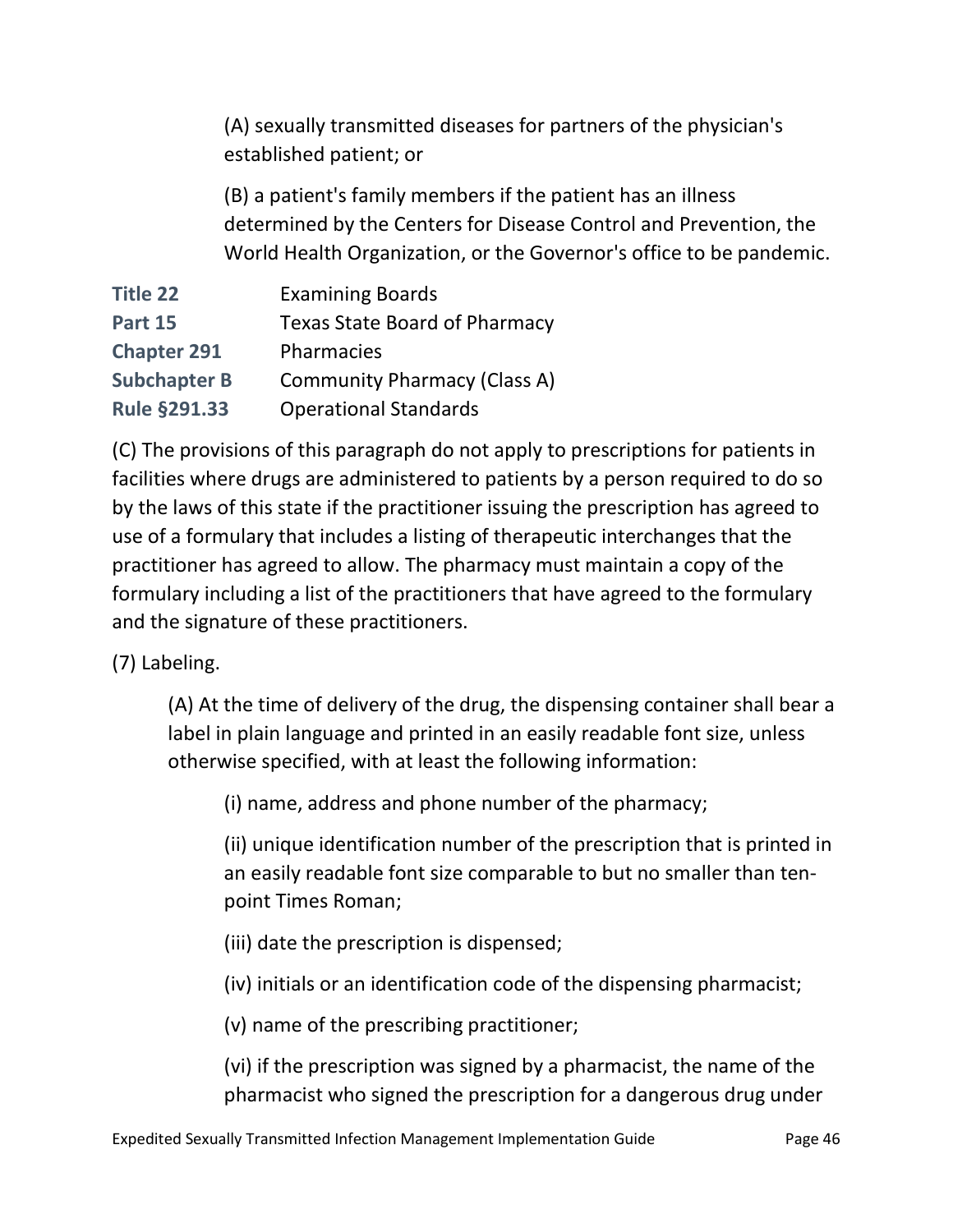delegated authority of a physician as specified in Subtitle B, Chapter 157, Occupations Code;

(vii) name of the patient or if such drug was prescribed for an animal, the species of the animal and the name of the owner that is printed in an easily readable font size comparable to but no smaller than tenpoint Times Roman. The name of the patient's partner or family member is not required to be on the label of a drug prescribed for a partner for a sexually transmitted disease or for a patient's family members if the patient has an illness determined by the Centers for Disease Control and Prevention, the World Health Organization, or the Governor's office to be pandemic;